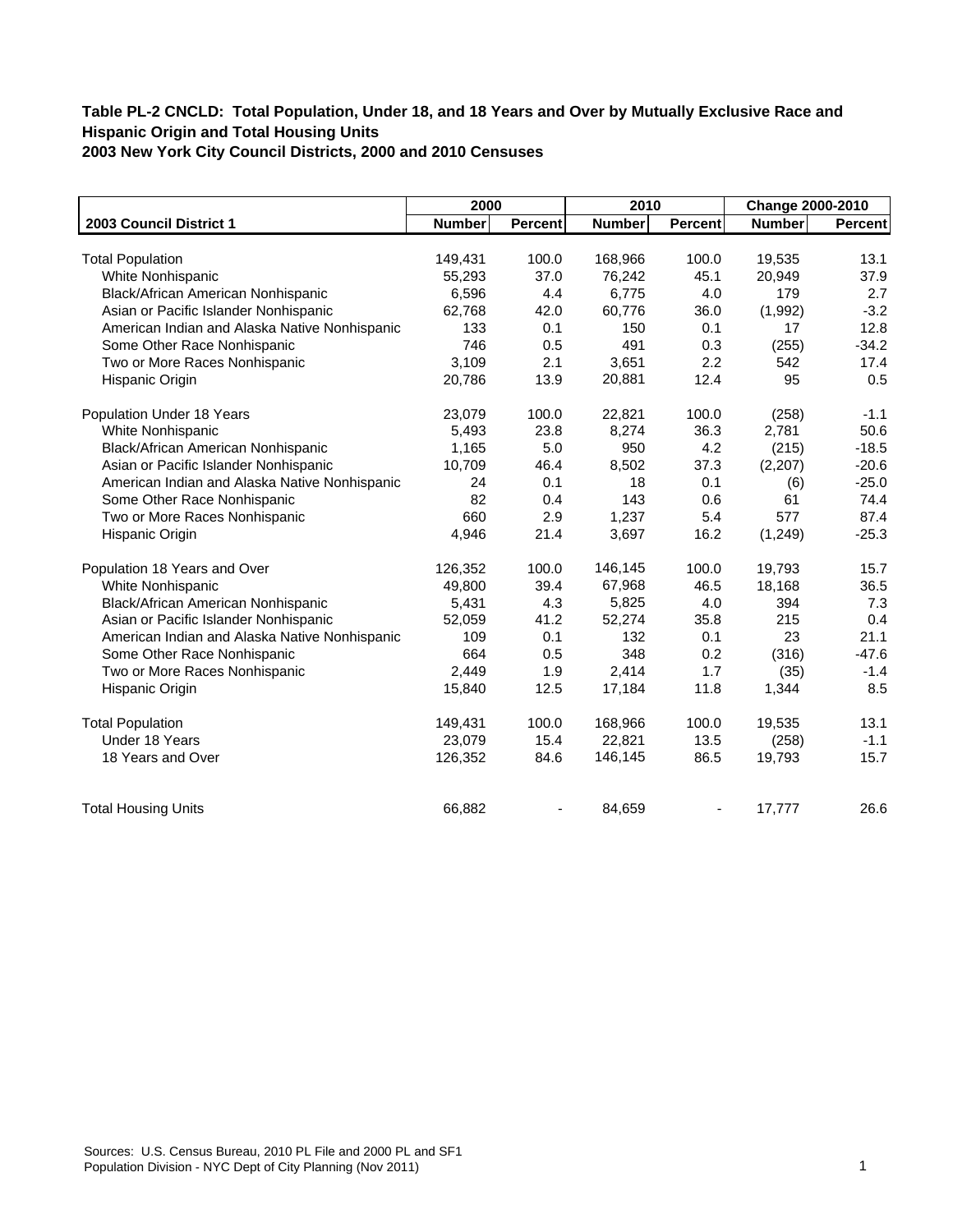|                                               | 2000          |                | 2010          |                | Change 2000-2010 |         |
|-----------------------------------------------|---------------|----------------|---------------|----------------|------------------|---------|
| 2003 Council District 2                       | <b>Number</b> | <b>Percent</b> | <b>Number</b> | <b>Percent</b> | <b>Number</b>    | Percent |
|                                               |               |                |               |                |                  |         |
| <b>Total Population</b>                       | 154,244       | 100.0          | 161,554       | 100.0          | 7,310            | 4.7     |
| White Nonhispanic                             | 87,387        | 56.7           | 90,755        | 56.2           | 3,368            | 3.9     |
| Black/African American Nonhispanic            | 11,225        | 7.3            | 10,366        | 6.4            | (859)            | $-7.7$  |
| Asian or Pacific Islander Nonhispanic         | 17,592        | 11.4           | 23,754        | 14.7           | 6,162            | 35.0    |
| American Indian and Alaska Native Nonhispanic | 224           | 0.1            | 234           | 0.1            | 10               | 4.5     |
| Some Other Race Nonhispanic                   | 639           | 0.4            | 537           | 0.3            | (102)            | $-16.0$ |
| Two or More Races Nonhispanic                 | 3,303         | 2.1            | 3,446         | 2.1            | 143              | 4.3     |
| Hispanic Origin                               | 33,874        | 22.0           | 32,462        | 20.1           | (1, 412)         | $-4.2$  |
| Population Under 18 Years                     | 17,867        | 100.0          | 15,781        | 100.0          | (2,086)          | $-11.7$ |
| White Nonhispanic                             | 4,479         | 25.1           | 4,883         | 30.9           | 404              | 9.0     |
| Black/African American Nonhispanic            | 2,366         | 13.2           | 1,882         | 11.9           | (484)            | $-20.5$ |
| Asian or Pacific Islander Nonhispanic         | 2,051         | 11.5           | 2,011         | 12.7           | (40)             | $-2.0$  |
| American Indian and Alaska Native Nonhispanic | 34            | 0.2            | 32            | 0.2            | (2)              | $-5.9$  |
| Some Other Race Nonhispanic                   | 110           | 0.6            | 92            | 0.6            | (18)             | $-16.4$ |
| Two or More Races Nonhispanic                 | 542           | 3.0            | 746           | 4.7            | 204              | 37.6    |
| Hispanic Origin                               | 8,285         | 46.4           | 6,135         | 38.9           | (2, 150)         | $-26.0$ |
| Population 18 Years and Over                  | 136,377       | 100.0          | 145,773       | 100.0          | 9,396            | 6.9     |
| White Nonhispanic                             | 82,908        | 60.8           | 85,872        | 58.9           | 2,964            | 3.6     |
| Black/African American Nonhispanic            | 8,859         | 6.5            | 8,484         | 5.8            | (375)            | $-4.2$  |
| Asian or Pacific Islander Nonhispanic         | 15,541        | 11.4           | 21,743        | 14.9           | 6,202            | 39.9    |
| American Indian and Alaska Native Nonhispanic | 190           | 0.1            | 202           | 0.1            | 12               | 6.3     |
| Some Other Race Nonhispanic                   | 529           | 0.4            | 445           | 0.3            | (84)             | $-15.9$ |
| Two or More Races Nonhispanic                 | 2,761         | 2.0            | 2,700         | 1.9            | (61)             | $-2.2$  |
| Hispanic Origin                               | 25,589        | 18.8           | 26,327        | 18.1           | 738              | 2.9     |
| <b>Total Population</b>                       | 154,244       | 100.0          | 161,554       | 100.0          | 7,310            | 4.7     |
| Under 18 Years                                | 17,867        | 11.6           | 15,781        | 9.8            | (2,086)          | $-11.7$ |
| 18 Years and Over                             | 136,377       | 88.4           | 145,773       | 90.2           | 9,396            | 6.9     |
| <b>Total Housing Units</b>                    | 86,262        |                | 88,955        |                | 2,693            | 3.1     |
|                                               |               |                |               |                |                  |         |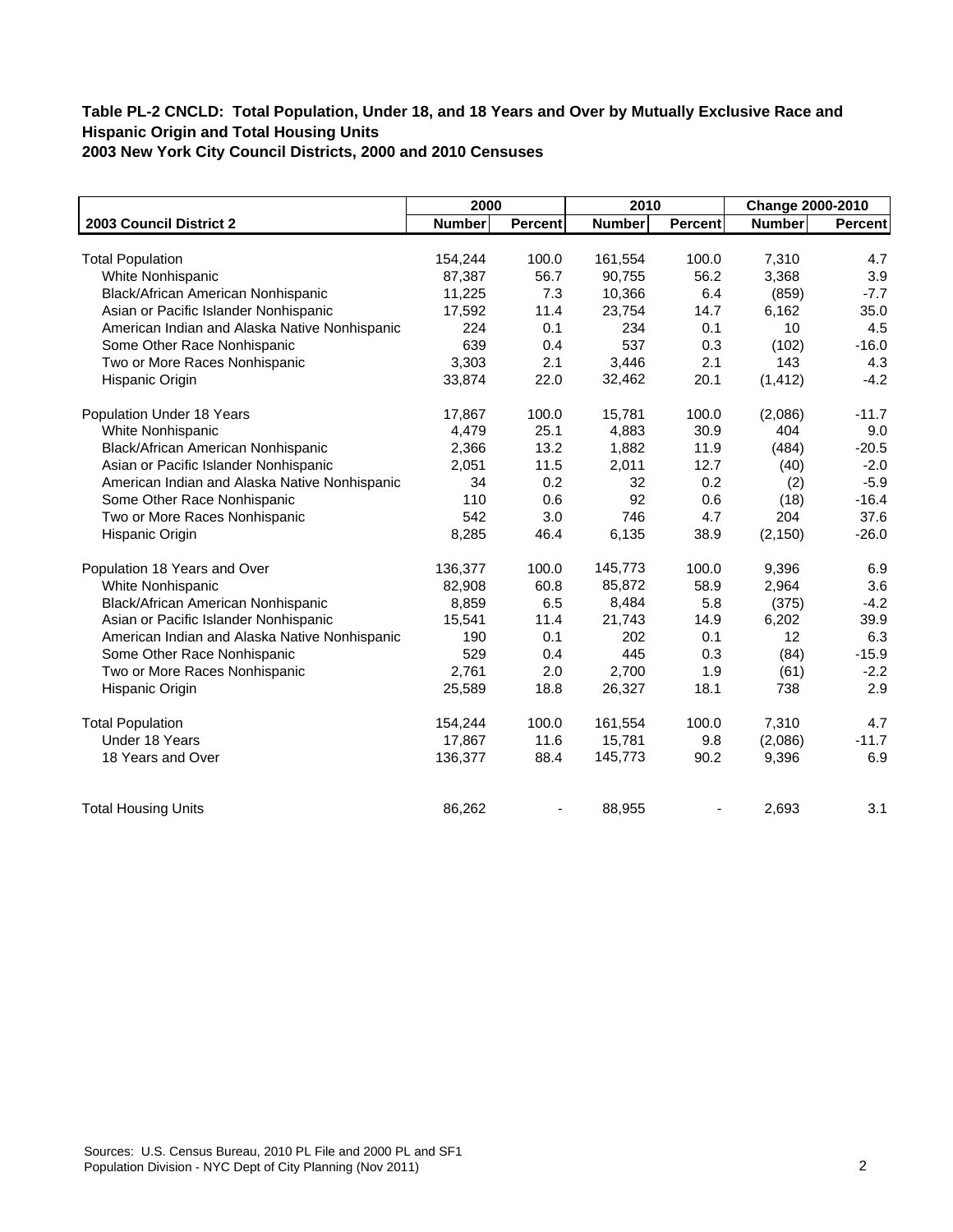|                                               | 2000          |         | 2010          |                | Change 2000-2010 |                |
|-----------------------------------------------|---------------|---------|---------------|----------------|------------------|----------------|
| 2003 Council District 3                       | <b>Number</b> | Percent | <b>Number</b> | <b>Percent</b> | Number           | <b>Percent</b> |
|                                               |               |         |               |                |                  |                |
| <b>Total Population</b>                       | 151,531       | 100.0   | 173,254       | 100.0          | 21,723           | 14.3           |
| White Nonhispanic                             | 104,735       | 69.1    | 116,452       | 67.2           | 11,717           | 11.2           |
| Black/African American Nonhispanic            | 8,386         | 5.5     | 8,212         | 4.7            | (174)            | $-2.1$         |
| Asian or Pacific Islander Nonhispanic         | 12,702        | 8.4     | 21,527        | 12.4           | 8,825            | 69.5           |
| American Indian and Alaska Native Nonhispanic | 245           | 0.2     | 222           | 0.1            | (23)             | $-9.4$         |
| Some Other Race Nonhispanic                   | 650           | 0.4     | 646           | 0.4            | (4)              | $-0.6$         |
| Two or More Races Nonhispanic                 | 3.587         | 2.4     | 3,989         | 2.3            | 402              | 11.2           |
| Hispanic Origin                               | 21,226        | 14.0    | 22,206        | 12.8           | 980              | 4.6            |
| Population Under 18 Years                     | 11,952        | 100.0   | 13,839        | 100.0          | 1,887            | 15.8           |
| White Nonhispanic                             | 5,603         | 46.9    | 7,373         | 53.3           | 1,770            | 31.6           |
| Black/African American Nonhispanic            | 1,145         | 9.6     | 900           | 6.5            | (245)            | $-21.4$        |
| Asian or Pacific Islander Nonhispanic         | 920           | 7.7     | 1,274         | 9.2            | 354              | 38.5           |
| American Indian and Alaska Native Nonhispanic | 25            | 0.2     | 22            | 0.2            | (3)              | $-12.0$        |
| Some Other Race Nonhispanic                   | 101           | 0.8     | 111           | 0.8            | 10               | 9.9            |
| Two or More Races Nonhispanic                 | 593           | 5.0     | 965           | 7.0            | 372              | 62.7           |
| Hispanic Origin                               | 3,565         | 29.8    | 3,194         | 23.1           | (371)            | $-10.4$        |
| Population 18 Years and Over                  | 139,579       | 100.0   | 159,415       | 100.0          | 19,836           | 14.2           |
| White Nonhispanic                             | 99,132        | 71.0    | 109,079       | 68.4           | 9,947            | 10.0           |
| Black/African American Nonhispanic            | 7,241         | 5.2     | 7,312         | 4.6            | 71               | 1.0            |
| Asian or Pacific Islander Nonhispanic         | 11,782        | 8.4     | 20,253        | 12.7           | 8,471            | 71.9           |
| American Indian and Alaska Native Nonhispanic | 220           | 0.2     | 200           | 0.1            | (20)             | $-9.1$         |
| Some Other Race Nonhispanic                   | 549           | 0.4     | 535           | 0.3            | (14)             | $-2.6$         |
| Two or More Races Nonhispanic                 | 2,994         | 2.1     | 3,024         | 1.9            | 30               | 1.0            |
| Hispanic Origin                               | 17,661        | 12.7    | 19,012        | 11.9           | 1,351            | 7.6            |
| <b>Total Population</b>                       | 151,531       | 100.0   | 173,254       | 100.0          | 21,723           | 14.3           |
| Under 18 Years                                | 11,952        | 7.9     | 13,839        | 8.0            | 1,887            | 15.8           |
| 18 Years and Over                             | 139,579       | 92.1    | 159,415       | 92.0           | 19,836           | 14.2           |
| <b>Total Housing Units</b>                    | 97,563        |         | 117,158       |                | 19,595           | 20.1           |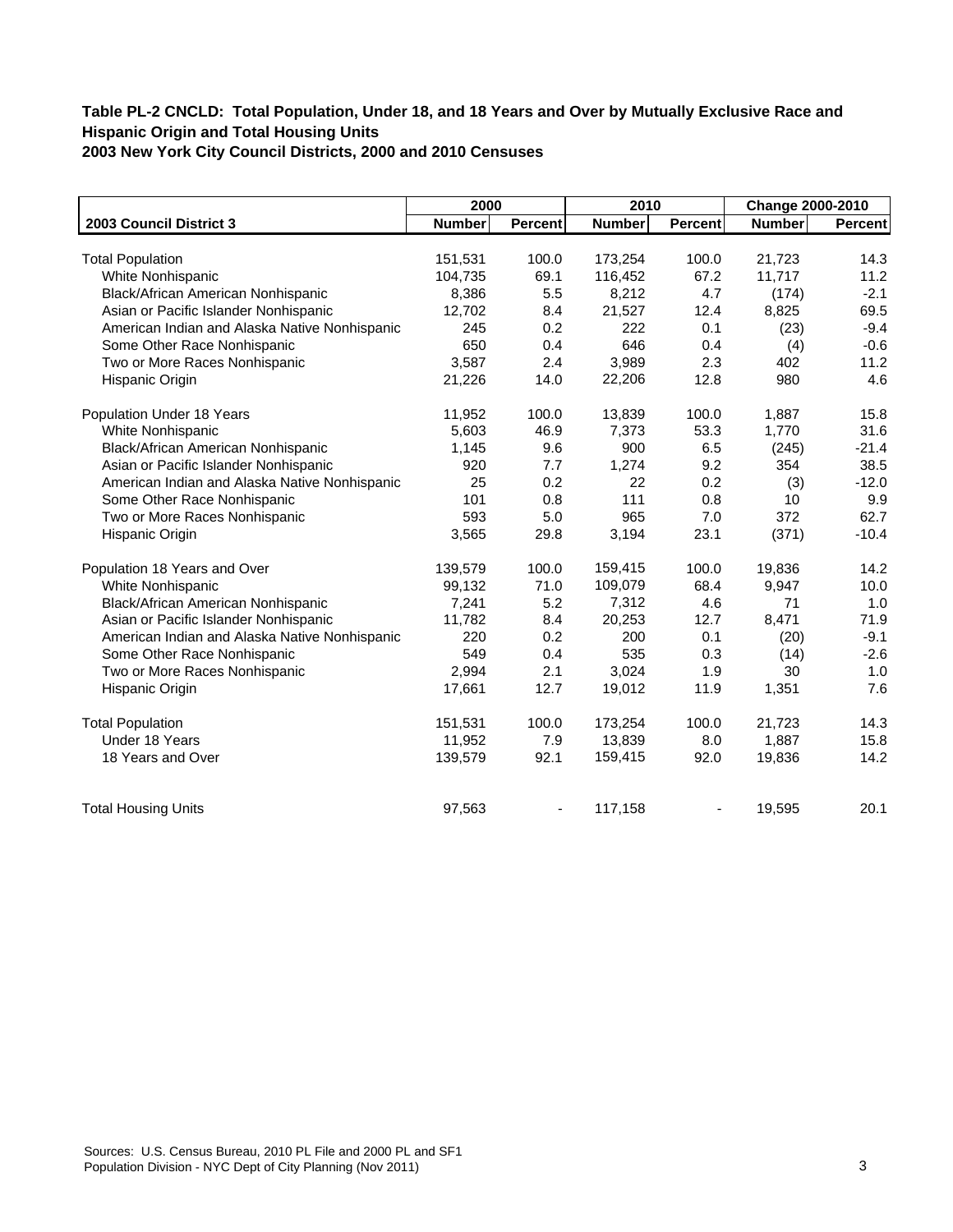|                                               | 2000          |                | 2010          |                | Change 2000-2010 |         |
|-----------------------------------------------|---------------|----------------|---------------|----------------|------------------|---------|
| 2003 Council District 4                       | <b>Number</b> | <b>Percent</b> | <b>Number</b> | <b>Percent</b> | <b>Number</b>    | Percent |
|                                               |               |                |               |                |                  |         |
| <b>Total Population</b>                       | 155,853       | 100.0          | 155,199       | 100.0          | (654)            | $-0.4$  |
| White Nonhispanic                             | 125,998       | 80.8           | 120,242       | 77.5           | (5,756)          | $-4.6$  |
| Black/African American Nonhispanic            | 4,894         | 3.1            | 4,628         | 3.0            | (266)            | $-5.4$  |
| Asian or Pacific Islander Nonhispanic         | 12,515        | 8.0            | 16,240        | 10.5           | 3,725            | 29.8    |
| American Indian and Alaska Native Nonhispanic | 103           | 0.1            | 82            | 0.1            | (21)             | $-20.4$ |
| Some Other Race Nonhispanic                   | 430           | 0.3            | 471           | 0.3            | 41               | 9.5     |
| Two or More Races Nonhispanic                 | 2,427         | 1.6            | 2,712         | 1.7            | 285              | 11.7    |
| Hispanic Origin                               | 9,486         | 6.1            | 10,824        | 7.0            | 1,338            | 14.1    |
| Population Under 18 Years                     | 18,297        | 100.0          | 19,673        | 100.0          | 1,376            | 7.5     |
| White Nonhispanic                             | 14,104        | 77.1           | 14,717        | 74.8           | 613              | 4.3     |
| Black/African American Nonhispanic            | 672           | 3.7            | 566           | 2.9            | (106)            | $-15.8$ |
| Asian or Pacific Islander Nonhispanic         | 1,298         | 7.1            | 1,523         | 7.7            | 225              | 17.3    |
| American Indian and Alaska Native Nonhispanic | 9             | 0.0            | 6             | 0.0            | (3)              | $-33.3$ |
| Some Other Race Nonhispanic                   | 102           | 0.6            | 145           | 0.7            | 43               | 42.2    |
| Two or More Races Nonhispanic                 | 636           | 3.5            | 995           | 5.1            | 359              | 56.4    |
| Hispanic Origin                               | 1,476         | 8.1            | 1,721         | 8.7            | 245              | 16.6    |
| Population 18 Years and Over                  | 137,556       | 100.0          | 135,526       | 100.0          | (2,030)          | $-1.5$  |
| White Nonhispanic                             | 111,894       | 81.3           | 105,525       | 77.9           | (6, 369)         | $-5.7$  |
| Black/African American Nonhispanic            | 4,222         | 3.1            | 4,062         | 3.0            | (160)            | $-3.8$  |
| Asian or Pacific Islander Nonhispanic         | 11,217        | 8.2            | 14,717        | 10.9           | 3,500            | 31.2    |
| American Indian and Alaska Native Nonhispanic | 94            | 0.1            | 76            | 0.1            | (18)             | $-19.1$ |
| Some Other Race Nonhispanic                   | 328           | 0.2            | 326           | 0.2            | (2)              | $-0.6$  |
| Two or More Races Nonhispanic                 | 1,791         | 1.3            | 1,717         | 1.3            | (74)             | $-4.1$  |
| Hispanic Origin                               | 8,010         | 5.8            | 9,103         | 6.7            | 1,093            | 13.6    |
| <b>Total Population</b>                       | 155,853       | 100.0          | 155,199       | 100.0          | (654)            | $-0.4$  |
| Under 18 Years                                | 18,297        | 11.7           | 19,673        | 12.7           | 1,376            | 7.5     |
| 18 Years and Over                             | 137,556       | 88.3           | 135,526       | 87.3           | (2,030)          | $-1.5$  |
| <b>Total Housing Units</b>                    | 100,745       |                | 98,900        |                | (1, 845)         | $-1.8$  |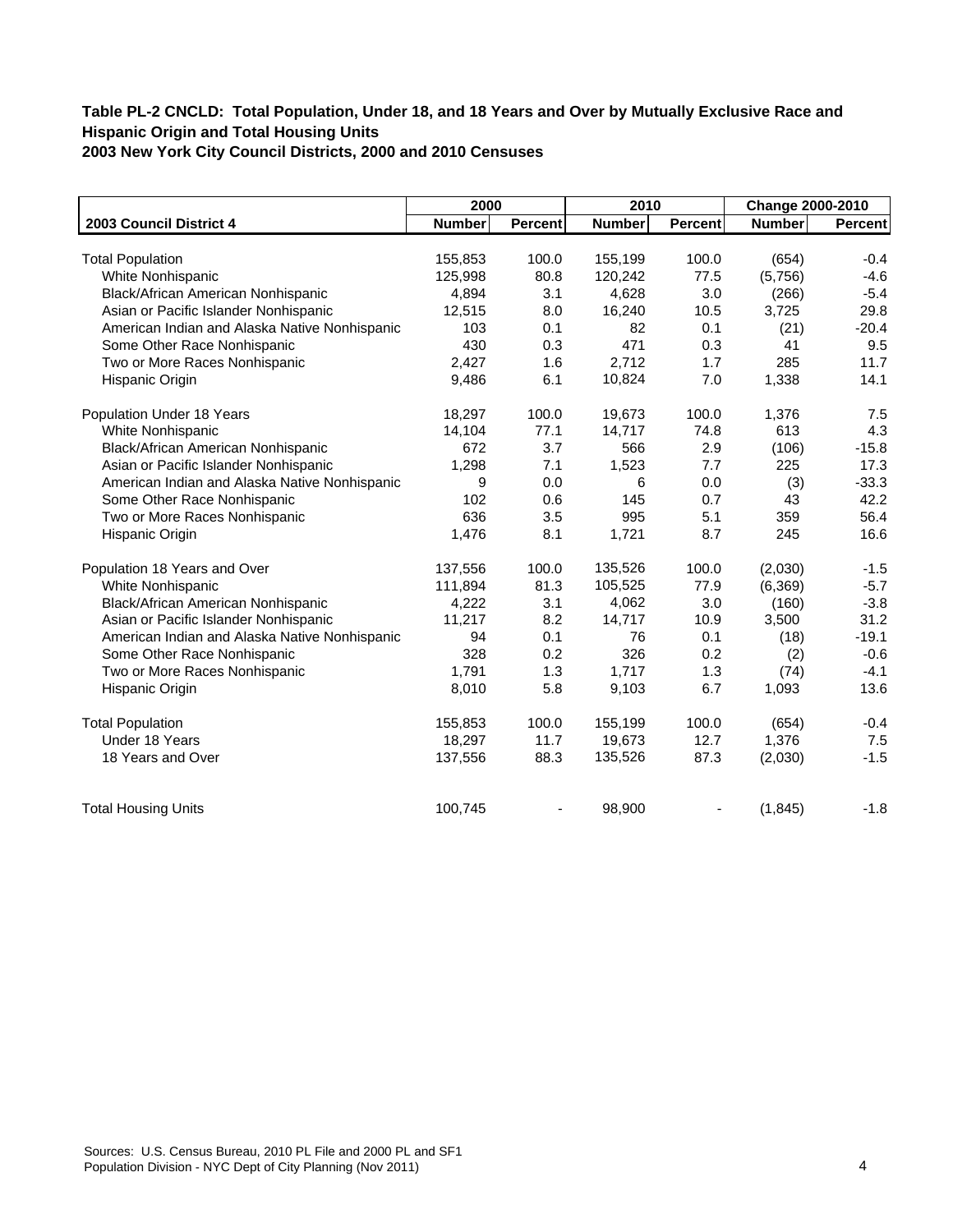|                                               | 2000          |                | 2010          |                | Change 2000-2010 |         |
|-----------------------------------------------|---------------|----------------|---------------|----------------|------------------|---------|
| 2003 Council District 5                       | <b>Number</b> | <b>Percent</b> | <b>Number</b> | <b>Percent</b> | <b>Number</b>    | Percent |
|                                               |               |                |               |                |                  |         |
| <b>Total Population</b>                       | 154,900       | 100.0          | 161,269       | 100.0          | 6,369            | 4.1     |
| White Nonhispanic                             | 126,690       | 81.8           | 125,465       | 77.8           | (1,225)          | $-1.0$  |
| Black/African American Nonhispanic            | 5,024         | 3.2            | 5,310         | 3.3            | 286              | 5.7     |
| Asian or Pacific Islander Nonhispanic         | 11,137        | 7.2            | 15,826        | 9.8            | 4,689            | 42.1    |
| American Indian and Alaska Native Nonhispanic | 89            | 0.1            | 106           | 0.1            | 17               | 19.1    |
| Some Other Race Nonhispanic                   | 465           | 0.3            | 484           | 0.3            | 19               | 4.1     |
| Two or More Races Nonhispanic                 | 2,529         | 1.6            | 3,043         | 1.9            | 514              | 20.3    |
| Hispanic Origin                               | 8,966         | 5.8            | 11,035        | 6.8            | 2,069            | 23.1    |
| Population Under 18 Years                     | 15,473        | 100.0          | 19,364        | 100.0          | 3,891            | 25.1    |
| White Nonhispanic                             | 11,485        | 74.2           | 14,062        | 72.6           | 2,577            | 22.4    |
| Black/African American Nonhispanic            | 736           | 4.8            | 524           | 2.7            | (212)            | $-28.8$ |
| Asian or Pacific Islander Nonhispanic         | 1,208         | 7.8            | 1,993         | 10.3           | 785              | 65.0    |
| American Indian and Alaska Native Nonhispanic | 13            | 0.1            | 13            | 0.1            | 0                | 0.0     |
| Some Other Race Nonhispanic                   | 99            | 0.6            | 132           | 0.7            | 33               | 33.3    |
| Two or More Races Nonhispanic                 | 651           | 4.2            | 1,058         | 5.5            | 407              | 62.5    |
| Hispanic Origin                               | 1,281         | 8.3            | 1,582         | 8.2            | 301              | 23.5    |
| Population 18 Years and Over                  | 139,427       | 100.0          | 141,905       | 100.0          | 2,478            | 1.8     |
| White Nonhispanic                             | 115,205       | 82.6           | 111,403       | 78.5           | (3,802)          | $-3.3$  |
| Black/African American Nonhispanic            | 4,288         | 3.1            | 4,786         | 3.4            | 498              | 11.6    |
| Asian or Pacific Islander Nonhispanic         | 9,929         | 7.1            | 13,833        | 9.7            | 3,904            | 39.3    |
| American Indian and Alaska Native Nonhispanic | 76            | 0.1            | 93            | 0.1            | 17               | 22.4    |
| Some Other Race Nonhispanic                   | 366           | 0.3            | 352           | 0.2            | (14)             | $-3.8$  |
| Two or More Races Nonhispanic                 | 1,878         | 1.3            | 1,985         | 1.4            | 107              | 5.7     |
| Hispanic Origin                               | 7,685         | 5.5            | 9,453         | 6.7            | 1,768            | 23.0    |
| <b>Total Population</b>                       | 154,900       | 100.0          | 161,269       | 100.0          | 6,369            | 4.1     |
| Under 18 Years                                | 15,473        | 10.0           | 19,364        | 12.0           | 3,891            | 25.1    |
| 18 Years and Over                             | 139,427       | 90.0           | 141,905       | 88.0           | 2,478            | 1.8     |
| <b>Total Housing Units</b>                    | 100,075       |                | 102,750       |                | 2,675            | 2.7     |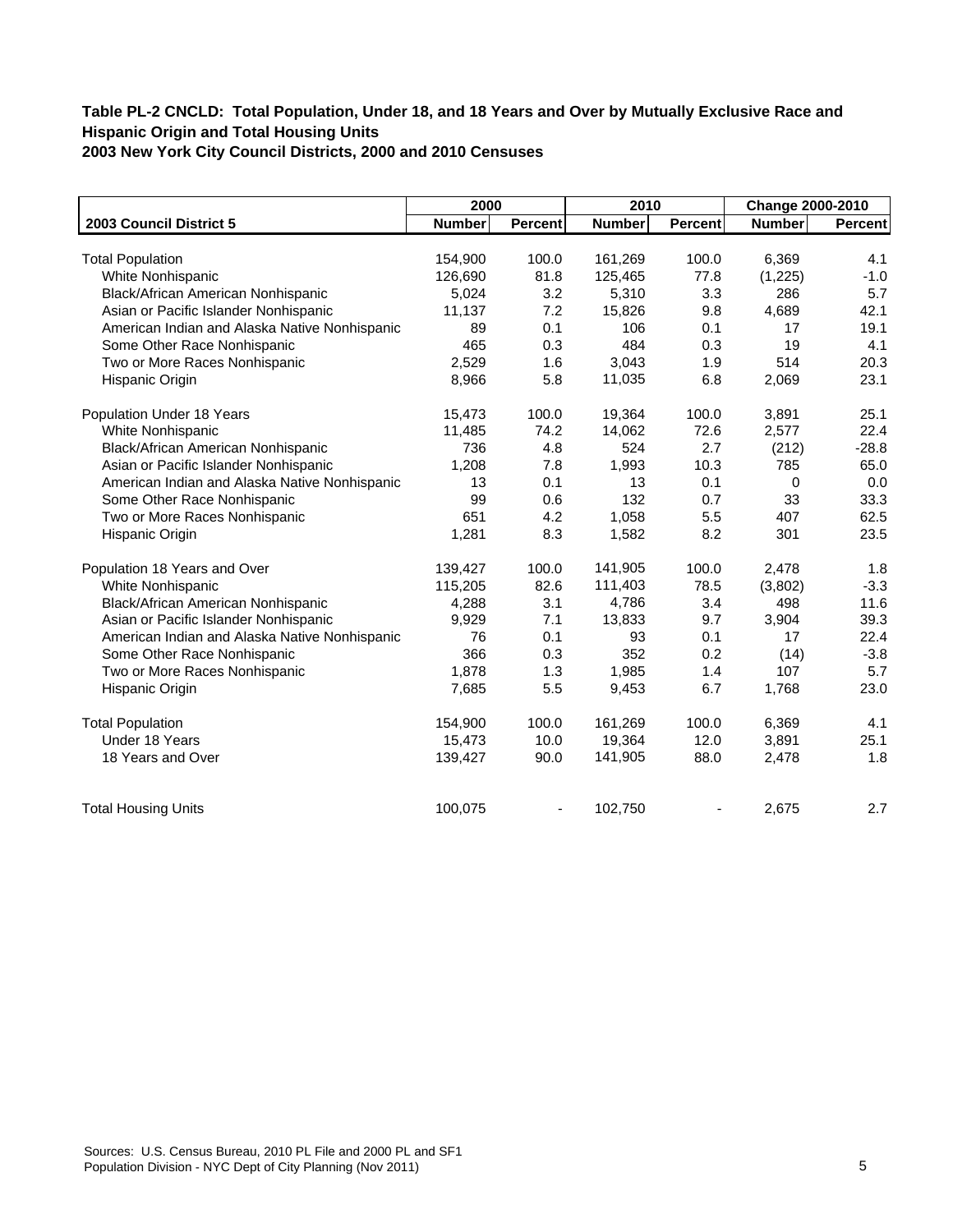|                                               | 2000          |                | 2010          |                | Change 2000-2010 |         |
|-----------------------------------------------|---------------|----------------|---------------|----------------|------------------|---------|
| 2003 Council District 6                       | <b>Number</b> | <b>Percent</b> | <b>Number</b> | <b>Percent</b> | Number           | Percent |
|                                               |               |                |               |                |                  |         |
| <b>Total Population</b>                       | 160,209       | 100.0          | 163,820       | 100.0          | 3,611            | 2.3     |
| White Nonhispanic                             | 118,298       | 73.8           | 118,086       | 72.1           | (212)            | $-0.2$  |
| Black/African American Nonhispanic            | 9,777         | 6.1            | 9,473         | 5.8            | (304)            | $-3.1$  |
| Asian or Pacific Islander Nonhispanic         | 9,747         | 6.1            | 13,901        | 8.5            | 4,154            | 42.6    |
| American Indian and Alaska Native Nonhispanic | 177           | 0.1            | 153           | 0.1            | (24)             | $-13.6$ |
| Some Other Race Nonhispanic                   | 565           | 0.4            | 507           | 0.3            | (58)             | $-10.3$ |
| Two or More Races Nonhispanic                 | 2,890         | 1.8            | 3,159         | 1.9            | 269              | 9.3     |
| Hispanic Origin                               | 18,755        | 11.7           | 18,541        | 11.3           | (214)            | $-1.1$  |
| Population Under 18 Years                     | 18,730        | 100.0          | 22,621        | 100.0          | 3,891            | 20.8    |
| White Nonhispanic                             | 12,372        | 66.1           | 15,733        | 69.6           | 3,361            | 27.2    |
| Black/African American Nonhispanic            | 1,343         | 7.2            | 1,074         | 4.7            | (269)            | $-20.0$ |
| Asian or Pacific Islander Nonhispanic         | 840           | 4.5            | 1,494         | 6.6            | 654              | 77.9    |
| American Indian and Alaska Native Nonhispanic | 16            | 0.1            | 30            | 0.1            | 14               | 87.5    |
| Some Other Race Nonhispanic                   | 124           | 0.7            | 139           | 0.6            | 15               | 12.1    |
| Two or More Races Nonhispanic                 | 656           | 3.5            | 1,182         | 5.2            | 526              | 80.2    |
| Hispanic Origin                               | 3,379         | 18.0           | 2,969         | 13.1           | (410)            | $-12.1$ |
| Population 18 Years and Over                  | 141,479       | 100.0          | 141,199       | 100.0          | (280)            | $-0.2$  |
| White Nonhispanic                             | 105,926       | 74.9           | 102,353       | 72.5           | (3, 573)         | $-3.4$  |
| Black/African American Nonhispanic            | 8,434         | 6.0            | 8,399         | 5.9            | (35)             | $-0.4$  |
| Asian or Pacific Islander Nonhispanic         | 8,907         | 6.3            | 12,407        | 8.8            | 3,500            | 39.3    |
| American Indian and Alaska Native Nonhispanic | 161           | 0.1            | 123           | 0.1            | (38)             | $-23.6$ |
| Some Other Race Nonhispanic                   | 441           | 0.3            | 368           | 0.3            | (73)             | $-16.6$ |
| Two or More Races Nonhispanic                 | 2,234         | 1.6            | 1,977         | 1.4            | (257)            | $-11.5$ |
| Hispanic Origin                               | 15,376        | 10.9           | 15,572        | 11.0           | 196              | 1.3     |
| <b>Total Population</b>                       | 160,209       | 100.0          | 163,820       | 100.0          | 3,611            | 2.3     |
| Under 18 Years                                | 18,730        | 11.7           | 22,621        | 13.8           | 3,891            | 20.8    |
| 18 Years and Over                             | 141,479       | 88.3           | 141,199       | 86.2           | (280)            | $-0.2$  |
| <b>Total Housing Units</b>                    | 99,517        |                | 99,714        |                | 197              | 0.2     |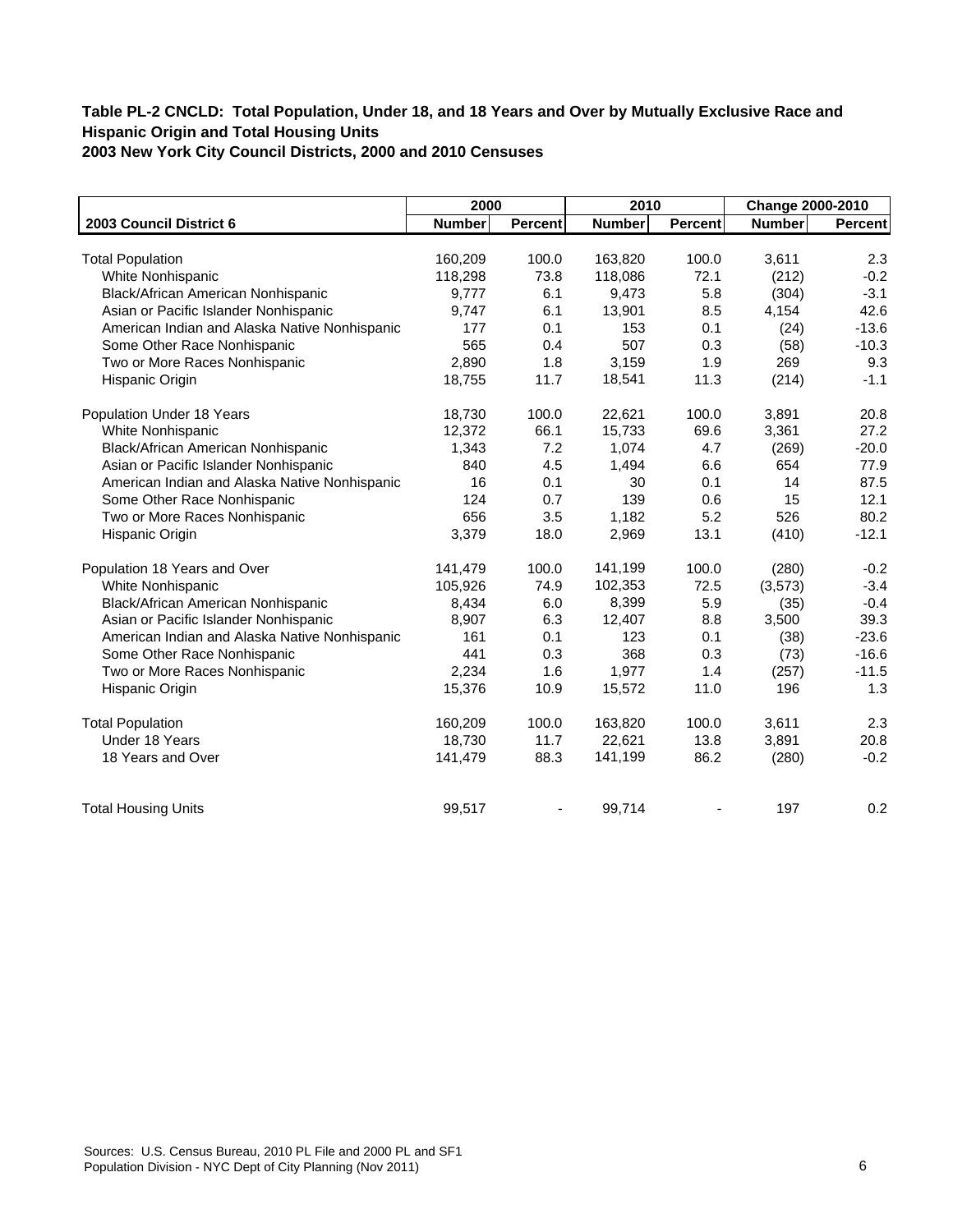|                                               | 2000          |                | 2010          |                | Change 2000-2010 |         |
|-----------------------------------------------|---------------|----------------|---------------|----------------|------------------|---------|
| 2003 Council District 7                       | <b>Number</b> | <b>Percent</b> | <b>Number</b> | <b>Percent</b> | <b>Number</b>    | Percent |
|                                               |               |                |               |                |                  |         |
| <b>Total Population</b>                       | 161,859       | 100.0          | 156,217       | 100.0          | (5,642)          | $-3.5$  |
| White Nonhispanic                             | 21,624        | 13.4           | 30,254        | 19.4           | 8,630            | 39.9    |
| Black/African American Nonhispanic            | 51,398        | 31.8           | 40,980        | 26.2           | (10, 418)        | $-20.3$ |
| Asian or Pacific Islander Nonhispanic         | 3,499         | 2.2            | 4,741         | 3.0            | 1,242            | 35.5    |
| American Indian and Alaska Native Nonhispanic | 427           | 0.3            | 360           | 0.2            | (67)             | $-15.7$ |
| Some Other Race Nonhispanic                   | 486           | 0.3            | 528           | 0.3            | 42               | 8.6     |
| Two or More Races Nonhispanic                 | 3,199         | 2.0            | 2,694         | 1.7            | (505)            | $-15.8$ |
| Hispanic Origin                               | 81,226        | 50.2           | 76,660        | 49.1           | (4, 566)         | $-5.6$  |
| Population Under 18 Years                     | 40,233        | 100.0          | 30,787        | 100.0          | (9, 446)         | $-23.5$ |
| White Nonhispanic                             | 2,413         | 6.0            | 3,121         | 10.1           | 708              | 29.3    |
| Black/African American Nonhispanic            | 12,298        | 30.6           | 7,680         | 24.9           | (4,618)          | $-37.6$ |
| Asian or Pacific Islander Nonhispanic         | 436           | 1.1            | 455           | 1.5            | 19               | 4.4     |
| American Indian and Alaska Native Nonhispanic | 163           | 0.4            | 85            | 0.3            | (78)             | $-47.9$ |
| Some Other Race Nonhispanic                   | 164           | 0.4            | 159           | 0.5            | (5)              | $-3.0$  |
| Two or More Races Nonhispanic                 | 758           | 1.9            | 737           | 2.4            | (21)             | $-2.8$  |
| Hispanic Origin                               | 24,001        | 59.7           | 18,550        | 60.3           | (5, 451)         | $-22.7$ |
| Population 18 Years and Over                  | 121,626       | 100.0          | 125,430       | 100.0          | 3,804            | 3.1     |
| White Nonhispanic                             | 19,211        | 15.8           | 27,133        | 21.6           | 7,922            | 41.2    |
| Black/African American Nonhispanic            | 39,100        | 32.1           | 33,300        | 26.5           | (5,800)          | $-14.8$ |
| Asian or Pacific Islander Nonhispanic         | 3,063         | 2.5            | 4,286         | 3.4            | 1,223            | 39.9    |
| American Indian and Alaska Native Nonhispanic | 264           | 0.2            | 275           | 0.2            | 11               | 4.2     |
| Some Other Race Nonhispanic                   | 322           | 0.3            | 369           | 0.3            | 47               | 14.6    |
| Two or More Races Nonhispanic                 | 2,441         | 2.0            | 1,957         | 1.6            | (484)            | $-19.8$ |
| Hispanic Origin                               | 57,225        | 47.0           | 58,110        | 46.3           | 885              | 1.5     |
| <b>Total Population</b>                       | 161,859       | 100.0          | 156,217       | 100.0          | (5,642)          | $-3.5$  |
| Under 18 Years                                | 40,233        | 24.9           | 30,787        | 19.7           | (9, 446)         | $-23.5$ |
| 18 Years and Over                             | 121,626       | 75.1           | 125,430       | 80.3           | 3,804            | 3.1     |
| <b>Total Housing Units</b>                    | 66,639        |                | 67,306        |                | 667              | 1.0     |
|                                               |               |                |               |                |                  |         |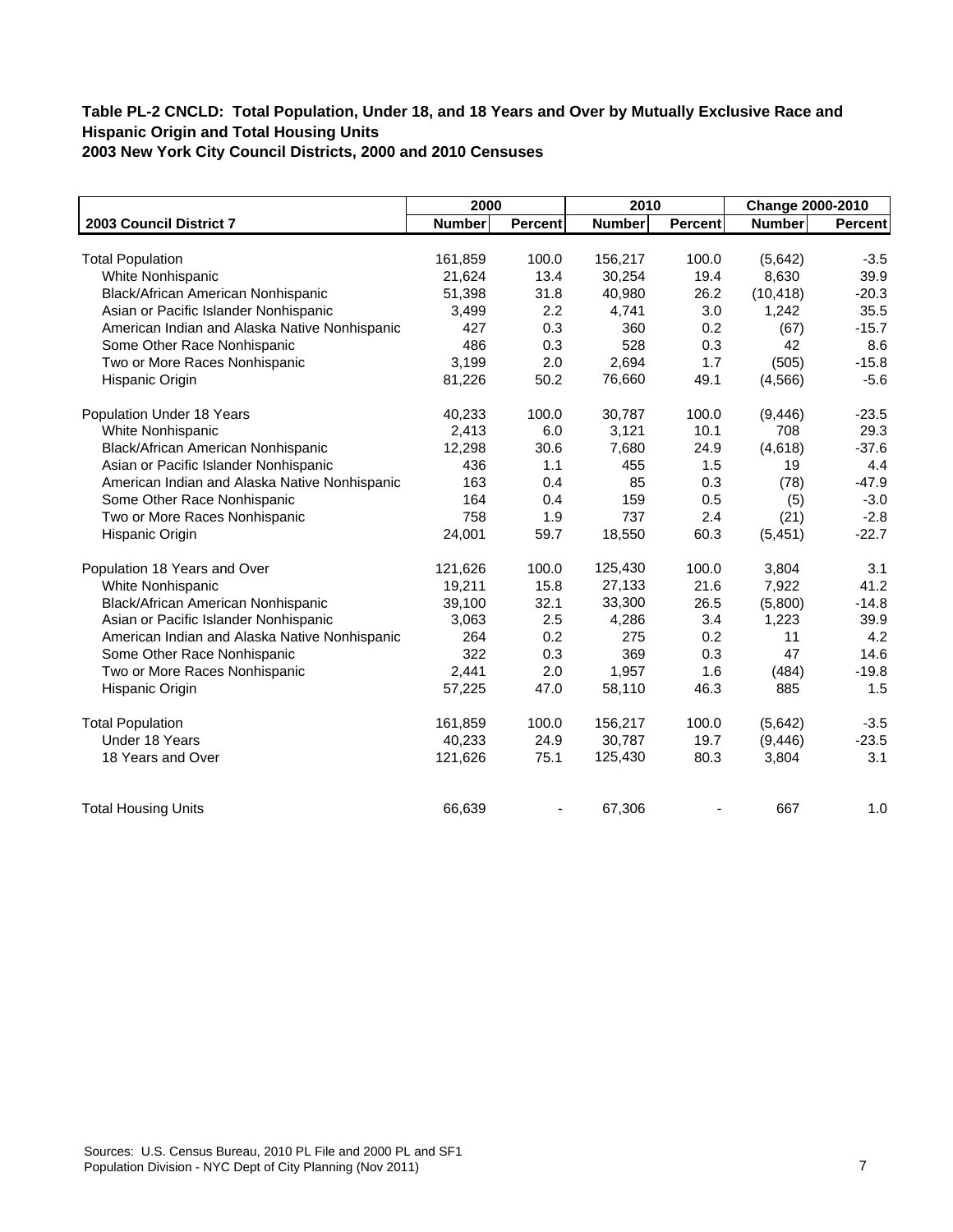|               |                                                                                 |                                                           |                                                                       |                                                           | Change 2000-2010                                                      |
|---------------|---------------------------------------------------------------------------------|-----------------------------------------------------------|-----------------------------------------------------------------------|-----------------------------------------------------------|-----------------------------------------------------------------------|
| <b>Number</b> | <b>Percent</b>                                                                  | <b>Number</b>                                             | <b>Percent</b>                                                        | <b>Number</b>                                             | Percent                                                               |
|               |                                                                                 |                                                           |                                                                       |                                                           |                                                                       |
|               |                                                                                 |                                                           |                                                                       |                                                           | 1.0                                                                   |
|               |                                                                                 |                                                           |                                                                       |                                                           | 34.8                                                                  |
|               |                                                                                 |                                                           |                                                                       |                                                           | $-12.8$                                                               |
|               |                                                                                 |                                                           |                                                                       |                                                           | 78.2                                                                  |
|               |                                                                                 |                                                           |                                                                       |                                                           | $-0.7$                                                                |
|               |                                                                                 |                                                           |                                                                       |                                                           | $-10.0$                                                               |
|               |                                                                                 |                                                           |                                                                       |                                                           | $-11.4$                                                               |
|               |                                                                                 |                                                           |                                                                       |                                                           | $-5.9$                                                                |
| 41,261        | 100.0                                                                           | 34,879                                                    | 100.0                                                                 | (6, 382)                                                  | $-15.5$                                                               |
| 2,559         | 6.2                                                                             | 3,709                                                     | 10.6                                                                  | 1,150                                                     | 44.9                                                                  |
| 11,837        | 28.7                                                                            | 8,381                                                     | 24.0                                                                  | (3, 456)                                                  | $-29.2$                                                               |
| 718           | 1.7                                                                             | 1,299                                                     | 3.7                                                                   | 581                                                       | 80.9                                                                  |
| 87            | 0.2                                                                             | 74                                                        | 0.2                                                                   | (13)                                                      | $-14.9$                                                               |
| 136           | 0.3                                                                             | 125                                                       | 0.4                                                                   | (11)                                                      | $-8.1$                                                                |
| 710           | 1.7                                                                             | 740                                                       | 2.1                                                                   | 30                                                        | 4.2                                                                   |
| 25,214        | 61.1                                                                            | 20,551                                                    | 58.9                                                                  | (4,663)                                                   | $-18.5$                                                               |
| 119,723       | 100.0                                                                           | 127,727                                                   | 100.0                                                                 | 8,004                                                     | 6.7                                                                   |
| 21,320        | 17.8                                                                            | 28,483                                                    | 22.3                                                                  | 7,163                                                     | 33.6                                                                  |
|               | 25.0                                                                            | 27,978                                                    | 21.9                                                                  | (1,900)                                                   | $-6.4$                                                                |
| 4,560         | 3.8                                                                             | 8,107                                                     | 6.3                                                                   | 3,547                                                     | 77.8                                                                  |
| 216           | 0.2                                                                             | 227                                                       | 0.2                                                                   | 11                                                        | 5.1                                                                   |
| 484           | 0.4                                                                             | 433                                                       | 0.3                                                                   | (51)                                                      | $-10.5$                                                               |
| 2,123         | 1.8                                                                             | 1,769                                                     | 1.4                                                                   | (354)                                                     | $-16.7$                                                               |
| 61,142        | 51.1                                                                            | 60,730                                                    | 47.5                                                                  | (412)                                                     | $-0.7$                                                                |
| 160,984       | 100.0                                                                           | 162,606                                                   | 100.0                                                                 | 1,622                                                     | 1.0                                                                   |
| 41,261        | 25.6                                                                            | 34,879                                                    | 21.5                                                                  | (6, 382)                                                  | $-15.5$                                                               |
| 119,723       | 74.4                                                                            | 127,727                                                   | 78.5                                                                  | 8,004                                                     | 6.7                                                                   |
| 65,239        |                                                                                 | 69,795                                                    |                                                                       | 4,556                                                     | 7.0                                                                   |
|               | 160,984<br>23,879<br>41,715<br>5,278<br>303<br>620<br>2,833<br>86,356<br>29,878 | 100.0<br>14.8<br>25.9<br>3.3<br>0.2<br>0.4<br>1.8<br>53.6 | 162,606<br>32,192<br>36,359<br>9,406<br>301<br>558<br>2,509<br>81,281 | 100.0<br>19.8<br>22.4<br>5.8<br>0.2<br>0.3<br>1.5<br>50.0 | 1,622<br>8,313<br>(5,356)<br>4,128<br>(2)<br>(62)<br>(324)<br>(5,075) |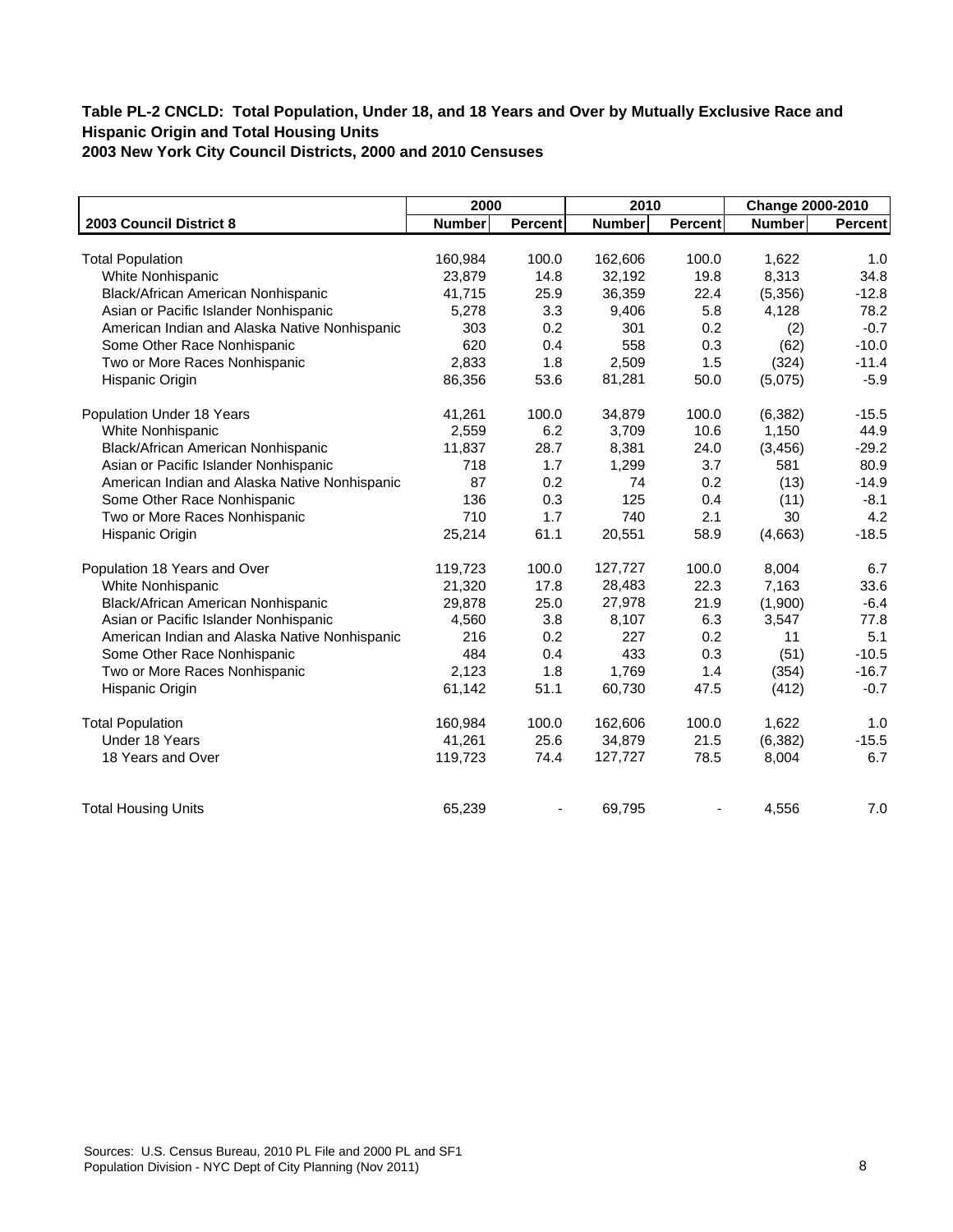| 2000          |                                                                       |                                                           |                                                                       | Change 2000-2010                                                 |                                                                              |
|---------------|-----------------------------------------------------------------------|-----------------------------------------------------------|-----------------------------------------------------------------------|------------------------------------------------------------------|------------------------------------------------------------------------------|
| <b>Number</b> | Percent                                                               | <b>Number</b>                                             | <b>Percent</b>                                                        | Number                                                           | <b>Percent</b>                                                               |
|               |                                                                       |                                                           |                                                                       |                                                                  |                                                                              |
|               |                                                                       |                                                           |                                                                       |                                                                  | 6.1                                                                          |
|               |                                                                       |                                                           |                                                                       |                                                                  | 32.2                                                                         |
|               |                                                                       |                                                           |                                                                       |                                                                  | $-12.7$                                                                      |
|               |                                                                       |                                                           |                                                                       |                                                                  | 48.0                                                                         |
|               |                                                                       |                                                           |                                                                       |                                                                  | $-1.8$                                                                       |
|               |                                                                       |                                                           |                                                                       |                                                                  | 22.3                                                                         |
|               |                                                                       |                                                           |                                                                       |                                                                  | 9.2                                                                          |
|               |                                                                       |                                                           | 19.7                                                                  |                                                                  | 31.1                                                                         |
| 34,894        | 100.0                                                                 | 30,919                                                    | 100.0                                                                 | (3,975)                                                          | $-11.4$                                                                      |
| 3,259         | 9.3                                                                   | 4,563                                                     | 14.8                                                                  | 1,304                                                            | 40.0                                                                         |
| 22,420        | 64.3                                                                  | 15,805                                                    | 51.1                                                                  | (6,615)                                                          | $-29.5$                                                                      |
| 533           | 1.5                                                                   | 740                                                       | 2.4                                                                   | 207                                                              | 38.8                                                                         |
| 120           | 0.3                                                                   | 78                                                        | 0.3                                                                   | (42)                                                             | $-35.0$                                                                      |
| 116           | 0.3                                                                   | 131                                                       | 0.4                                                                   | 15                                                               | 12.9                                                                         |
| 826           | 2.4                                                                   | 1,069                                                     | 3.5                                                                   | 243                                                              | 29.4                                                                         |
| 7,620         | 21.8                                                                  | 8,533                                                     | 27.6                                                                  | 913                                                              | 12.0                                                                         |
| 120,042       | 100.0                                                                 | 133,504                                                   | 100.0                                                                 | 13,462                                                           | 11.2                                                                         |
| 26,644        | 22.2                                                                  | 34,977                                                    | 26.2                                                                  | 8,333                                                            | 31.3                                                                         |
| 66,970        | 55.8                                                                  | 62,234                                                    | 46.6                                                                  | (4,736)                                                          | $-7.1$                                                                       |
| 5,863         | 4.9                                                                   | 8,729                                                     | 6.5                                                                   | 2,866                                                            | 48.9                                                                         |
| 327           | 0.3                                                                   | 361                                                       |                                                                       | 34                                                               | 10.4                                                                         |
| 324           | 0.3                                                                   | 407                                                       | 0.3                                                                   | 83                                                               | 25.6                                                                         |
| 2,781         | 2.3                                                                   | 2,870                                                     | 2.1                                                                   | 89                                                               | 3.2                                                                          |
| 17,133        | 14.3                                                                  | 23,926                                                    | 17.9                                                                  | 6,793                                                            | 39.6                                                                         |
| 154,936       | 100.0                                                                 | 164,423                                                   | 100.0                                                                 | 9,487                                                            | 6.1                                                                          |
| 34,894        | 22.5                                                                  | 30,919                                                    | 18.8                                                                  |                                                                  | $-11.4$                                                                      |
| 120,042       | 77.5                                                                  | 133,504                                                   | 81.2                                                                  | 13,462                                                           | 11.2                                                                         |
| 73,298        |                                                                       | 76,010                                                    |                                                                       | 2,712                                                            | 3.7                                                                          |
|               | 154,936<br>29,903<br>89,390<br>6,396<br>447<br>440<br>3,607<br>24,753 | 100.0<br>19.3<br>57.7<br>4.1<br>0.3<br>0.3<br>2.3<br>16.0 | 164,423<br>39,540<br>78,039<br>9,469<br>439<br>538<br>3,939<br>32,459 | 2010<br>100.0<br>24.0<br>47.5<br>5.8<br>0.3<br>0.3<br>2.4<br>0.3 | 9,487<br>9,637<br>(11, 351)<br>3,073<br>(8)<br>98<br>332<br>7,706<br>(3,975) |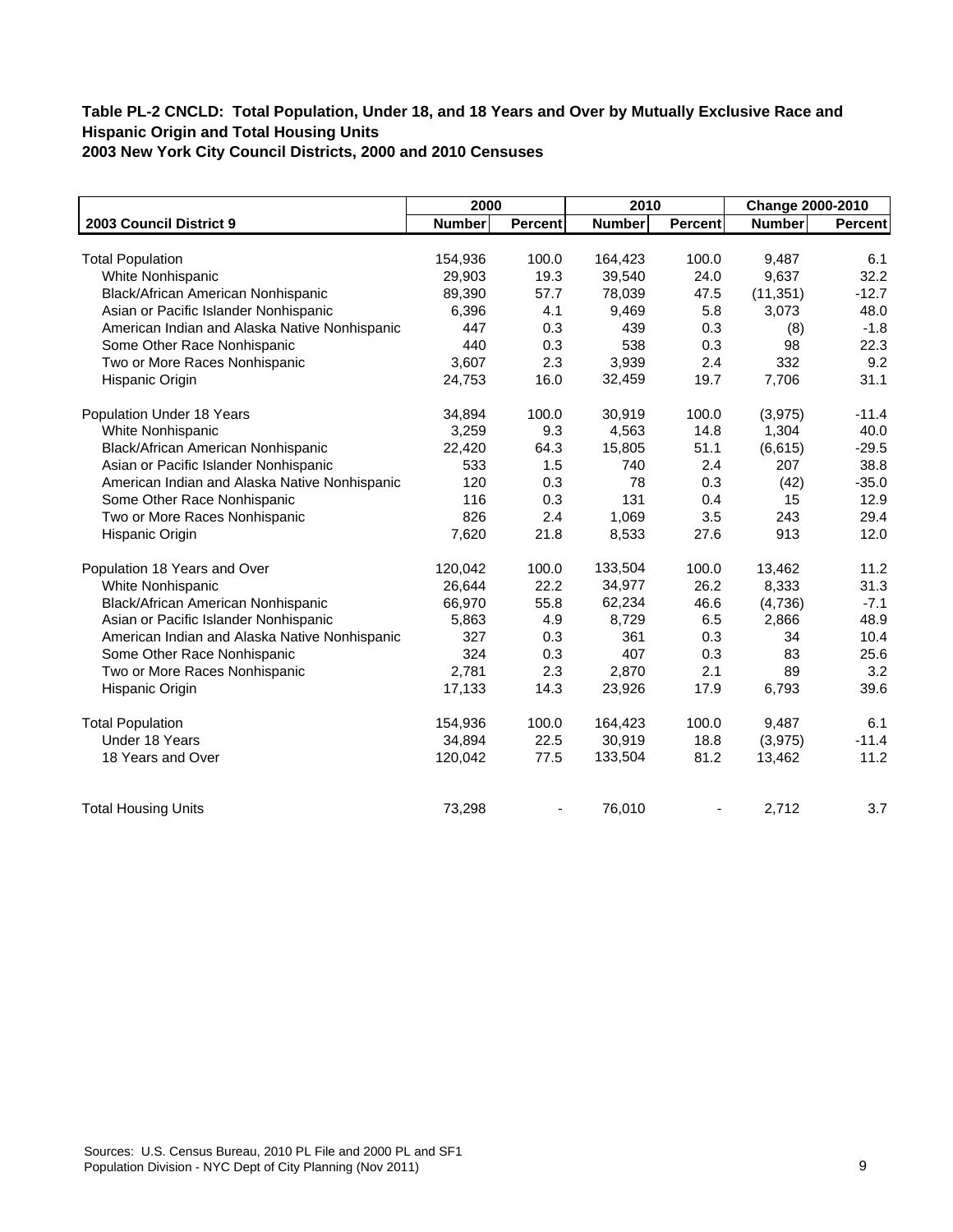|                                               | 2000          |                | 2010          |                | Change 2000-2010 |         |
|-----------------------------------------------|---------------|----------------|---------------|----------------|------------------|---------|
| 2003 Council District 10                      | <b>Number</b> | <b>Percent</b> | <b>Number</b> | <b>Percent</b> | Number           | Percent |
|                                               |               |                |               |                |                  |         |
| <b>Total Population</b>                       | 150,161       | 100.0          | 136,647       | 100.0          | (13, 514)        | $-9.0$  |
| White Nonhispanic                             | 10,219        | 6.8            | 12,569        | 9.2            | 2,350            | 23.0    |
| Black/African American Nonhispanic            | 9,882         | 6.6            | 8,649         | 6.3            | (1,233)          | $-12.5$ |
| Asian or Pacific Islander Nonhispanic         | 2,286         | 1.5            | 2,602         | 1.9            | 316              | 13.8    |
| American Indian and Alaska Native Nonhispanic | 340           | 0.2            | 142           | 0.1            | (198)            | $-58.2$ |
| Some Other Race Nonhispanic                   | 531           | 0.4            | 495           | 0.4            | (36)             | $-6.8$  |
| Two or More Races Nonhispanic                 | 1,560         | 1.0            | 906           | 0.7            | (654)            | $-41.9$ |
| Hispanic Origin                               | 125,343       | 83.5           | 111,284       | 81.4           | (14,059)         | $-11.2$ |
| Population Under 18 Years                     | 41,988        | 100.0          | 28,986        | 100.0          | (13,002)         | $-31.0$ |
| White Nonhispanic                             | 1,592         | 3.8            | 1,204         | 4.2            | (388)            | $-24.4$ |
| Black/African American Nonhispanic            | 2,199         | 5.2            | 1,468         | 5.1            | (731)            | $-33.2$ |
| Asian or Pacific Islander Nonhispanic         | 395           | 0.9            | 308           | 1.1            | (87)             | $-22.0$ |
| American Indian and Alaska Native Nonhispanic | 192           | 0.5            | 47            | 0.2            | (145)            | $-75.5$ |
| Some Other Race Nonhispanic                   | 223           | 0.5            | 197           | 0.7            | (26)             | $-11.7$ |
| Two or More Races Nonhispanic                 | 431           | 1.0            | 211           | 0.7            | (220)            | $-51.0$ |
| Hispanic Origin                               | 36,956        | 88.0           | 25,551        | 88.1           | (11, 405)        | $-30.9$ |
| Population 18 Years and Over                  | 108,173       | 100.0          | 107,661       | 100.0          | (512)            | $-0.5$  |
| White Nonhispanic                             | 8,627         | 8.0            | 11,365        | 10.6           | 2,738            | 31.7    |
| Black/African American Nonhispanic            | 7,683         | 7.1            | 7,181         | 6.7            | (502)            | $-6.5$  |
| Asian or Pacific Islander Nonhispanic         | 1,891         | 1.7            | 2,294         | 2.1            | 403              | 21.3    |
| American Indian and Alaska Native Nonhispanic | 148           | 0.1            | 95            | 0.1            | (53)             | $-35.8$ |
| Some Other Race Nonhispanic                   | 308           | 0.3            | 298           | 0.3            | (10)             | $-3.2$  |
| Two or More Races Nonhispanic                 | 1,129         | 1.0            | 695           | 0.6            | (434)            | $-38.4$ |
| Hispanic Origin                               | 88,387        | 81.7           | 85,733        | 79.6           | (2,654)          | $-3.0$  |
| <b>Total Population</b>                       | 150,161       | 100.0          | 136,647       | 100.0          | (13, 514)        | $-9.0$  |
| Under 18 Years                                | 41,988        | 28.0           | 28,986        | 21.2           | (13,002)         | $-31.0$ |
| 18 Years and Over                             | 108,173       | 72.0           | 107,661       | 78.8           | (512)            | $-0.5$  |
| <b>Total Housing Units</b>                    | 48,067        |                | 48,157        |                | 90               | 0.2     |
|                                               |               |                |               |                |                  |         |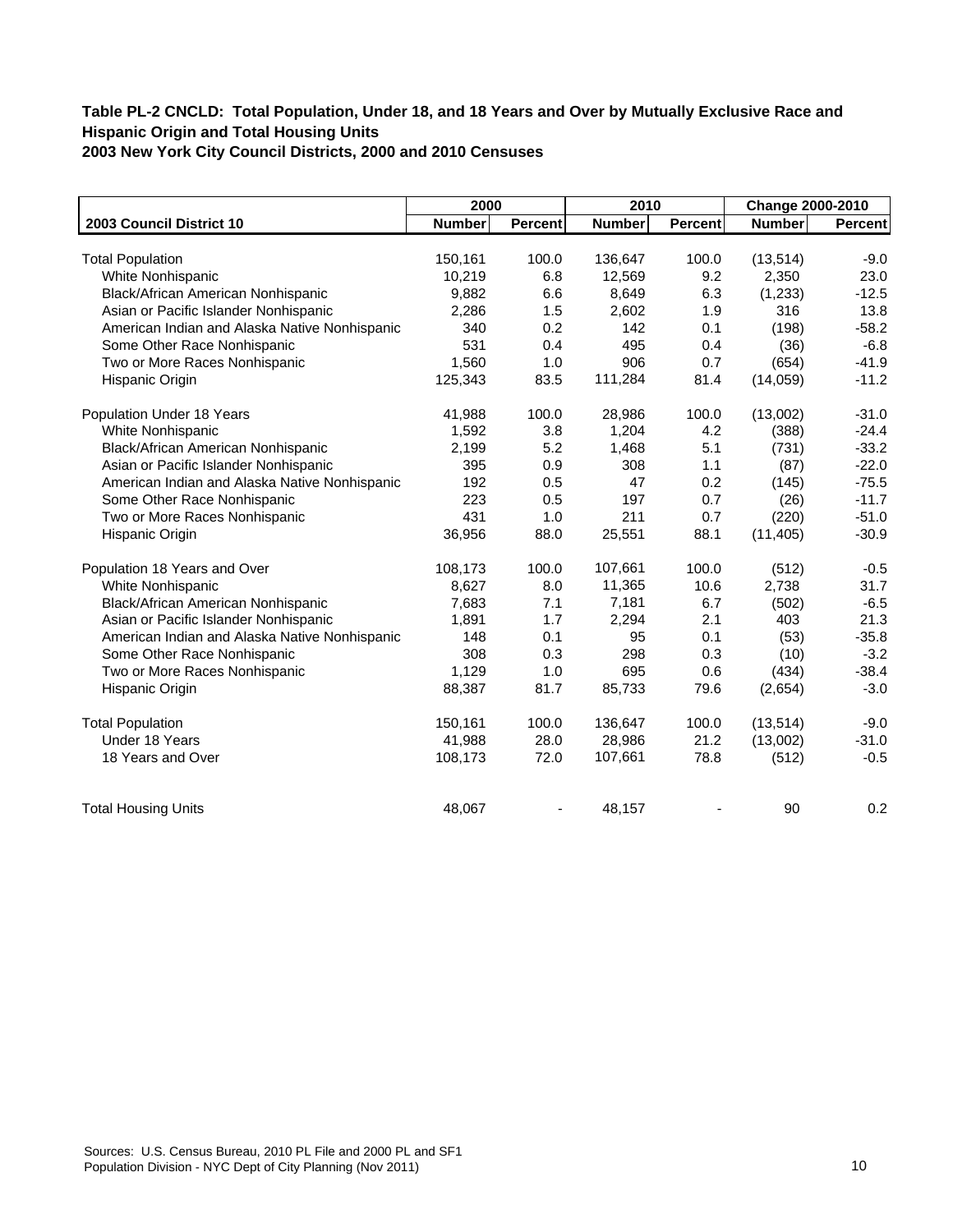|                                               | 2000          |         | 2010          |                | Change 2000-2010 |                |
|-----------------------------------------------|---------------|---------|---------------|----------------|------------------|----------------|
| 2003 Council District 11                      | <b>Number</b> | Percent | <b>Number</b> | <b>Percent</b> | <b>Number</b>    | <b>Percent</b> |
|                                               |               |         |               |                |                  |                |
| <b>Total Population</b>                       | 164,847       | 100.0   | 162,922       | 100.0          | (1, 925)         | $-1.2$         |
| White Nonhispanic                             | 64,206        | 38.9    | 53,463        | 32.8           | (10, 743)        | $-16.7$        |
| Black/African American Nonhispanic            | 29,772        | 18.1    | 30,092        | 18.5           | 320              | 1.1            |
| Asian or Pacific Islander Nonhispanic         | 10,294        | 6.2     | 10,995        | 6.7            | 701              | 6.8            |
| American Indian and Alaska Native Nonhispanic | 330           | 0.2     | 364           | 0.2            | 34               | 10.3           |
| Some Other Race Nonhispanic                   | 1,198         | 0.7     | 1,160         | 0.7            | (38)             | $-3.2$         |
| Two or More Races Nonhispanic                 | 4,437         | 2.7     | 2,613         | 1.6            | (1,824)          | $-41.1$        |
| Hispanic Origin                               | 54,610        | 33.1    | 64,235        | 39.4           | 9,625            | 17.6           |
| Population Under 18 Years                     | 38,032        | 100.0   | 35,197        | 100.0          | (2,835)          | $-7.5$         |
| White Nonhispanic                             | 8,242         | 21.7    | 6,926         | 19.7           | (1,316)          | $-16.0$        |
| Black/African American Nonhispanic            | 8,229         | 21.6    | 6,701         | 19.0           | (1,528)          | $-18.6$        |
| Asian or Pacific Islander Nonhispanic         | 2,377         | 6.3     | 2,301         | 6.5            | (76)             | $-3.2$         |
| American Indian and Alaska Native Nonhispanic | 122           | 0.3     | 144           | 0.4            | 22               | 18.0           |
| Some Other Race Nonhispanic                   | 384           | 1.0     | 351           | 1.0            | (33)             | $-8.6$         |
| Two or More Races Nonhispanic                 | 1,236         | 3.2     | 843           | 2.4            | (393)            | $-31.8$        |
| Hispanic Origin                               | 17,442        | 45.9    | 17,931        | 50.9           | 489              | 2.8            |
| Population 18 Years and Over                  | 126,815       | 100.0   | 127,725       | 100.0          | 910              | 0.7            |
| White Nonhispanic                             | 55,964        | 44.1    | 46,537        | 36.4           | (9, 427)         | $-16.8$        |
| Black/African American Nonhispanic            | 21,543        | 17.0    | 23,391        | 18.3           | 1,848            | 8.6            |
| Asian or Pacific Islander Nonhispanic         | 7,917         | 6.2     | 8,694         | 6.8            | 777              | 9.8            |
| American Indian and Alaska Native Nonhispanic | 208           | 0.2     | 220           | 0.2            | 12               | 5.8            |
| Some Other Race Nonhispanic                   | 814           | 0.6     | 809           | 0.6            | (5)              | $-0.6$         |
| Two or More Races Nonhispanic                 | 3,201         | 2.5     | 1,770         | 1.4            | (1,431)          | $-44.7$        |
| Hispanic Origin                               | 37,168        | 29.3    | 46,304        | 36.3           | 9,136            | 24.6           |
| <b>Total Population</b>                       | 164,847       | 100.0   | 162,922       | 100.0          | (1, 925)         | $-1.2$         |
| Under 18 Years                                | 38,032        | 23.1    | 35,197        | 21.6           | (2,835)          | $-7.5$         |
| 18 Years and Over                             | 126,815       | 76.9    | 127,725       | 78.4           | 910              | 0.7            |
| <b>Total Housing Units</b>                    | 68,107        |         | 68,496        |                | 389              | 0.6            |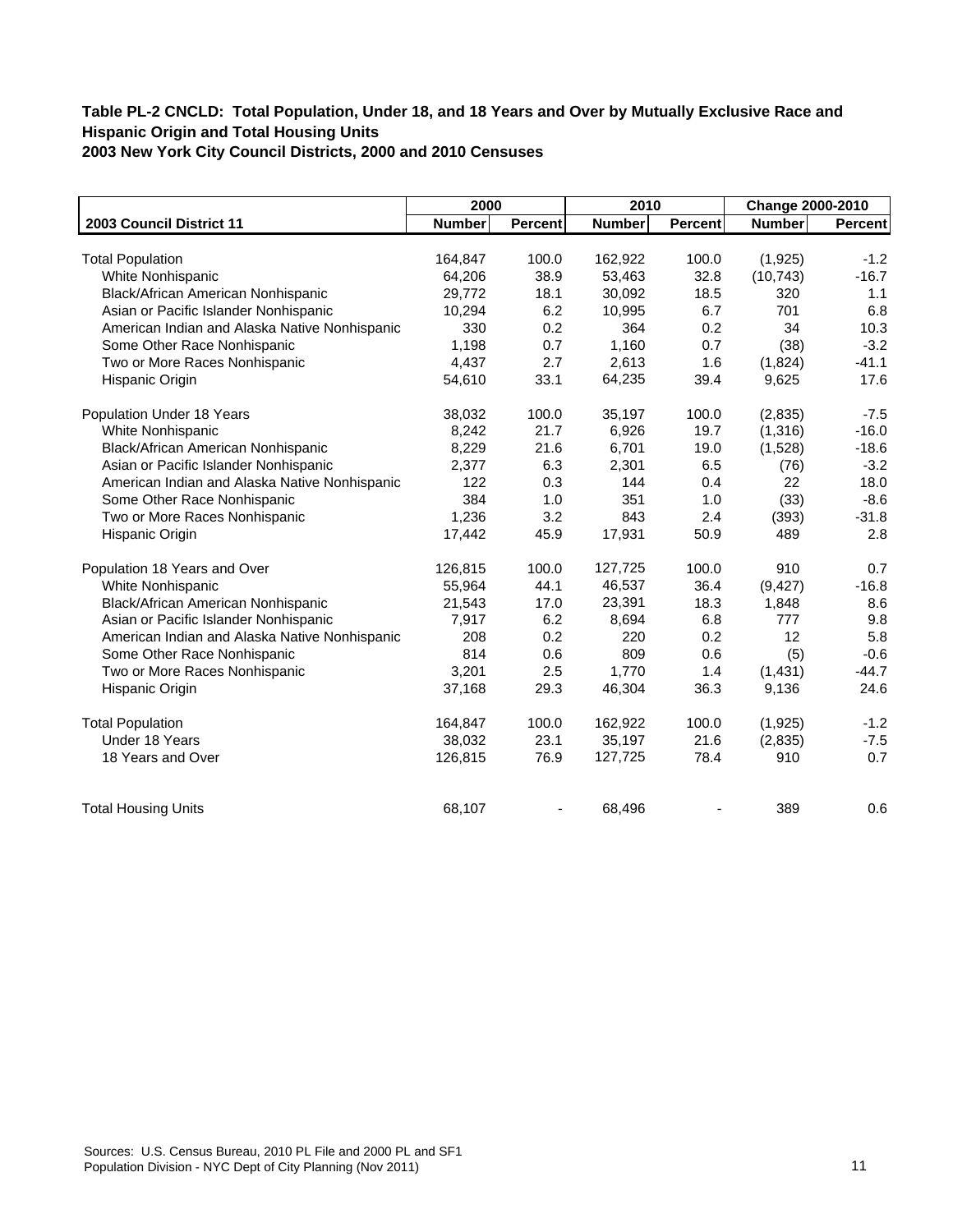|                                               | 2000          |         | 2010          |                | Change 2000-2010 |         |
|-----------------------------------------------|---------------|---------|---------------|----------------|------------------|---------|
| 2003 Council District 12                      | <b>Number</b> | Percent | <b>Number</b> | <b>Percent</b> | <b>Number</b>    | Percent |
|                                               |               |         |               |                |                  |         |
| <b>Total Population</b>                       | 164,760       | 100.0   | 171,182       | 100.0          | 6,422            | 3.9     |
| White Nonhispanic                             | 11,424        | 6.9     | 7,169         | 4.2            | (4, 255)         | $-37.2$ |
| Black/African American Nonhispanic            | 112,102       | 68.0    | 114,604       | 66.9           | 2,502            | 2.2     |
| Asian or Pacific Islander Nonhispanic         | 2,357         | 1.4     | 2,594         | 1.5            | 237              | 10.1    |
| American Indian and Alaska Native Nonhispanic | 340           | 0.2     | 580           | 0.3            | 240              | 70.6    |
| Some Other Race Nonhispanic                   | 755           | 0.5     | 1,174         | 0.7            | 419              | 55.5    |
| Two or More Races Nonhispanic                 | 4,599         | 2.8     | 2,703         | 1.6            | (1,896)          | $-41.2$ |
| Hispanic Origin                               | 33,183        | 20.1    | 42,358        | 24.7           | 9,175            | 27.6    |
| Population Under 18 Years                     | 44,217        | 100.0   | 42,041        | 100.0          | (2, 176)         | $-4.9$  |
| White Nonhispanic                             | 790           | 1.8     | 550           | 1.3            | (240)            | $-30.4$ |
| Black/African American Nonhispanic            | 30,795        | 69.6    | 27,353        | 65.1           | (3, 442)         | $-11.2$ |
| Asian or Pacific Islander Nonhispanic         | 589           | 1.3     | 508           | 1.2            | (81)             | $-13.8$ |
| American Indian and Alaska Native Nonhispanic | 94            | 0.2     | 160           | 0.4            | 66               | 70.2    |
| Some Other Race Nonhispanic                   | 179           | 0.4     | 340           | 0.8            | 161              | 89.9    |
| Two or More Races Nonhispanic                 | 1,106         | 2.5     | 647           | 1.5            | (459)            | $-41.5$ |
| Hispanic Origin                               | 10,664        | 24.1    | 12,483        | 29.7           | 1,819            | 17.1    |
| Population 18 Years and Over                  | 120,543       | 100.0   | 129,141       | 100.0          | 8,598            | 7.1     |
| White Nonhispanic                             | 10,634        | 8.8     | 6,619         | 5.1            | (4,015)          | $-37.8$ |
| Black/African American Nonhispanic            | 81,307        | 67.5    | 87,251        | 67.6           | 5,944            | 7.3     |
| Asian or Pacific Islander Nonhispanic         | 1,768         | 1.5     | 2,086         | 1.6            | 318              | 18.0    |
| American Indian and Alaska Native Nonhispanic | 246           | 0.2     | 420           | 0.3            | 174              | 70.7    |
| Some Other Race Nonhispanic                   | 576           | 0.5     | 834           | 0.6            | 258              | 44.8    |
| Two or More Races Nonhispanic                 | 3,493         | 2.9     | 2,056         | 1.6            | (1, 437)         | $-41.1$ |
| Hispanic Origin                               | 22,519        | 18.7    | 29,875        | 23.1           | 7,356            | 32.7    |
| <b>Total Population</b>                       | 164,760       | 100.0   | 171,182       | 100.0          | 6,422            | 3.9     |
| Under 18 Years                                | 44,217        | 26.8    | 42,041        | 24.6           | (2, 176)         | $-4.9$  |
| 18 Years and Over                             | 120,543       | 73.2    | 129,141       | 75.4           | 8,598            | 7.1     |
| <b>Total Housing Units</b>                    | 64,305        |         | 66,700        |                | 2,395            | 3.7     |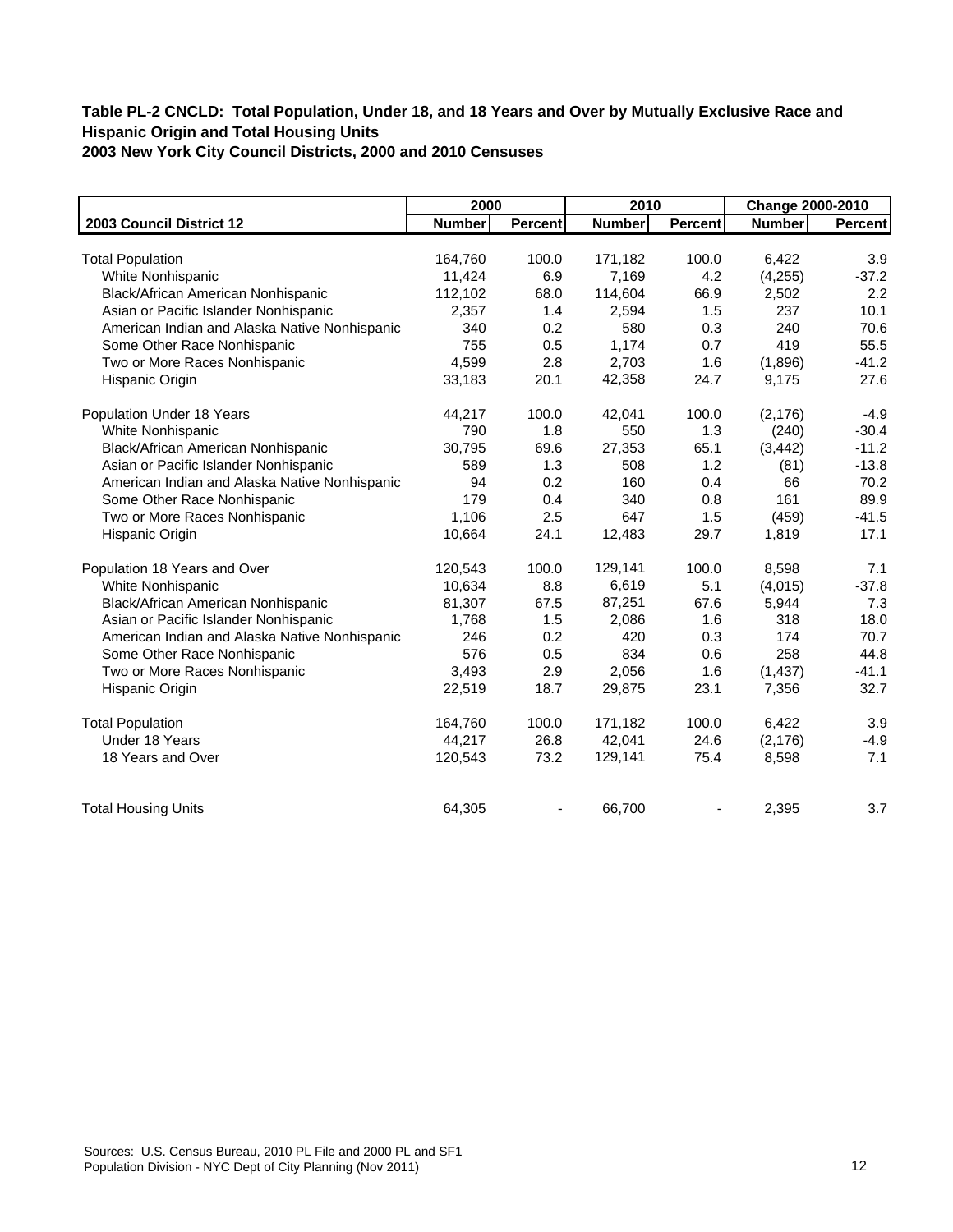|                                               | 2000          |                | 2010          |                | Change 2000-2010 |         |
|-----------------------------------------------|---------------|----------------|---------------|----------------|------------------|---------|
| 2003 Council District 13                      | <b>Number</b> | <b>Percent</b> | <b>Number</b> | <b>Percent</b> | <b>Number</b>    | Percent |
|                                               |               |                |               |                |                  |         |
| <b>Total Population</b>                       | 164,836       | 100.0          | 168,530       | 100.0          | 3,694            | 2.2     |
| White Nonhispanic                             | 89,086        | 54.0           | 66,836        | 39.7           | (22, 250)        | $-25.0$ |
| Black/African American Nonhispanic            | 14,972        | 9.1            | 19,729        | 11.7           | 4,757            | 31.8    |
| Asian or Pacific Islander Nonhispanic         | 8,500         | 5.2            | 12,124        | 7.2            | 3,624            | 42.6    |
| American Indian and Alaska Native Nonhispanic | 266           | 0.2            | 348           | 0.2            | 82               | 30.8    |
| Some Other Race Nonhispanic                   | 817           | 0.5            | 1,102         | 0.7            | 285              | 34.9    |
| Two or More Races Nonhispanic                 | 3,886         | 2.4            | 2,101         | 1.2            | (1,785)          | $-45.9$ |
| Hispanic Origin                               | 47,309        | 28.7           | 66,290        | 39.3           | 18,981           | 40.1    |
| Population Under 18 Years                     | 36,023        | 100.0          | 36,100        | 100.0          | 77               | 0.2     |
| White Nonhispanic                             | 14,127        | 39.2           | 9,326         | 25.8           | (4,801)          | $-34.0$ |
| Black/African American Nonhispanic            | 4,021         | 11.2           | 4,323         | 12.0           | 302              | 7.5     |
| Asian or Pacific Islander Nonhispanic         | 2,068         | 5.7            | 2,845         | 7.9            | 777              | 37.6    |
| American Indian and Alaska Native Nonhispanic | 84            | 0.2            | 119           | 0.3            | 35               | 41.7    |
| Some Other Race Nonhispanic                   | 240           | 0.7            | 298           | 0.8            | 58               | 24.2    |
| Two or More Races Nonhispanic                 | 1,105         | 3.1            | 623           | 1.7            | (482)            | $-43.6$ |
| Hispanic Origin                               | 14,378        | 39.9           | 18,566        | 51.4           | 4,188            | 29.1    |
| Population 18 Years and Over                  | 128,813       | 100.0          | 132,430       | 100.0          | 3,617            | 2.8     |
| White Nonhispanic                             | 74,959        | 58.2           | 57,510        | 43.4           | (17, 449)        | $-23.3$ |
| Black/African American Nonhispanic            | 10,951        | 8.5            | 15,406        | 11.6           | 4,455            | 40.7    |
| Asian or Pacific Islander Nonhispanic         | 6,432         | 5.0            | 9,279         | 7.0            | 2,847            | 44.3    |
| American Indian and Alaska Native Nonhispanic | 182           | 0.1            | 229           | 0.2            | 47               | 25.8    |
| Some Other Race Nonhispanic                   | 577           | 0.4            | 804           | 0.6            | 227              | 39.3    |
| Two or More Races Nonhispanic                 | 2,781         | 2.2            | 1,478         | 1.1            | (1, 303)         | $-46.9$ |
| Hispanic Origin                               | 32,931        | 25.6           | 47,724        | 36.0           | 14,793           | 44.9    |
| <b>Total Population</b>                       | 164,836       | 100.0          | 168,530       | 100.0          | 3,694            | 2.2     |
| Under 18 Years                                | 36,023        | 21.9           | 36,100        | 21.4           | 77               | 0.2     |
| 18 Years and Over                             | 128,813       | 78.1           | 132,430       | 78.6           | 3,617            | 2.8     |
| <b>Total Housing Units</b>                    | 67,143        |                | 68,067        |                | 924              | 1.4     |
|                                               |               |                |               |                |                  |         |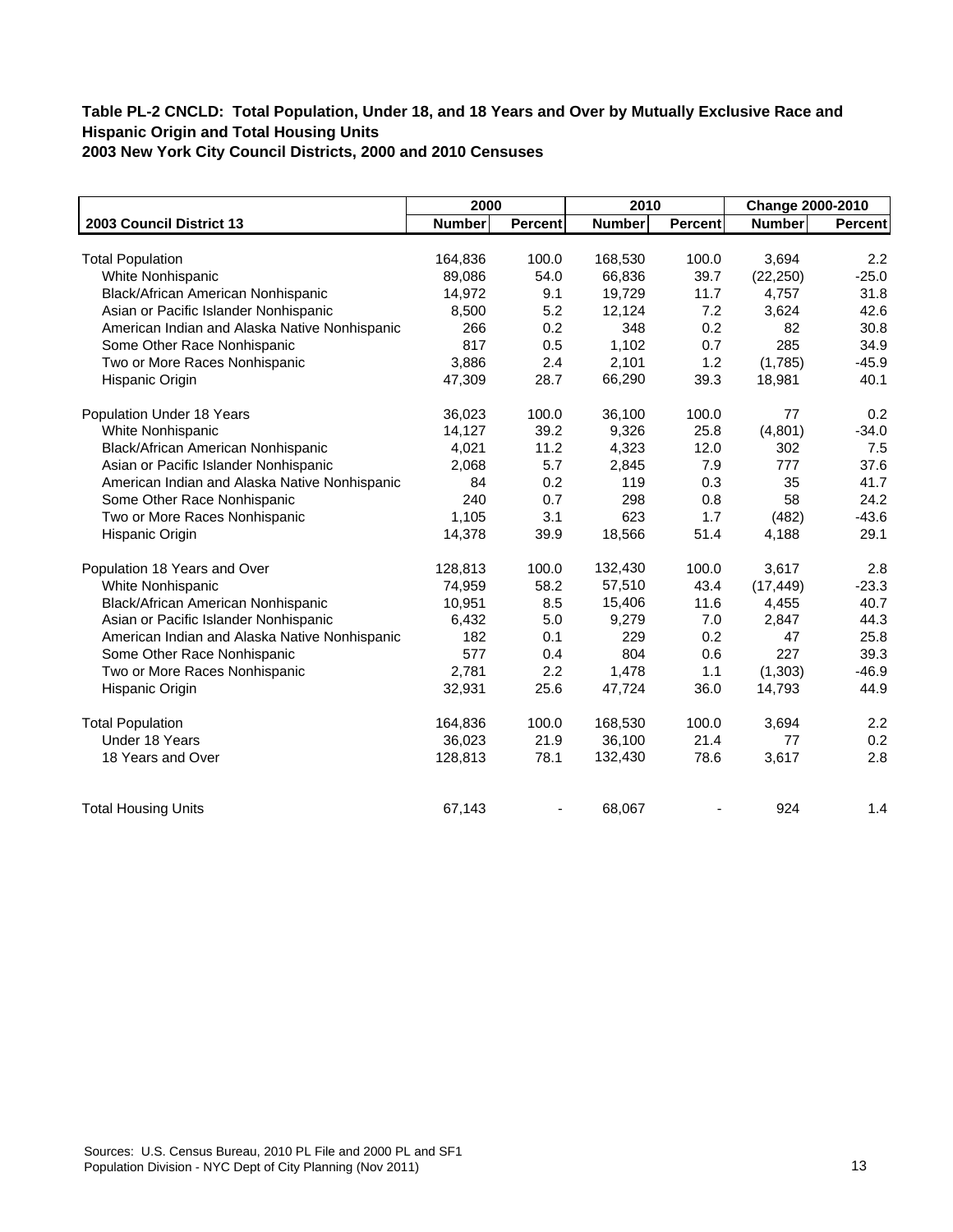|                                               | 2000          |                | 2010          |                | Change 2000-2010 |         |
|-----------------------------------------------|---------------|----------------|---------------|----------------|------------------|---------|
| 2003 Council District 14                      | <b>Number</b> | <b>Percent</b> | <b>Number</b> | <b>Percent</b> | <b>Number</b>    | Percent |
|                                               |               |                |               |                |                  |         |
| <b>Total Population</b>                       | 157,923       | 100.0          | 158,876       | 100.0          | 953              | 0.6     |
| White Nonhispanic                             | 5,579         | 3.5            | 4,238         | 2.7            | (1, 341)         | $-24.0$ |
| Black/African American Nonhispanic            | 39,081        | 24.7           | 33,289        | 21.0           | (5,792)          | $-14.8$ |
| Asian or Pacific Islander Nonhispanic         | 4,766         | 3.0            | 4,404         | 2.8            | (362)            | $-7.6$  |
| American Indian and Alaska Native Nonhispanic | 476           | 0.3            | 349           | 0.2            | (127)            | $-26.7$ |
| Some Other Race Nonhispanic                   | 1,197         | 0.8            | 823           | 0.5            | (374)            | $-31.2$ |
| Two or More Races Nonhispanic                 | 2,522         | 1.6            | 1,416         | 0.9            | (1, 106)         | $-43.9$ |
| Hispanic Origin                               | 104,302       | 66.0           | 114,357       | 72.0           | 10,055           | 9.6     |
| Population Under 18 Years                     | 53,256        | 100.0          | 45,539        | 100.0          | (7, 717)         | $-14.5$ |
| White Nonhispanic                             | 1,101         | 2.1            | 822           | 1.8            | (279)            | $-25.3$ |
| Black/African American Nonhispanic            | 12,366        | 23.2           | 8,413         | 18.5           | (3,953)          | $-32.0$ |
| Asian or Pacific Islander Nonhispanic         | 1,233         | 2.3            | 936           | 2.1            | (297)            | $-24.1$ |
| American Indian and Alaska Native Nonhispanic | 257           | 0.5            | 127           | 0.3            | (130)            | $-50.6$ |
| Some Other Race Nonhispanic                   | 410           | 0.8            | 292           | 0.6            | (118)            | $-28.8$ |
| Two or More Races Nonhispanic                 | 724           | 1.4            | 336           | 0.7            | (388)            | $-53.6$ |
| Hispanic Origin                               | 37,165        | 69.8           | 34,613        | 76.0           | (2,552)          | $-6.9$  |
| Population 18 Years and Over                  | 104,667       | 100.0          | 113,337       | 100.0          | 8.670            | 8.3     |
| White Nonhispanic                             | 4,478         | 4.3            | 3,416         | 3.0            | (1,062)          | $-23.7$ |
| Black/African American Nonhispanic            | 26,715        | 25.5           | 24,876        | 21.9           | (1,839)          | $-6.9$  |
| Asian or Pacific Islander Nonhispanic         | 3,533         | 3.4            | 3,468         | 3.1            | (65)             | $-1.8$  |
| American Indian and Alaska Native Nonhispanic | 219           | 0.2            | 222           | 0.2            | 3                | 1.4     |
| Some Other Race Nonhispanic                   | 787           | 0.8            | 531           | 0.5            | (256)            | $-32.5$ |
| Two or More Races Nonhispanic                 | 1,798         | 1.7            | 1,080         | 1.0            | (718)            | $-39.9$ |
| Hispanic Origin                               | 67,137        | 64.1           | 79,744        | 70.4           | 12,607           | 18.8    |
| <b>Total Population</b>                       | 157,923       | 100.0          | 158,876       | 100.0          | 953              | 0.6     |
| Under 18 Years                                | 53,256        | 33.7           | 45,539        | 28.7           | (7, 717)         | $-14.5$ |
| 18 Years and Over                             | 104,667       | 66.3           | 113,337       | 71.3           | 8,670            | 8.3     |
| <b>Total Housing Units</b>                    | 53,157        |                | 53,817        |                | 660              | 1.2     |
|                                               |               |                |               |                |                  |         |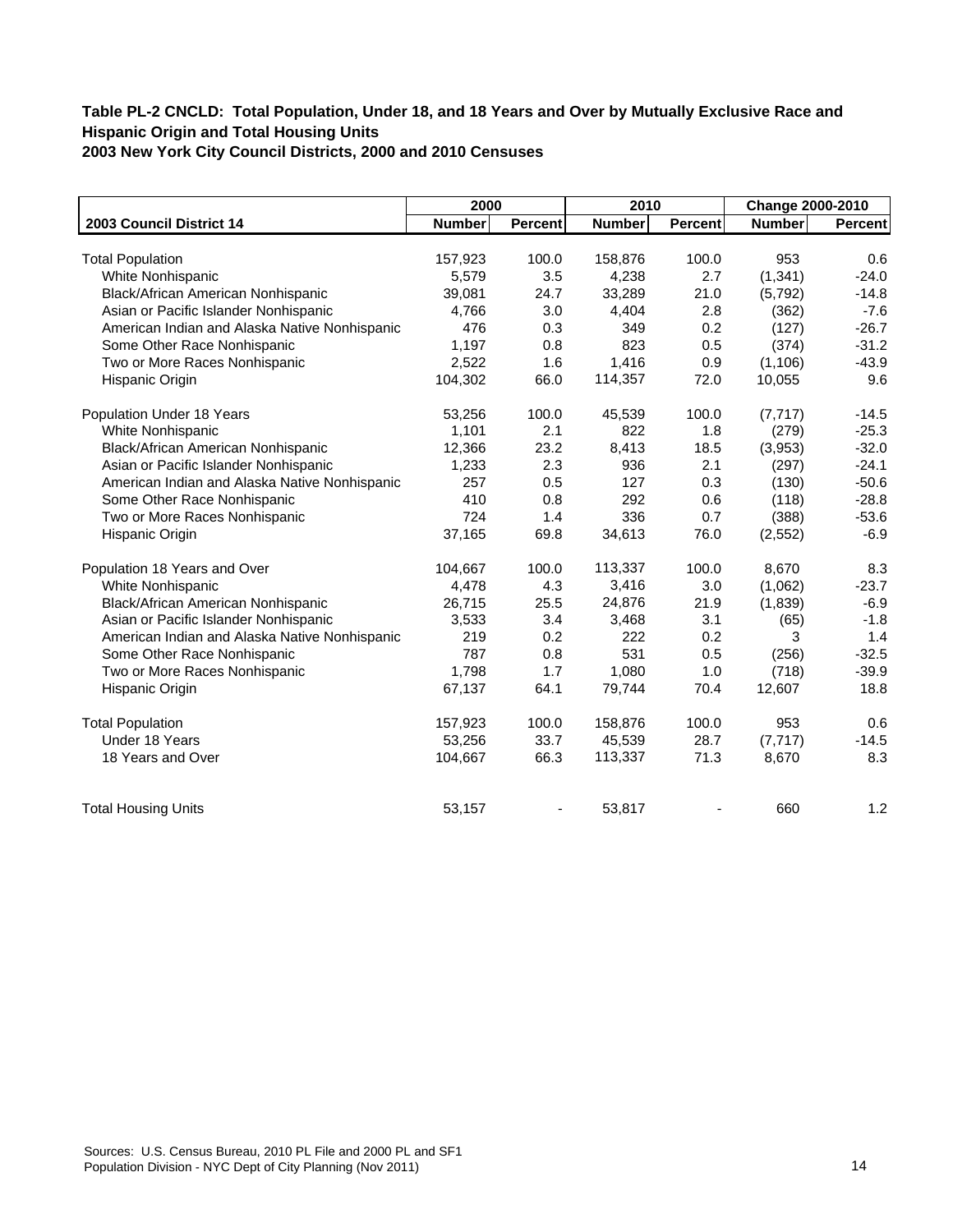|                                               | 2000          |         | 2010          |                | Change 2000-2010 |                |
|-----------------------------------------------|---------------|---------|---------------|----------------|------------------|----------------|
| 2003 Council District 15                      | <b>Number</b> | Percent | <b>Number</b> | <b>Percent</b> | <b>Number</b>    | <b>Percent</b> |
|                                               |               |         |               |                |                  |                |
| <b>Total Population</b>                       | 160,091       | 100.0   | 167,995       | 100.0          | 7,904            | 4.9            |
| White Nonhispanic                             | 10,115        | 6.3     | 8,207         | 4.9            | (1,908)          | $-18.9$        |
| Black/African American Nonhispanic            | 40,523        | 25.3    | 41,854        | 24.9           | 1,331            | 3.3            |
| Asian or Pacific Islander Nonhispanic         | 4,037         | 2.5     | 3,822         | 2.3            | (215)            | $-5.3$         |
| American Indian and Alaska Native Nonhispanic | 529           | 0.3     | 411           | 0.2            | (118)            | $-22.3$        |
| Some Other Race Nonhispanic                   | 979           | 0.6     | 899           | 0.5            | (80)             | $-8.2$         |
| Two or More Races Nonhispanic                 | 3,167         | 2.0     | 1,488         | 0.9            | (1,679)          | $-53.0$        |
| Hispanic Origin                               | 100,741       | 62.9    | 111,314       | 66.3           | 10,573           | 10.5           |
| Population Under 18 Years                     | 55,557        | 100.0   | 51,286        | 100.0          | (4,271)          | $-7.7$         |
| White Nonhispanic                             | 1,796         | 3.2     | 1,412         | 2.8            | (384)            | $-21.4$        |
| Black/African American Nonhispanic            | 14,415        | 25.9    | 12,489        | 24.4           | (1,926)          | $-13.4$        |
| Asian or Pacific Islander Nonhispanic         | 1,090         | 2.0     | 807           | 1.6            | (283)            | $-26.0$        |
| American Indian and Alaska Native Nonhispanic | 251           | 0.5     | 164           | 0.3            | (87)             | $-34.7$        |
| Some Other Race Nonhispanic                   | 313           | 0.6     | 302           | 0.6            | (11)             | $-3.5$         |
| Two or More Races Nonhispanic                 | 949           | 1.7     | 431           | 0.8            | (518)            | $-54.6$        |
| Hispanic Origin                               | 36,743        | 66.1    | 35,681        | 69.6           | (1,062)          | $-2.9$         |
| Population 18 Years and Over                  | 104,534       | 100.0   | 116,709       | 100.0          | 12,175           | 11.6           |
| White Nonhispanic                             | 8,319         | 8.0     | 6,795         | 5.8            | (1,524)          | $-18.3$        |
| Black/African American Nonhispanic            | 26,108        | 25.0    | 29,365        | 25.2           | 3,257            | 12.5           |
| Asian or Pacific Islander Nonhispanic         | 2,947         | 2.8     | 3,015         | 2.6            | 68               | 2.3            |
| American Indian and Alaska Native Nonhispanic | 278           | 0.3     | 247           | 0.2            | (31)             | $-11.2$        |
| Some Other Race Nonhispanic                   | 666           | 0.6     | 597           | 0.5            | (69)             | $-10.4$        |
| Two or More Races Nonhispanic                 | 2,218         | 2.1     | 1,057         | 0.9            | (1, 161)         | $-52.3$        |
| Hispanic Origin                               | 63,998        | 61.2    | 75,633        | 64.8           | 11,635           | 18.2           |
| <b>Total Population</b>                       | 160,091       | 100.0   | 167,995       | 100.0          | 7,904            | 4.9            |
| Under 18 Years                                | 55,557        | 34.7    | 51,286        | 30.5           | (4,271)          | $-7.7$         |
| 18 Years and Over                             | 104,534       | 65.3    | 116,709       | 69.5           | 12,175           | 11.6           |
| <b>Total Housing Units</b>                    | 55,666        |         | 59,577        |                | 3,911            | 7.0            |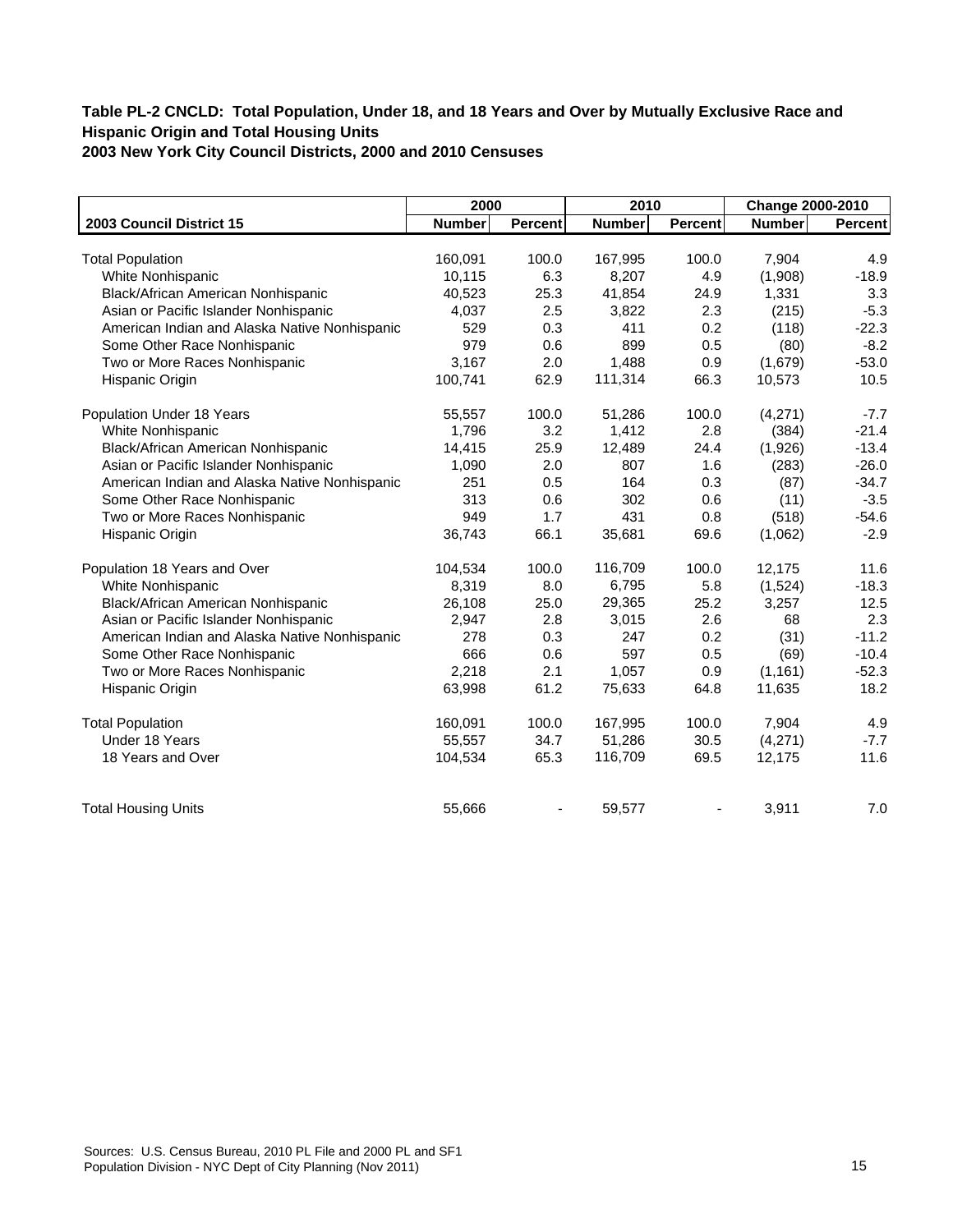|                                               | 2000          |                | 2010          |                | Change 2000-2010 |         |
|-----------------------------------------------|---------------|----------------|---------------|----------------|------------------|---------|
| 2003 Council District 16                      | <b>Number</b> | <b>Percent</b> | <b>Number</b> | <b>Percent</b> | Number           | Percent |
|                                               |               |                |               |                |                  |         |
| <b>Total Population</b>                       | 163,128       | 100.0          | 176,956       | 100.0          | 13,828           | 8.5     |
| White Nonhispanic                             | 1,829         | 1.1            | 2,325         | 1.3            | 496              | 27.1    |
| Black/African American Nonhispanic            | 69,876        | 42.8           | 68,228        | 38.6           | (1,648)          | $-2.4$  |
| Asian or Pacific Islander Nonhispanic         | 1,293         | 0.8            | 1,737         | 1.0            | 444              | 34.3    |
| American Indian and Alaska Native Nonhispanic | 514           | 0.3            | 428           | 0.2            | (86)             | $-16.7$ |
| Some Other Race Nonhispanic                   | 642           | 0.4            | 559           | 0.3            | (83)             | $-12.9$ |
| Two or More Races Nonhispanic                 | 2,669         | 1.6            | 1,521         | 0.9            | (1, 148)         | $-43.0$ |
| Hispanic Origin                               | 86,305        | 52.9           | 102,158       | 57.7           | 15,853           | 18.4    |
| Population Under 18 Years                     | 58,065        | 100.0          | 53,851        | 100.0          | (4, 214)         | $-7.3$  |
| White Nonhispanic                             | 565           | 1.0            | 516           | 1.0            | (49)             | $-8.7$  |
| Black/African American Nonhispanic            | 23,179        | 39.9           | 19,638        | 36.5           | (3, 541)         | $-15.3$ |
| Asian or Pacific Islander Nonhispanic         | 362           | 0.6            | 434           | 0.8            | 72               | 19.9    |
| American Indian and Alaska Native Nonhispanic | 248           | 0.4            | 137           | 0.3            | (111)            | $-44.8$ |
| Some Other Race Nonhispanic                   | 214           | 0.4            | 203           | 0.4            | (11)             | $-5.1$  |
| Two or More Races Nonhispanic                 | 709           | 1.2            | 496           | 0.9            | (213)            | $-30.0$ |
| Hispanic Origin                               | 32,788        | 56.5           | 32,427        | 60.2           | (361)            | $-1.1$  |
| Population 18 Years and Over                  | 105,063       | 100.0          | 123,105       | 100.0          | 18,042           | 17.2    |
| White Nonhispanic                             | 1,264         | 1.2            | 1,809         | 1.5            | 545              | 43.1    |
| Black/African American Nonhispanic            | 46,697        | 44.4           | 48,590        | 39.5           | 1,893            | 4.1     |
| Asian or Pacific Islander Nonhispanic         | 931           | 0.9            | 1,303         | 1.1            | 372              | 40.0    |
| American Indian and Alaska Native Nonhispanic | 266           | 0.3            | 291           | 0.2            | 25               | 9.4     |
| Some Other Race Nonhispanic                   | 428           | 0.4            | 356           | 0.3            | (72)             | $-16.8$ |
| Two or More Races Nonhispanic                 | 1,960         | 1.9            | 1,025         | 0.8            | (935)            | $-47.7$ |
| Hispanic Origin                               | 53,517        | 50.9           | 69,731        | 56.6           | 16,214           | 30.3    |
| <b>Total Population</b>                       | 163,128       | 100.0          | 176,956       | 100.0          | 13,828           | 8.5     |
| Under 18 Years                                | 58,065        | 35.6           | 53,851        | 30.4           | (4,214)          | $-7.3$  |
| 18 Years and Over                             | 105,063       | 64.4           | 123,105       | 69.6           | 18,042           | 17.2    |
| <b>Total Housing Units</b>                    | 56,655        |                | 62,252        |                | 5,597            | 9.9     |
|                                               |               |                |               |                |                  |         |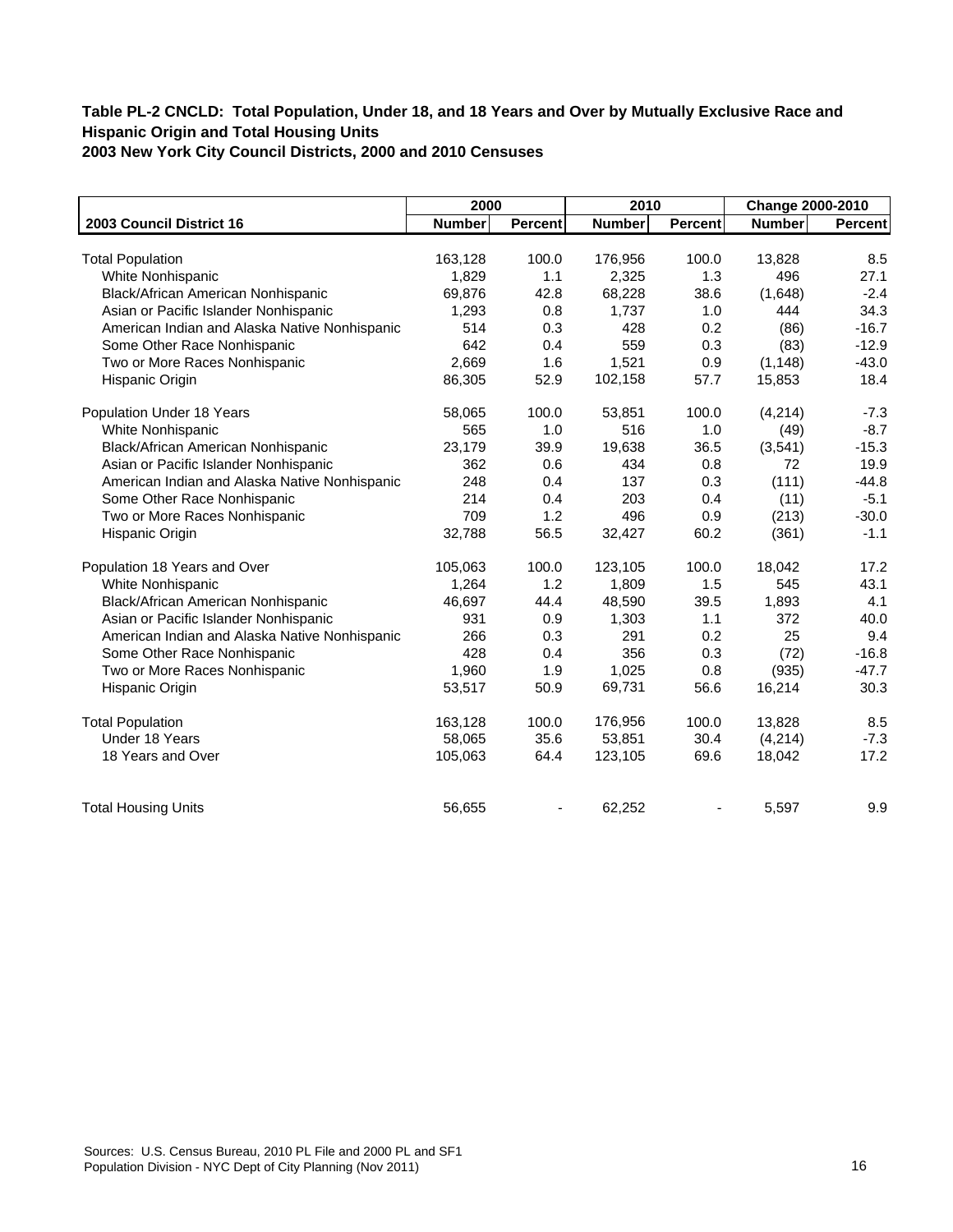|                                               | 2000          |                | 2010          |                | Change 2000-2010 |         |
|-----------------------------------------------|---------------|----------------|---------------|----------------|------------------|---------|
| 2003 Council District 17                      | <b>Number</b> | <b>Percent</b> | <b>Number</b> | <b>Percent</b> | <b>Number</b>    | Percent |
|                                               |               |                |               |                |                  |         |
| <b>Total Population</b>                       | 162,750       | 100.0          | 180,064       | 100.0          | 17,314           | 10.6    |
| White Nonhispanic                             | 2,415         | 1.5            | 2,807         | 1.6            | 392              | 16.2    |
| Black/African American Nonhispanic            | 46,166        | 28.4           | 49,305        | 27.4           | 3,139            | 6.8     |
| Asian or Pacific Islander Nonhispanic         | 1,223         | 0.8            | 1,499         | 0.8            | 276              | 22.6    |
| American Indian and Alaska Native Nonhispanic | 460           | 0.3            | 354           | 0.2            | (106)            | $-23.0$ |
| Some Other Race Nonhispanic                   | 522           | 0.3            | 577           | 0.3            | 55               | 10.5    |
| Two or More Races Nonhispanic                 | 1,846         | 1.1            | 1,401         | 0.8            | (445)            | $-24.1$ |
| Hispanic Origin                               | 110,118       | 67.7           | 124,121       | 68.9           | 14,003           | 12.7    |
| Population Under 18 Years                     | 55,809        | 100.0          | 53,514        | 100.0          | (2, 295)         | $-4.1$  |
| White Nonhispanic                             | 606           | 1.1            | 642           | 1.2            | 36               | 5.9     |
| Black/African American Nonhispanic            | 15,869        | 28.4           | 14,659        | 27.4           | (1,210)          | $-7.6$  |
| Asian or Pacific Islander Nonhispanic         | 297           | 0.5            | 290           | 0.5            | (7)              | $-2.4$  |
| American Indian and Alaska Native Nonhispanic | 221           | 0.4            | 131           | 0.2            | (90)             | $-40.7$ |
| Some Other Race Nonhispanic                   | 195           | 0.3            | 211           | 0.4            | 16               | 8.2     |
| Two or More Races Nonhispanic                 | 588           | 1.1            | 435           | 0.8            | (153)            | $-26.0$ |
| Hispanic Origin                               | 38,033        | 68.1           | 37,146        | 69.4           | (887)            | $-2.3$  |
| Population 18 Years and Over                  | 106,941       | 100.0          | 126,550       | 100.0          | 19,609           | 18.3    |
| White Nonhispanic                             | 1,809         | 1.7            | 2,165         | 1.7            | 356              | 19.7    |
| Black/African American Nonhispanic            | 30,297        | 28.3           | 34,646        | 27.4           | 4,349            | 14.4    |
| Asian or Pacific Islander Nonhispanic         | 926           | 0.9            | 1,209         | 1.0            | 283              | 30.6    |
| American Indian and Alaska Native Nonhispanic | 239           | 0.2            | 223           | 0.2            | (16)             | $-6.7$  |
| Some Other Race Nonhispanic                   | 327           | 0.3            | 366           | 0.3            | 39               | 11.9    |
| Two or More Races Nonhispanic                 | 1,258         | 1.2            | 966           | 0.8            | (292)            | $-23.2$ |
| Hispanic Origin                               | 72,085        | 67.4           | 86,975        | 68.7           | 14,890           | 20.7    |
| <b>Total Population</b>                       | 162,750       | 100.0          | 180,064       | 100.0          | 17,314           | 10.6    |
| Under 18 Years                                | 55,809        | 34.3           | 53,514        | 29.7           | (2, 295)         | $-4.1$  |
| 18 Years and Over                             | 106,941       | 65.7           | 126,550       | 70.3           | 19,609           | 18.3    |
| <b>Total Housing Units</b>                    | 57,293        |                | 63,176        |                | 5,883            | 10.3    |
|                                               |               |                |               |                |                  |         |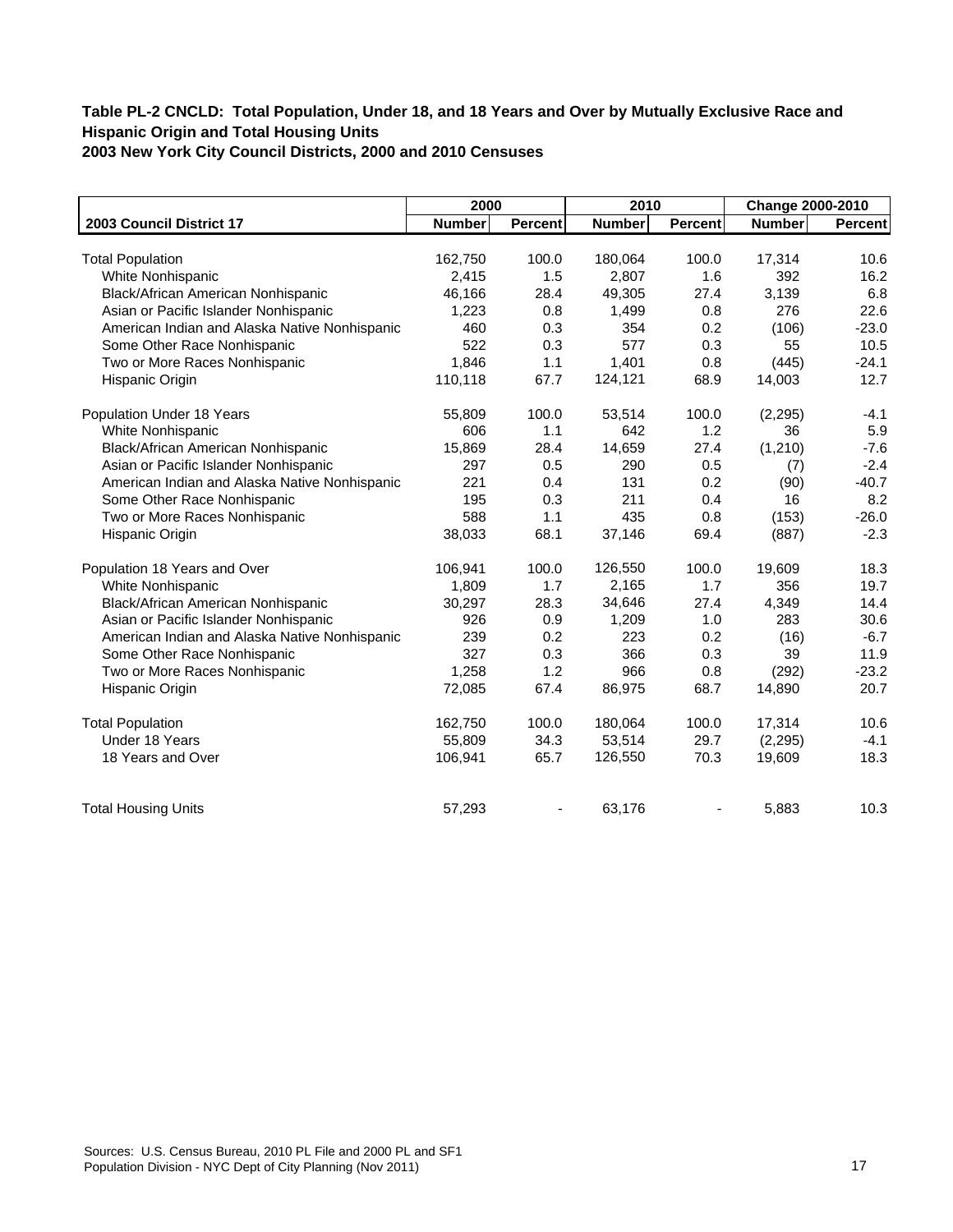|                                               | 2000          |                | 2010          |                | Change 2000-2010 |         |
|-----------------------------------------------|---------------|----------------|---------------|----------------|------------------|---------|
| 2003 Council District 18                      | <b>Number</b> | <b>Percent</b> | <b>Number</b> | <b>Percent</b> | <b>Number</b>    | Percent |
|                                               |               |                |               |                |                  |         |
| <b>Total Population</b>                       | 164,622       | 100.0          | 169,410       | 100.0          | 4,788            | 2.9     |
| White Nonhispanic                             | 7,753         | 4.7            | 5,078         | 3.0            | (2,675)          | $-34.5$ |
| Black/African American Nonhispanic            | 52,516        | 31.9           | 49,937        | 29.5           | (2,579)          | $-4.9$  |
| Asian or Pacific Islander Nonhispanic         | 6,450         | 3.9            | 10,434        | 6.2            | 3,984            | 61.8    |
| American Indian and Alaska Native Nonhispanic | 533           | 0.3            | 556           | 0.3            | 23               | 4.3     |
| Some Other Race Nonhispanic                   | 1,663         | 1.0            | 2,035         | 1.2            | 372              | 22.4    |
| Two or More Races Nonhispanic                 | 3,968         | 2.4            | 2,625         | 1.5            | (1, 343)         | $-33.8$ |
| Hispanic Origin                               | 91,739        | 55.7           | 98,745        | 58.3           | 7,006            | 7.6     |
| Population Under 18 Years                     | 50,074        | 100.0          | 45,066        | 100.0          | (5,008)          | $-10.0$ |
| White Nonhispanic                             | 1,016         | 2.0            | 719           | 1.6            | (297)            | $-29.2$ |
| Black/African American Nonhispanic            | 15,944        | 31.8           | 12,132        | 26.9           | (3,812)          | $-23.9$ |
| Asian or Pacific Islander Nonhispanic         | 1,752         | 3.5            | 2,753         | 6.1            | 1,001            | 57.1    |
| American Indian and Alaska Native Nonhispanic | 195           | 0.4            | 203           | 0.5            | 8                | 4.1     |
| Some Other Race Nonhispanic                   | 509           | 1.0            | 540           | 1.2            | 31               | 6.1     |
| Two or More Races Nonhispanic                 | 1,162         | 2.3            | 695           | 1.5            | (467)            | $-40.2$ |
| Hispanic Origin                               | 29,496        | 58.9           | 28,024        | 62.2           | (1, 472)         | $-5.0$  |
| Population 18 Years and Over                  | 114,548       | 100.0          | 124,344       | 100.0          | 9,796            | 8.6     |
| White Nonhispanic                             | 6,737         | 5.9            | 4,359         | 3.5            | (2,378)          | $-35.3$ |
| Black/African American Nonhispanic            | 36,572        | 31.9           | 37,805        | 30.4           | 1,233            | 3.4     |
| Asian or Pacific Islander Nonhispanic         | 4,698         | 4.1            | 7,681         | 6.2            | 2,983            | 63.5    |
| American Indian and Alaska Native Nonhispanic | 338           | 0.3            | 353           | 0.3            | 15               | 4.4     |
| Some Other Race Nonhispanic                   | 1,154         | 1.0            | 1,495         | 1.2            | 341              | 29.5    |
| Two or More Races Nonhispanic                 | 2,806         | 2.4            | 1,930         | 1.6            | (876)            | $-31.2$ |
| Hispanic Origin                               | 62,243        | 54.3           | 70,721        | 56.9           | 8,478            | 13.6    |
| <b>Total Population</b>                       | 164,622       | 100.0          | 169,410       | 100.0          | 4,788            | 2.9     |
| Under 18 Years                                | 50,074        | 30.4           | 45,066        | 26.6           | (5,008)          | $-10.0$ |
| 18 Years and Over                             | 114,548       | 69.6           | 124,344       | 73.4           | 9,796            | 8.6     |
| <b>Total Housing Units</b>                    | 62,190        |                | 63,497        |                | 1,307            | 2.1     |
|                                               |               |                |               |                |                  |         |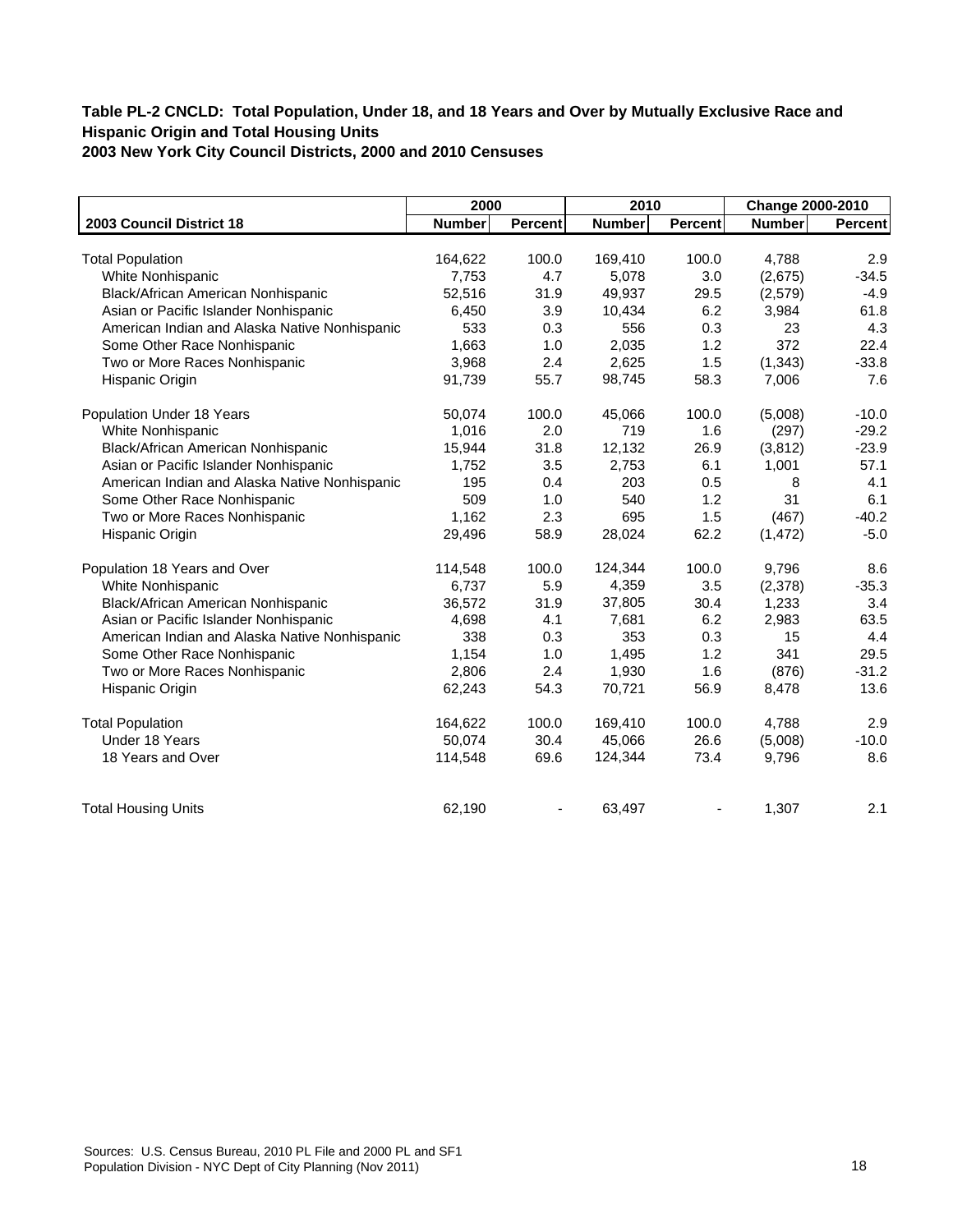|                                               | 2000          |         | 2010          |                | Change 2000-2010 |                |
|-----------------------------------------------|---------------|---------|---------------|----------------|------------------|----------------|
| 2003 Council District 19                      | <b>Number</b> | Percent | <b>Number</b> | <b>Percent</b> | <b>Number</b>    | <b>Percent</b> |
|                                               |               |         |               |                |                  |                |
| <b>Total Population</b>                       | 154,875       | 100.0   | 155,237       | 100.0          | 362              | 0.2            |
| White Nonhispanic                             | 102,731       | 66.3    | 82,943        | 53.4           | (19, 788)        | $-19.3$        |
| Black/African American Nonhispanic            | 2,217         | 1.4     | 2,514         | 1.6            | 297              | 13.4           |
| Asian or Pacific Islander Nonhispanic         | 28,644        | 18.5    | 43,511        | 28.0           | 14,867           | 51.9           |
| American Indian and Alaska Native Nonhispanic | 135           | 0.1     | 102           | 0.1            | (33)             | $-24.4$        |
| Some Other Race Nonhispanic                   | 285           | 0.2     | 415           | 0.3            | 130              | 45.6           |
| Two or More Races Nonhispanic                 | 3,005         | 1.9     | 2,068         | 1.3            | (937)            | $-31.2$        |
| Hispanic Origin                               | 17,858        | 11.5    | 23,684        | 15.3           | 5,826            | 32.6           |
| Population Under 18 Years                     | 30,027        | 100.0   | 28,985        | 100.0          | (1,042)          | $-3.5$         |
| White Nonhispanic                             | 16,579        | 55.2    | 12,615        | 43.5           | (3,964)          | $-23.9$        |
| Black/African American Nonhispanic            | 432           | 1.4     | 446           | 1.5            | 14               | 3.2            |
| Asian or Pacific Islander Nonhispanic         | 7,107         | 23.7    | 9,045         | 31.2           | 1,938            | 27.3           |
| American Indian and Alaska Native Nonhispanic | 49            | 0.2     | 18            | 0.1            | (31)             | $-63.3$        |
| Some Other Race Nonhispanic                   | 102           | 0.3     | 141           | 0.5            | 39               | 38.2           |
| Two or More Races Nonhispanic                 | 889           | 3.0     | 776           | 2.7            | (113)            | $-12.7$        |
| Hispanic Origin                               | 4,869         | 16.2    | 5,944         | 20.5           | 1,075            | 22.1           |
| Population 18 Years and Over                  | 124,848       | 100.0   | 126,252       | 100.0          | 1,404            | 1.1            |
| White Nonhispanic                             | 86,152        | 69.0    | 70,328        | 55.7           | (15, 824)        | $-18.4$        |
| Black/African American Nonhispanic            | 1,785         | 1.4     | 2,068         | 1.6            | 283              | 15.9           |
| Asian or Pacific Islander Nonhispanic         | 21,537        | 17.3    | 34,466        | 27.3           | 12,929           | 60.0           |
| American Indian and Alaska Native Nonhispanic | 86            | 0.1     | 84            | 0.1            | (2)              | $-2.3$         |
| Some Other Race Nonhispanic                   | 183           | 0.1     | 274           | 0.2            | 91               | 49.7           |
| Two or More Races Nonhispanic                 | 2,116         | 1.7     | 1,292         | 1.0            | (824)            | $-38.9$        |
| Hispanic Origin                               | 12,989        | 10.4    | 17,740        | 14.1           | 4,751            | 36.6           |
| <b>Total Population</b>                       | 154,875       | 100.0   | 155,237       | 100.0          | 362              | 0.2            |
| Under 18 Years                                | 30,027        | 19.4    | 28,985        | 18.7           | (1,042)          | $-3.5$         |
| 18 Years and Over                             | 124,848       | 80.6    | 126,252       | 81.3           | 1,404            | 1.1            |
| <b>Total Housing Units</b>                    | 61,736        |         | 61,951        |                | 215              | 0.3            |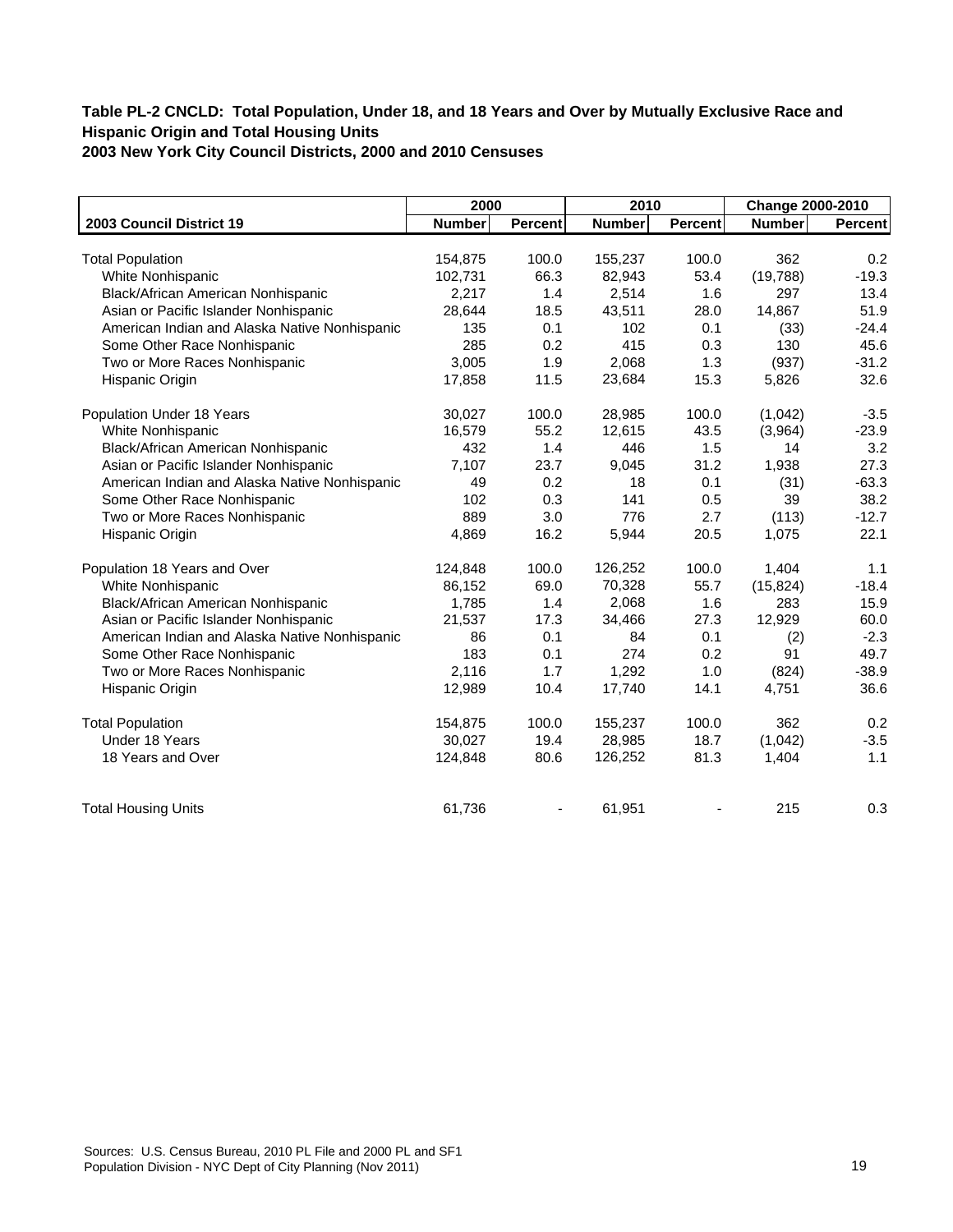|                                               | 2000          |         | 2010          |                | Change 2000-2010 |         |
|-----------------------------------------------|---------------|---------|---------------|----------------|------------------|---------|
| 2003 Council District 20                      | <b>Number</b> | Percent | <b>Number</b> | <b>Percent</b> | <b>Number</b>    | Percent |
|                                               |               |         |               |                |                  |         |
| <b>Total Population</b>                       | 157,533       | 100.0   | 160,913       | 100.0          | 3,380            | 2.1     |
| White Nonhispanic                             | 40,468        | 25.7    | 24,834        | 15.4           | (15, 634)        | $-38.6$ |
| Black/African American Nonhispanic            | 6,148         | 3.9     | 4,374         | 2.7            | (1,774)          | $-28.9$ |
| Asian or Pacific Islander Nonhispanic         | 75,310        | 47.8    | 103,200       | 64.1           | 27,890           | 37.0    |
| American Indian and Alaska Native Nonhispanic | 235           | 0.1     | 155           | 0.1            | (80)             | $-34.0$ |
| Some Other Race Nonhispanic                   | 695           | 0.4     | 396           | 0.2            | (299)            | $-43.0$ |
| Two or More Races Nonhispanic                 | 4,820         | 3.1     | 2,870         | 1.8            | (1,950)          | $-40.5$ |
| Hispanic Origin                               | 29,857        | 19.0    | 25,084        | 15.6           | (4, 773)         | $-16.0$ |
| Population Under 18 Years                     | 31,568        | 100.0   | 26,677        | 100.0          | (4,891)          | $-15.5$ |
| White Nonhispanic                             | 5,325         | 16.9    | 2,680         | 10.0           | (2,645)          | $-49.7$ |
| Black/African American Nonhispanic            | 1,341         | 4.2     | 661           | 2.5            | (680)            | $-50.7$ |
| Asian or Pacific Islander Nonhispanic         | 15,196        | 48.1    | 16,651        | 62.4           | 1,455            | 9.6     |
| American Indian and Alaska Native Nonhispanic | 103           | 0.3     | 71            | 0.3            | (32)             | $-31.1$ |
| Some Other Race Nonhispanic                   | 215           | 0.7     | 128           | 0.5            | (87)             | $-40.5$ |
| Two or More Races Nonhispanic                 | 1,441         | 4.6     | 788           | 3.0            | (653)            | $-45.3$ |
| Hispanic Origin                               | 7,947         | 25.2    | 5,698         | 21.4           | (2, 249)         | $-28.3$ |
| Population 18 Years and Over                  | 125,965       | 100.0   | 134,236       | 100.0          | 8,271            | 6.6     |
| White Nonhispanic                             | 35,143        | 27.9    | 22,154        | 16.5           | (12,989)         | $-37.0$ |
| Black/African American Nonhispanic            | 4,807         | 3.8     | 3,713         | 2.8            | (1,094)          | $-22.8$ |
| Asian or Pacific Islander Nonhispanic         | 60,114        | 47.7    | 86,549        | 64.5           | 26,435           | 44.0    |
| American Indian and Alaska Native Nonhispanic | 132           | 0.1     | 84            | 0.1            | (48)             | $-36.4$ |
| Some Other Race Nonhispanic                   | 480           | 0.4     | 268           | 0.2            | (212)            | $-44.2$ |
| Two or More Races Nonhispanic                 | 3,379         | 2.7     | 2,082         | 1.6            | (1, 297)         | $-38.4$ |
| Hispanic Origin                               | 21,910        | 17.4    | 19,386        | 14.4           | (2,524)          | $-11.5$ |
| <b>Total Population</b>                       | 157,533       | 100.0   | 160,913       | 100.0          | 3,380            | 2.1     |
| Under 18 Years                                | 31,568        | 20.0    | 26,677        | 16.6           | (4,891)          | $-15.5$ |
| 18 Years and Over                             | 125,965       | 80.0    | 134,236       | 83.4           | 8,271            | 6.6     |
| <b>Total Housing Units</b>                    | 56,993        |         | 60,024        |                | 3,031            | 5.3     |
|                                               |               |         |               |                |                  |         |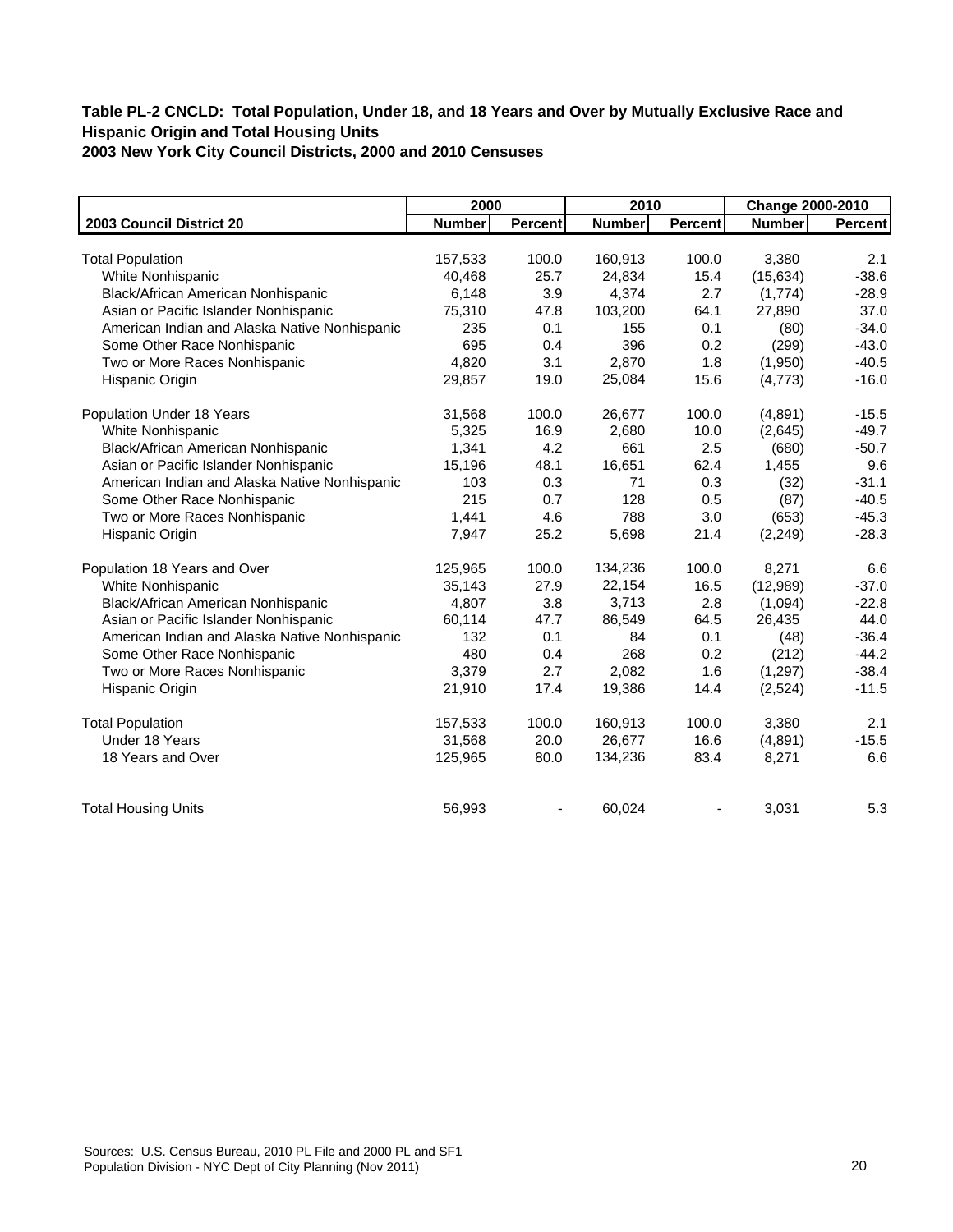|                                               | 2000          |                | 2010          |                | Change 2000-2010 |         |
|-----------------------------------------------|---------------|----------------|---------------|----------------|------------------|---------|
| 2003 Council District 21                      | <b>Number</b> | <b>Percent</b> | <b>Number</b> | <b>Percent</b> | <b>Number</b>    | Percent |
|                                               |               |                |               |                |                  |         |
| <b>Total Population</b>                       | 164,328       | 100.0          | 172,670       | 100.0          | 8,342            | 5.1     |
| White Nonhispanic                             | 10,650        | 6.5            | 7,707         | 4.5            | (2,943)          | $-27.6$ |
| Black/African American Nonhispanic            | 17,553        | 10.7           | 10,457        | 6.1            | (7,096)          | $-40.4$ |
| Asian or Pacific Islander Nonhispanic         | 19,837        | 12.1           | 21,714        | 12.6           | 1,877            | 9.5     |
| American Indian and Alaska Native Nonhispanic | 416           | 0.3            | 226           | 0.1            | (190)            | $-45.7$ |
| Some Other Race Nonhispanic                   | 1,002         | 0.6            | 980           | 0.6            | (22)             | $-2.2$  |
| Two or More Races Nonhispanic                 | 3,008         | 1.8            | 1,558         | 0.9            | (1,450)          | $-48.2$ |
| Hispanic Origin                               | 111,862       | 68.1           | 130,028       | 75.3           | 18,166           | 16.2    |
| Population Under 18 Years                     | 42,352        | 100.0          | 41,860        | 100.0          | (492)            | $-1.2$  |
| White Nonhispanic                             | 2,226         | 5.3            | 1,526         | 3.6            | (700)            | $-31.4$ |
| Black/African American Nonhispanic            | 4,072         | 9.6            | 1,649         | 3.9            | (2, 423)         | $-59.5$ |
| Asian or Pacific Islander Nonhispanic         | 4,289         | 10.1           | 4,439         | 10.6           | 150              | 3.5     |
| American Indian and Alaska Native Nonhispanic | 216           | 0.5            | 104           | 0.2            | (112)            | $-51.9$ |
| Some Other Race Nonhispanic                   | 324           | 0.8            | 388           | 0.9            | 64               | 19.8    |
| Two or More Races Nonhispanic                 | 789           | 1.9            | 425           | 1.0            | (364)            | $-46.1$ |
| Hispanic Origin                               | 30,436        | 71.9           | 33,329        | 79.6           | 2,893            | 9.5     |
| Population 18 Years and Over                  | 121,976       | 100.0          | 130,810       | 100.0          | 8,834            | 7.2     |
| White Nonhispanic                             | 8,424         | 6.9            | 6,181         | 4.7            | (2, 243)         | $-26.6$ |
| Black/African American Nonhispanic            | 13,481        | 11.1           | 8,808         | 6.7            | (4,673)          | $-34.7$ |
| Asian or Pacific Islander Nonhispanic         | 15,548        | 12.7           | 17,275        | 13.2           | 1,727            | 11.1    |
| American Indian and Alaska Native Nonhispanic | 200           | 0.2            | 122           | 0.1            | (78)             | $-39.0$ |
| Some Other Race Nonhispanic                   | 678           | 0.6            | 592           | 0.5            | (86)             | $-12.7$ |
| Two or More Races Nonhispanic                 | 2,219         | 1.8            | 1,133         | 0.9            | (1,086)          | $-48.9$ |
| Hispanic Origin                               | 81,426        | 66.8           | 96,699        | 73.9           | 15,273           | 18.8    |
| <b>Total Population</b>                       | 164,328       | 100.0          | 172,670       | 100.0          | 8,342            | 5.1     |
| Under 18 Years                                | 42,352        | 25.8           | 41,860        | 24.2           | (492)            | $-1.2$  |
| 18 Years and Over                             | 121,976       | 74.2           | 130,810       | 75.8           | 8,834            | 7.2     |
| <b>Total Housing Units</b>                    | 45,814        |                | 48,299        |                | 2,485            | 5.4     |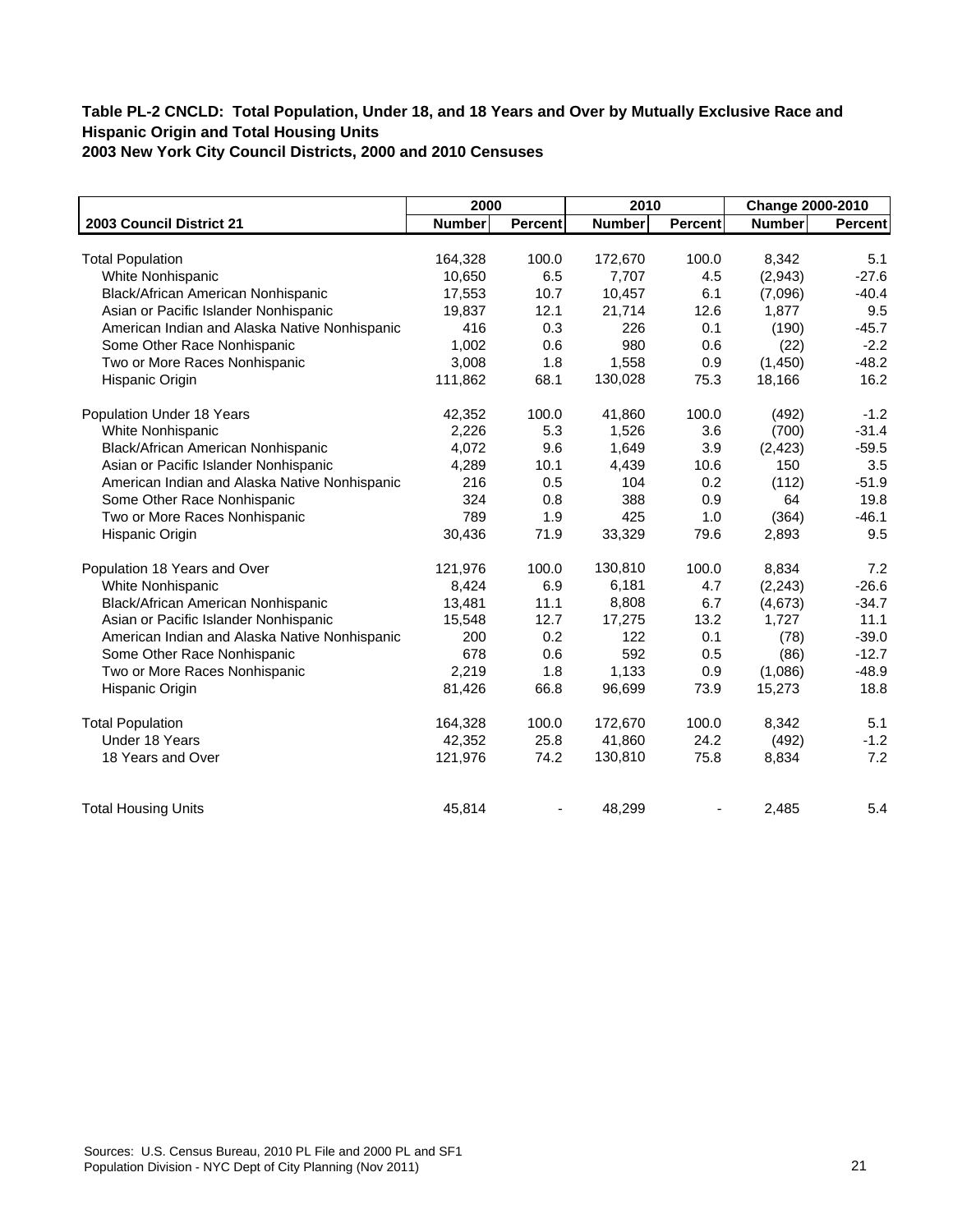|                                               | 2000          |                | 2010          |                | Change 2000-2010 |         |
|-----------------------------------------------|---------------|----------------|---------------|----------------|------------------|---------|
| 2003 Council District 22                      | <b>Number</b> | <b>Percent</b> | <b>Number</b> | <b>Percent</b> | Number           | Percent |
|                                               |               |                |               |                |                  |         |
| <b>Total Population</b>                       | 162,893       | 100.0          | 146,509       | 100.0          | (16, 384)        | $-10.1$ |
| White Nonhispanic                             | 77,110        | 47.3           | 75,619        | 51.6           | (1, 491)         | $-1.9$  |
| Black/African American Nonhispanic            | 12,577        | 7.7            | 11,007        | 7.5            | (1,570)          | $-12.5$ |
| Asian or Pacific Islander Nonhispanic         | 19,945        | 12.2           | 19,143        | 13.1           | (802)            | $-4.0$  |
| American Indian and Alaska Native Nonhispanic | 322           | 0.2            | 235           | 0.2            | (87)             | $-27.0$ |
| Some Other Race Nonhispanic                   | 2,448         | 1.5            | 1,509         | 1.0            | (939)            | $-38.4$ |
| Two or More Races Nonhispanic                 | 9,921         | 6.1            | 2,810         | 1.9            | (7, 111)         | $-71.7$ |
| Hispanic Origin                               | 40,570        | 24.9           | 36,186        | 24.7           | (4, 384)         | $-10.8$ |
| Population Under 18 Years                     | 28,176        | 100.0          | 20,679        | 100.0          | (7, 497)         | $-26.6$ |
| White Nonhispanic                             | 9,622         | 34.1           | 7,712         | 37.3           | (1,910)          | $-19.9$ |
| Black/African American Nonhispanic            | 1,777         | 6.3            | 1,224         | 5.9            | (553)            | $-31.1$ |
| Asian or Pacific Islander Nonhispanic         | 4,602         | 16.3           | 3,472         | 16.8           | (1, 130)         | $-24.6$ |
| American Indian and Alaska Native Nonhispanic | 122           | 0.4            | 86            | 0.4            | (36)             | $-29.5$ |
| Some Other Race Nonhispanic                   | 562           | 2.0            | 254           | 1.2            | (308)            | $-54.8$ |
| Two or More Races Nonhispanic                 | 2,082         | 7.4            | 746           | 3.6            | (1, 336)         | $-64.2$ |
| Hispanic Origin                               | 9,409         | 33.4           | 7,185         | 34.7           | (2,224)          | $-23.6$ |
| Population 18 Years and Over                  | 134,717       | 100.0          | 125,830       | 100.0          | (8,887)          | $-6.6$  |
| White Nonhispanic                             | 67,488        | 50.1           | 67,907        | 54.0           | 419              | 0.6     |
| Black/African American Nonhispanic            | 10,800        | 8.0            | 9,783         | 7.8            | (1,017)          | $-9.4$  |
| Asian or Pacific Islander Nonhispanic         | 15,343        | 11.4           | 15,671        | 12.5           | 328              | 2.1     |
| American Indian and Alaska Native Nonhispanic | 200           | 0.1            | 149           | 0.1            | (51)             | $-25.5$ |
| Some Other Race Nonhispanic                   | 1,886         | 1.4            | 1,255         | 1.0            | (631)            | $-33.5$ |
| Two or More Races Nonhispanic                 | 7,839         | 5.8            | 2,064         | 1.6            | (5,775)          | $-73.7$ |
| Hispanic Origin                               | 31,161        | 23.1           | 29,001        | 23.0           | (2, 160)         | $-6.9$  |
| <b>Total Population</b>                       | 162,893       | 100.0          | 146,509       | 100.0          | (16, 384)        | $-10.1$ |
| Under 18 Years                                | 28,176        | 17.3           | 20,679        | 14.1           | (7, 497)         | $-26.6$ |
| 18 Years and Over                             | 134,717       | 82.7           | 125,830       | 85.9           | (8,887)          | $-6.6$  |
| <b>Total Housing Units</b>                    | 62,196        |                | 64,320        |                | 2,124            | 3.4     |
|                                               |               |                |               |                |                  |         |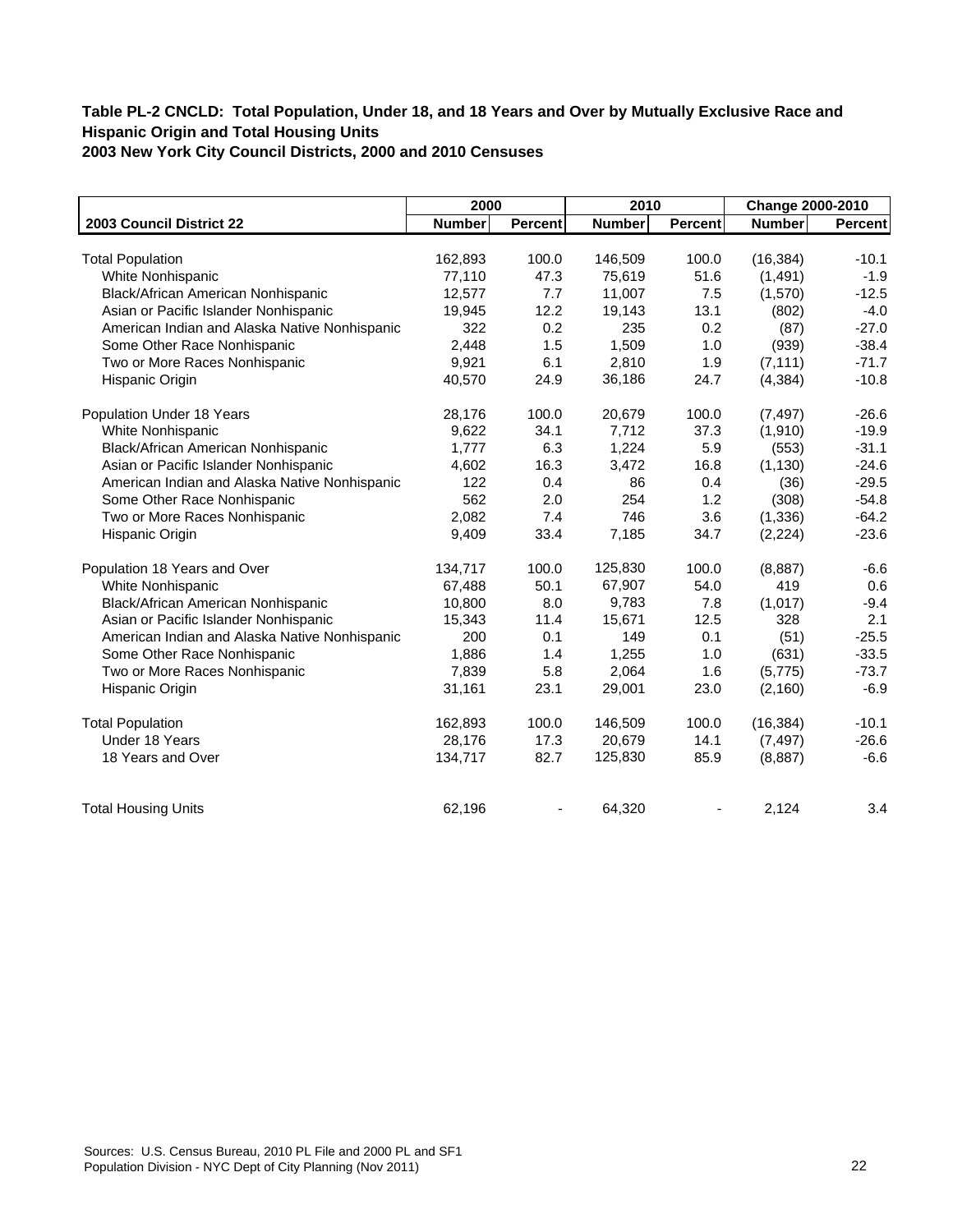|                                               | 2000          |         | 2010          |                | Change 2000-2010 |         |
|-----------------------------------------------|---------------|---------|---------------|----------------|------------------|---------|
| 2003 Council District 23                      | <b>Number</b> | Percent | <b>Number</b> | <b>Percent</b> | <b>Number</b>    | Percent |
|                                               |               |         |               |                |                  |         |
| <b>Total Population</b>                       | 153,129       | 100.0   | 151,382       | 100.0          | (1,747)          | $-1.1$  |
| White Nonhispanic                             | 65,540        | 42.8    | 47,591        | 31.4           | (17, 949)        | $-27.4$ |
| Black/African American Nonhispanic            | 19,450        | 12.7    | 17,731        | 11.7           | (1,719)          | $-8.8$  |
| Asian or Pacific Islander Nonhispanic         | 38,576        | 25.2    | 55,544        | 36.7           | 16,968           | 44.0    |
| American Indian and Alaska Native Nonhispanic | 523           | 0.3     | 496           | 0.3            | (27)             | $-5.2$  |
| Some Other Race Nonhispanic                   | 2,741         | 1.8     | 3,867         | 2.6            | 1,126            | 41.1    |
| Two or More Races Nonhispanic                 | 6,638         | 4.3     | 5,336         | 3.5            | (1,302)          | $-19.6$ |
| Hispanic Origin                               | 19,661        | 12.8    | 20,817        | 13.8           | 1,156            | 5.9     |
| Population Under 18 Years                     | 33,872        | 100.0   | 29,441        | 100.0          | (4, 431)         | $-13.1$ |
| White Nonhispanic                             | 9,357         | 27.6    | 5,335         | 18.1           | (4,022)          | $-43.0$ |
| Black/African American Nonhispanic            | 5,156         | 15.2    | 3,426         | 11.6           | (1,730)          | $-33.6$ |
| Asian or Pacific Islander Nonhispanic         | 10,950        | 32.3    | 13,127        | 44.6           | 2,177            | 19.9    |
| American Indian and Alaska Native Nonhispanic | 223           | 0.7     | 209           | 0.7            | (14)             | $-6.3$  |
| Some Other Race Nonhispanic                   | 818           | 2.4     | 994           | 3.4            | 176              | 21.5    |
| Two or More Races Nonhispanic                 | 1,904         | 5.6     | 1,425         | 4.8            | (479)            | $-25.2$ |
| Hispanic Origin                               | 5,464         | 16.1    | 4,925         | 16.7           | (539)            | $-9.9$  |
| Population 18 Years and Over                  | 119,257       | 100.0   | 121,941       | 100.0          | 2,684            | 2.3     |
| White Nonhispanic                             | 56,183        | 47.1    | 42,256        | 34.7           | (13, 927)        | $-24.8$ |
| Black/African American Nonhispanic            | 14,294        | 12.0    | 14,305        | 11.7           | 11               | 0.1     |
| Asian or Pacific Islander Nonhispanic         | 27,626        | 23.2    | 42,417        | 34.8           | 14,791           | 53.5    |
| American Indian and Alaska Native Nonhispanic | 300           | 0.3     | 287           | 0.2            | (13)             | $-4.3$  |
| Some Other Race Nonhispanic                   | 1,923         | 1.6     | 2,873         | 2.4            | 950              | 49.4    |
| Two or More Races Nonhispanic                 | 4,734         | 4.0     | 3,911         | 3.2            | (823)            | $-17.4$ |
| Hispanic Origin                               | 14,197        | 11.9    | 15,892        | 13.0           | 1,695            | 11.9    |
| <b>Total Population</b>                       | 153,129       | 100.0   | 151,382       | 100.0          | (1,747)          | $-1.1$  |
| Under 18 Years                                | 33,872        | 22.1    | 29,441        | 19.4           | (4, 431)         | $-13.1$ |
| 18 Years and Over                             | 119,257       | 77.9    | 121,941       | 80.6           | 2,684            | 2.3     |
| <b>Total Housing Units</b>                    | 57,920        |         | 56,977        |                | (943)            | $-1.6$  |
|                                               |               |         |               |                |                  |         |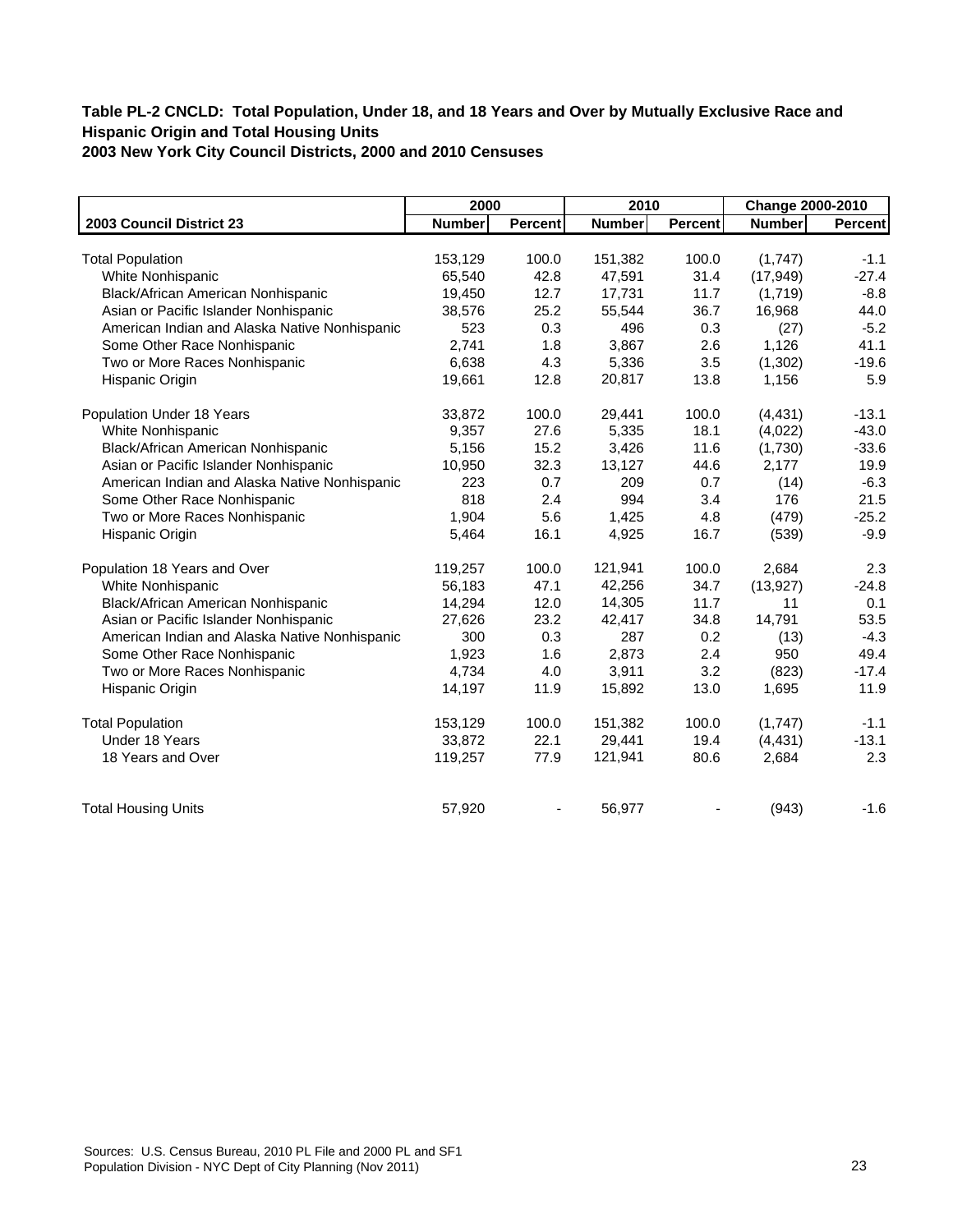|                                               | 2000          |         | 2010          |                | Change 2000-2010 |                |
|-----------------------------------------------|---------------|---------|---------------|----------------|------------------|----------------|
| 2003 Council District 24                      | <b>Number</b> | Percent | <b>Number</b> | <b>Percent</b> | <b>Number</b>    | <b>Percent</b> |
|                                               |               |         |               |                |                  |                |
| <b>Total Population</b>                       | 162,646       | 100.0   | 167,448       | 100.0          | 4,802            | 3.0            |
| White Nonhispanic                             | 60,004        | 36.9    | 55,602        | 33.2           | (4, 402)         | $-7.3$         |
| Black/African American Nonhispanic            | 20,710        | 12.7    | 19,523        | 11.7           | (1, 187)         | $-5.7$         |
| Asian or Pacific Islander Nonhispanic         | 37,165        | 22.9    | 48,335        | 28.9           | 11,170           | 30.1           |
| American Indian and Alaska Native Nonhispanic | 388           | 0.2     | 453           | 0.3            | 65               | 16.8           |
| Some Other Race Nonhispanic                   | 2,254         | 1.4     | 1,975         | 1.2            | (279)            | $-12.4$        |
| Two or More Races Nonhispanic                 | 8,023         | 4.9     | 5,060         | 3.0            | (2,963)          | $-36.9$        |
| Hispanic Origin                               | 34,102        | 21.0    | 36,500        | 21.8           | 2,398            | 7.0            |
| Population Under 18 Years                     | 36,686        | 100.0   | 34,622        | 100.0          | (2,064)          | $-5.6$         |
| White Nonhispanic                             | 11,156        | 30.4    | 10,773        | 31.1           | (383)            | $-3.4$         |
| Black/African American Nonhispanic            | 4,909         | 13.4    | 3,581         | 10.3           | (1,328)          | $-27.1$        |
| Asian or Pacific Islander Nonhispanic         | 8,614         | 23.5    | 9,950         | 28.7           | 1,336            | 15.5           |
| American Indian and Alaska Native Nonhispanic | 151           | 0.4     | 192           | 0.6            | 41               | 27.2           |
| Some Other Race Nonhispanic                   | 681           | 1.9     | 515           | 1.5            | (166)            | $-24.4$        |
| Two or More Races Nonhispanic                 | 2,280         | 6.2     | 1,301         | 3.8            | (979)            | $-42.9$        |
| Hispanic Origin                               | 8,895         | 24.2    | 8,310         | 24.0           | (585)            | $-6.6$         |
| Population 18 Years and Over                  | 125,960       | 100.0   | 132,826       | 100.0          | 6,866            | 5.5            |
| White Nonhispanic                             | 48,848        | 38.8    | 44,829        | 33.8           | (4,019)          | $-8.2$         |
| Black/African American Nonhispanic            | 15,801        | 12.5    | 15,942        | 12.0           | 141              | 0.9            |
| Asian or Pacific Islander Nonhispanic         | 28,551        | 22.7    | 38,385        | 28.9           | 9,834            | 34.4           |
| American Indian and Alaska Native Nonhispanic | 237           | 0.2     | 261           | 0.2            | 24               | 10.1           |
| Some Other Race Nonhispanic                   | 1,573         | 1.2     | 1,460         | 1.1            | (113)            | $-7.2$         |
| Two or More Races Nonhispanic                 | 5,743         | 4.6     | 3,759         | 2.8            | (1,984)          | $-34.5$        |
| Hispanic Origin                               | 25,207        | 20.0    | 28,190        | 21.2           | 2,983            | 11.8           |
| <b>Total Population</b>                       | 162,646       | 100.0   | 167,448       | 100.0          | 4,802            | 3.0            |
| Under 18 Years                                | 36,686        | 22.6    | 34,622        | 20.7           | (2,064)          | $-5.6$         |
| 18 Years and Over                             | 125,960       | 77.4    | 132,826       | 79.3           | 6,866            | 5.5            |
| <b>Total Housing Units</b>                    | 60,373        |         | 61,426        |                | 1,053            | 1.7            |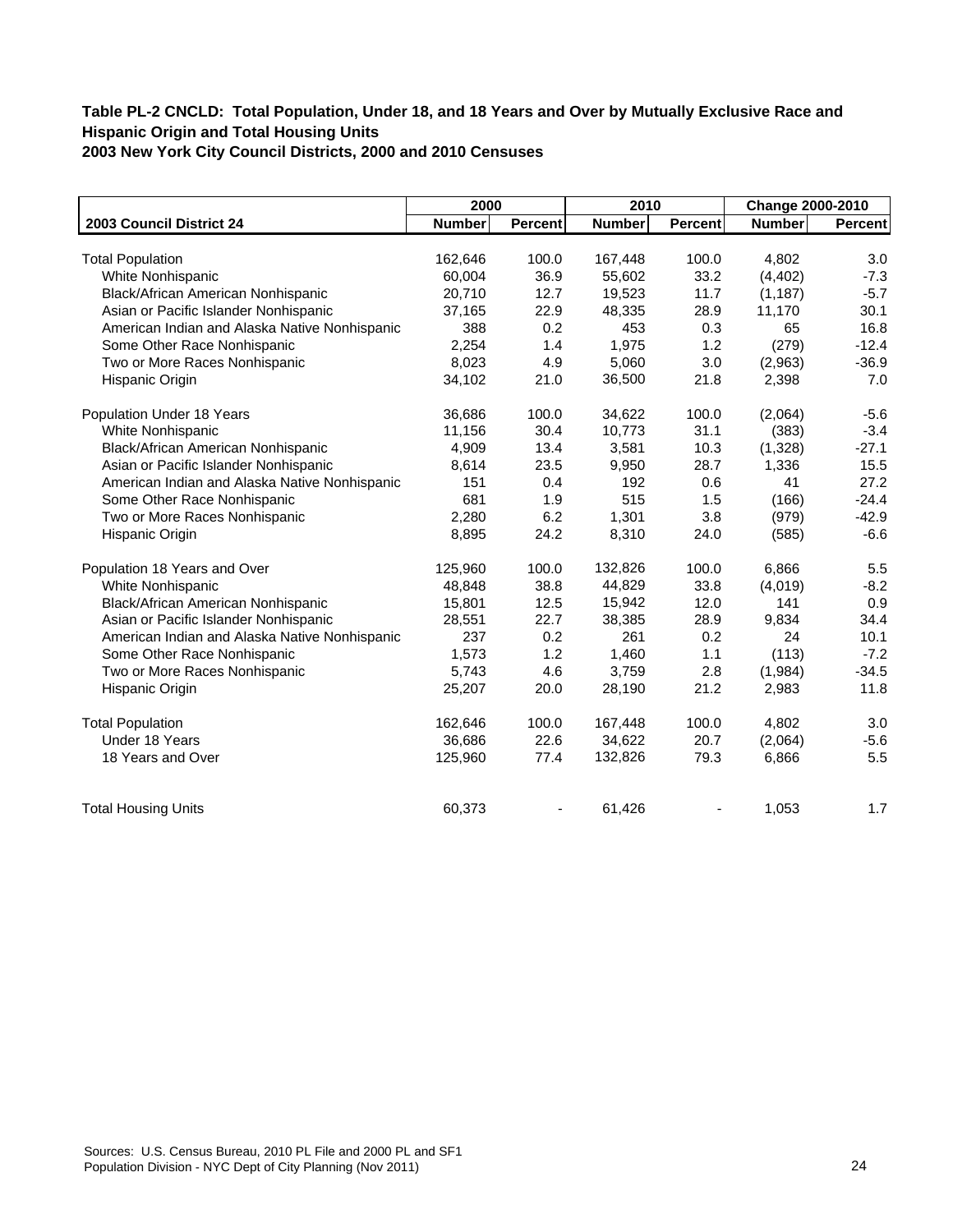# **Table PL-2 CNCLD: Total Population, Under 18, and 18 Years and Over by Mutually Exclusive Race and Hispanic Origin and Total Housing Units**

**2003 New York City Council Districts, 2000 and 2010 Censuses**

|                                               | 2000          |         | 2010          |         | Change 2000-2010 |         |
|-----------------------------------------------|---------------|---------|---------------|---------|------------------|---------|
| 2003 Council District 25                      | <b>Number</b> | Percent | <b>Number</b> | Percent | <b>Number</b>    | Percent |
|                                               |               |         |               |         |                  |         |
| <b>Total Population</b>                       | 164,807       | 100.0   | 162,560       | 100.0   | (2, 247)         | $-1.4$  |
| White Nonhispanic                             | 31,399        | 19.1    | 24,693        | 15.2    | (6,706)          | $-21.4$ |
| Black/African American Nonhispanic            | 11,921        | 7.2     | 9,430         | 5.8     | (2, 491)         | $-20.9$ |
| Asian or Pacific Islander Nonhispanic         | 48,353        | 29.3    | 56,101        | 34.5    | 7,748            | 16.0    |
| American Indian and Alaska Native Nonhispanic | 311           | 0.2     | 318           | 0.2     | $\overline{7}$   | 2.3     |
| Some Other Race Nonhispanic                   | 844           | 0.5     | 736           | 0.5     | (108)            | $-12.8$ |
| Two or More Races Nonhispanic                 | 5,586         | 3.4     | 3,083         | 1.9     | (2,503)          | $-44.8$ |
| Hispanic Origin                               | 66,393        | 40.3    | 68,199        | 42.0    | 1,806            | 2.7     |
| Population Under 18 Years                     | 34,904        | 100.0   | 31,702        | 100.0   | (3,202)          | $-9.2$  |
| White Nonhispanic                             | 4,217         | 12.1    | 3,176         | 10.0    | (1,041)          | $-24.7$ |
| Black/African American Nonhispanic            | 2,890         | 8.3     | 1,735         | 5.5     | (1, 155)         | $-40.0$ |
| Asian or Pacific Islander Nonhispanic         | 9,990         | 28.6    | 10,445        | 32.9    | 455              | 4.6     |
| American Indian and Alaska Native Nonhispanic | 153           | 0.4     | 148           | 0.5     | (5)              | $-3.3$  |
| Some Other Race Nonhispanic                   | 254           | 0.7     | 225           | 0.7     | (29)             | $-11.4$ |
| Two or More Races Nonhispanic                 | 1,455         | 4.2     | 826           | 2.6     | (629)            | $-43.2$ |
| Hispanic Origin                               | 15,945        | 45.7    | 15,147        | 47.8    | (798)            | $-5.0$  |
| Population 18 Years and Over                  | 129,903       | 100.0   | 130,858       | 100.0   | 955              | 0.7     |
| White Nonhispanic                             | 27,182        | 20.9    | 21,517        | 16.4    | (5,665)          | $-20.8$ |
| Black/African American Nonhispanic            | 9,031         | 7.0     | 7,695         | 5.9     | (1, 336)         | $-14.8$ |
| Asian or Pacific Islander Nonhispanic         | 38,363        | 29.5    | 45,656        | 34.9    | 7,293            | 19.0    |
| American Indian and Alaska Native Nonhispanic | 158           | 0.1     | 170           | 0.1     | 12               | 7.6     |
| Some Other Race Nonhispanic                   | 590           | 0.5     | 511           | 0.4     | (79)             | $-13.4$ |
| Two or More Races Nonhispanic                 | 4,131         | 3.2     | 2,257         | 1.7     | (1,874)          | $-45.4$ |
| Hispanic Origin                               | 50,448        | 38.8    | 53,052        | 40.5    | 2,604            | 5.2     |
| <b>Total Population</b>                       | 164,807       | 100.0   | 162,560       | 100.0   | (2, 247)         | $-1.4$  |
| Under 18 Years                                | 34,904        | 21.2    | 31,702        | 19.5    | (3,202)          | $-9.2$  |
| 18 Years and Over                             | 129,903       | 78.8    | 130,858       | 80.5    | 955              | 0.7     |
| <b>Total Housing Units</b>                    | 58,893        | ٠       | 60,005        |         | 1,112            | 1.9     |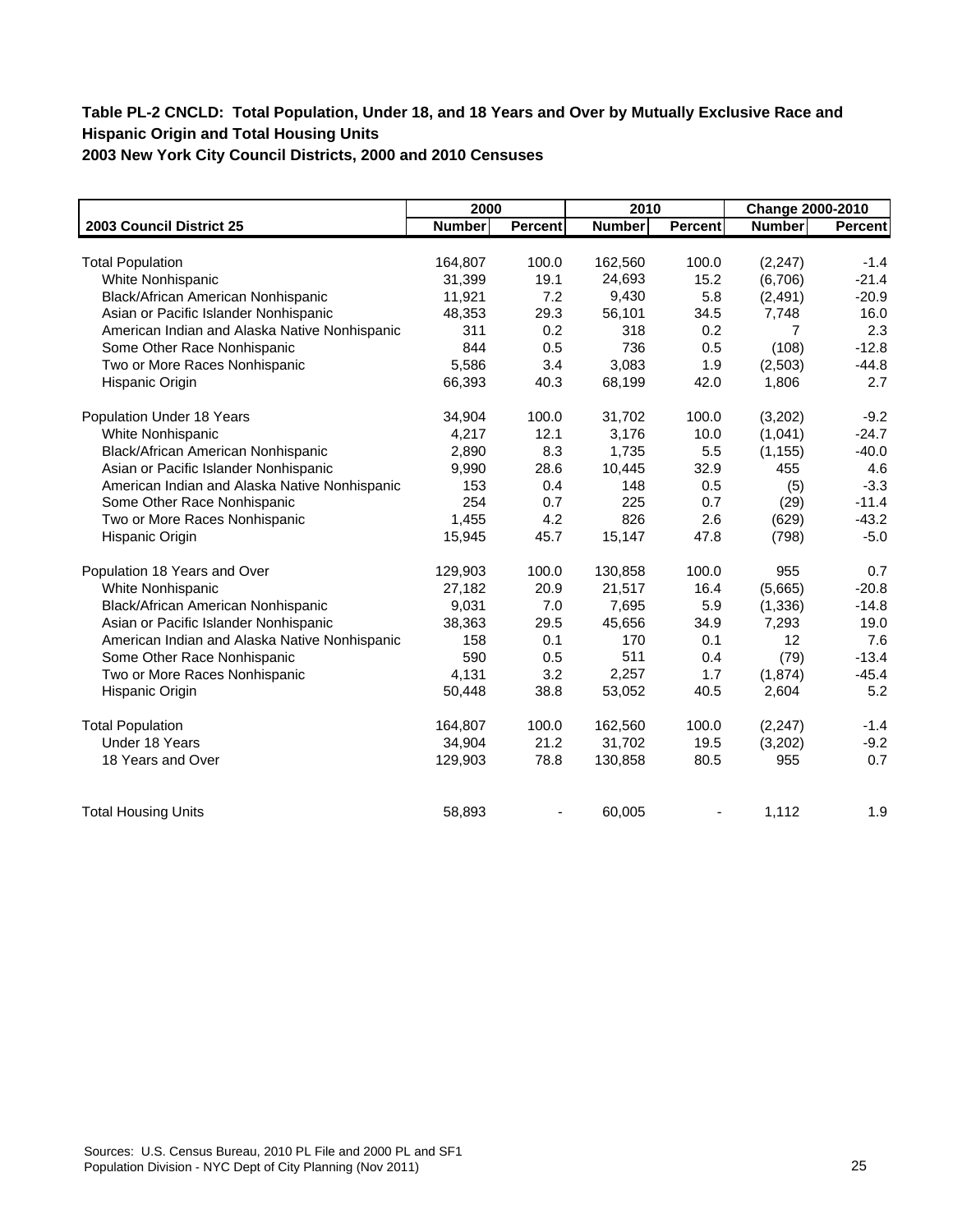|                                               | 2000          |         | 2010          |                | Change 2000-2010 |                |
|-----------------------------------------------|---------------|---------|---------------|----------------|------------------|----------------|
| 2003 Council District 26                      | <b>Number</b> | Percent | <b>Number</b> | <b>Percent</b> | <b>Number</b>    | <b>Percent</b> |
|                                               |               |         |               |                |                  |                |
| <b>Total Population</b>                       | 162,024       | 100.0   | 161,419       | 100.0          | (605)            | $-0.4$         |
| White Nonhispanic                             | 47,782        | 29.5    | 45,630        | 28.3           | (2, 152)         | $-4.5$         |
| Black/African American Nonhispanic            | 11,205        | 6.9     | 9,944         | 6.2            | (1,261)          | $-11.3$        |
| Asian or Pacific Islander Nonhispanic         | 36,693        | 22.6    | 43,755        | 27.1           | 7,062            | 19.2           |
| American Indian and Alaska Native Nonhispanic | 339           | 0.2     | 299           | 0.2            | (40)             | $-11.8$        |
| Some Other Race Nonhispanic                   | 1,211         | 0.7     | 1,175         | 0.7            | (36)             | $-3.0$         |
| Two or More Races Nonhispanic                 | 6,209         | 3.8     | 3,313         | 2.1            | (2,896)          | $-46.6$        |
| Hispanic Origin                               | 58,585        | 36.2    | 57,303        | 35.5           | (1, 282)         | $-2.2$         |
| Population Under 18 Years                     | 33,634        | 100.0   | 29,525        | 100.0          | (4, 109)         | $-12.2$        |
| White Nonhispanic                             | 5,837         | 17.4    | 4,703         | 15.9           | (1, 134)         | $-19.4$        |
| Black/African American Nonhispanic            | 3,467         | 10.3    | 2,247         | 7.6            | (1,220)          | $-35.2$        |
| Asian or Pacific Islander Nonhispanic         | 7,710         | 22.9    | 8,167         | 27.7           | 457              | 5.9            |
| American Indian and Alaska Native Nonhispanic | 149           | 0.4     | 125           | 0.4            | (24)             | $-16.1$        |
| Some Other Race Nonhispanic                   | 365           | 1.1     | 273           | 0.9            | (92)             | $-25.2$        |
| Two or More Races Nonhispanic                 | 1,458         | 4.3     | 900           | 3.0            | (558)            | $-38.3$        |
| Hispanic Origin                               | 14,648        | 43.6    | 13,110        | 44.4           | (1,538)          | $-10.5$        |
| Population 18 Years and Over                  | 128,390       | 100.0   | 131,894       | 100.0          | 3,504            | 2.7            |
| White Nonhispanic                             | 41,945        | 32.7    | 40,927        | 31.0           | (1,018)          | $-2.4$         |
| Black/African American Nonhispanic            | 7,738         | 6.0     | 7,697         | 5.8            | (41)             | $-0.5$         |
| Asian or Pacific Islander Nonhispanic         | 28,983        | 22.6    | 35,588        | 27.0           | 6,605            | 22.8           |
| American Indian and Alaska Native Nonhispanic | 190           | 0.1     | 174           | 0.1            | (16)             | $-8.4$         |
| Some Other Race Nonhispanic                   | 846           | 0.7     | 902           | 0.7            | 56               | 6.6            |
| Two or More Races Nonhispanic                 | 4,751         | 3.7     | 2,413         | 1.8            | (2, 338)         | $-49.2$        |
| Hispanic Origin                               | 43,937        | 34.2    | 44,193        | 33.5           | 256              | 0.6            |
| <b>Total Population</b>                       | 162,024       | 100.0   | 161,419       | 100.0          | (605)            | $-0.4$         |
| Under 18 Years                                | 33,634        | 20.8    | 29,525        | 18.3           | (4, 109)         | $-12.2$        |
| 18 Years and Over                             | 128,390       | 79.2    | 131,894       | 81.7           | 3,504            | 2.7            |
| <b>Total Housing Units</b>                    | 62,896        |         | 67,791        |                | 4,895            | 7.8            |
|                                               |               |         |               |                |                  |                |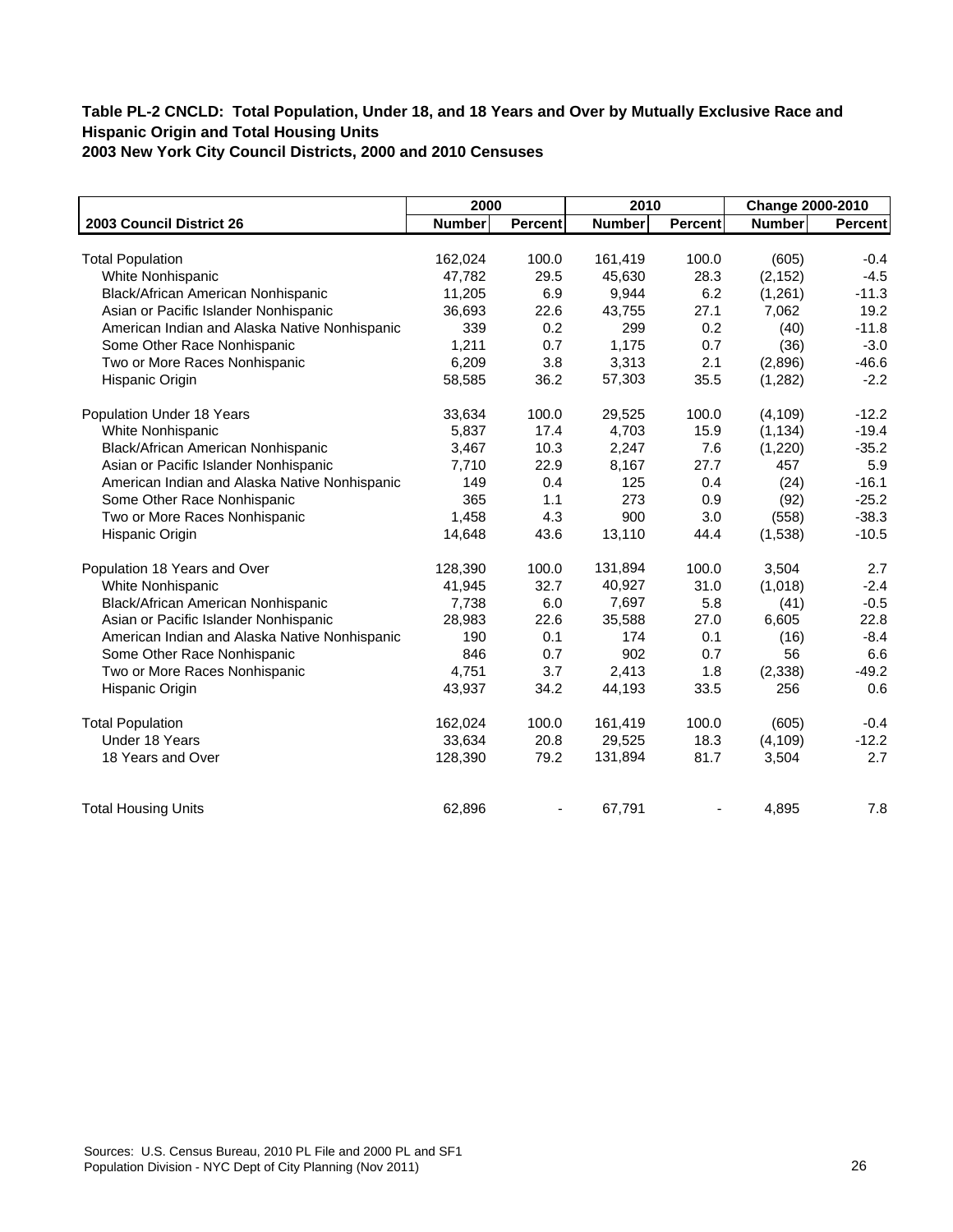|                                               | 2000          |         | 2010          |                | Change 2000-2010 |                |
|-----------------------------------------------|---------------|---------|---------------|----------------|------------------|----------------|
| 2003 Council District 27                      | <b>Number</b> | Percent | <b>Number</b> | <b>Percent</b> | Number           | <b>Percent</b> |
|                                               |               |         |               |                |                  |                |
| <b>Total Population</b>                       | 158,817       | 100.0   | 155,898       | 100.0          | (2,919)          | $-1.8$         |
| White Nonhispanic                             | 3,344         | 2.1     | 2,571         | 1.6            | (773)            | $-23.1$        |
| Black/African American Nonhispanic            | 124,584       | 78.4    | 114,475       | 73.4           | (10, 109)        | $-8.1$         |
| Asian or Pacific Islander Nonhispanic         | 5,815         | 3.7     | 10,572        | 6.8            | 4,757            | 81.8           |
| American Indian and Alaska Native Nonhispanic | 654           | 0.4     | 711           | 0.5            | 57               | 8.7            |
| Some Other Race Nonhispanic                   | 2,557         | 1.6     | 3,062         | 2.0            | 505              | 19.7           |
| Two or More Races Nonhispanic                 | 6,891         | 4.3     | 4,628         | 3.0            | (2,263)          | $-32.8$        |
| Hispanic Origin                               | 14,972        | 9.4     | 19,879        | 12.8           | 4,907            | 32.8           |
| Population Under 18 Years                     | 42,015        | 100.0   | 35,947        | 100.0          | (6,068)          | $-14.4$        |
| White Nonhispanic                             | 345           | 0.8     | 319           | 0.9            | (26)             | $-7.5$         |
| Black/African American Nonhispanic            | 33,391        | 79.5    | 25,640        | 71.3           | (7, 751)         | $-23.2$        |
| Asian or Pacific Islander Nonhispanic         | 1,340         | 3.2     | 2,460         | 6.8            | 1,120            | 83.6           |
| American Indian and Alaska Native Nonhispanic | 203           | 0.5     | 254           | 0.7            | 51               | 25.1           |
| Some Other Race Nonhispanic                   | 744           | 1.8     | 718           | 2.0            | (26)             | $-3.5$         |
| Two or More Races Nonhispanic                 | 1,726         | 4.1     | 1,086         | 3.0            | (640)            | $-37.1$        |
| Hispanic Origin                               | 4,266         | 10.2    | 5,470         | 15.2           | 1,204            | 28.2           |
| Population 18 Years and Over                  | 116,802       | 100.0   | 119,951       | 100.0          | 3,149            | 2.7            |
| White Nonhispanic                             | 2,999         | 2.6     | 2,252         | 1.9            | (747)            | $-24.9$        |
| Black/African American Nonhispanic            | 91,193        | 78.1    | 88,835        | 74.1           | (2,358)          | $-2.6$         |
| Asian or Pacific Islander Nonhispanic         | 4,475         | 3.8     | 8,112         | 6.8            | 3,637            | 81.3           |
| American Indian and Alaska Native Nonhispanic | 451           | 0.4     | 457           | 0.4            | 6                | 1.3            |
| Some Other Race Nonhispanic                   | 1,813         | 1.6     | 2,344         | 2.0            | 531              | 29.3           |
| Two or More Races Nonhispanic                 | 5,165         | 4.4     | 3,542         | 3.0            | (1,623)          | $-31.4$        |
| Hispanic Origin                               | 10,706        | 9.2     | 14,409        | 12.0           | 3,703            | 34.6           |
| <b>Total Population</b>                       | 158,817       | 100.0   | 155,898       | 100.0          | (2,919)          | $-1.8$         |
| Under 18 Years                                | 42,015        | 26.5    | 35,947        | 23.1           | (6,068)          | $-14.4$        |
| 18 Years and Over                             | 116,802       | 73.5    | 119,951       | 76.9           | 3,149            | 2.7            |
| <b>Total Housing Units</b>                    | 51,756        |         | 51,234        |                | (522)            | $-1.0$         |
|                                               |               |         |               |                |                  |                |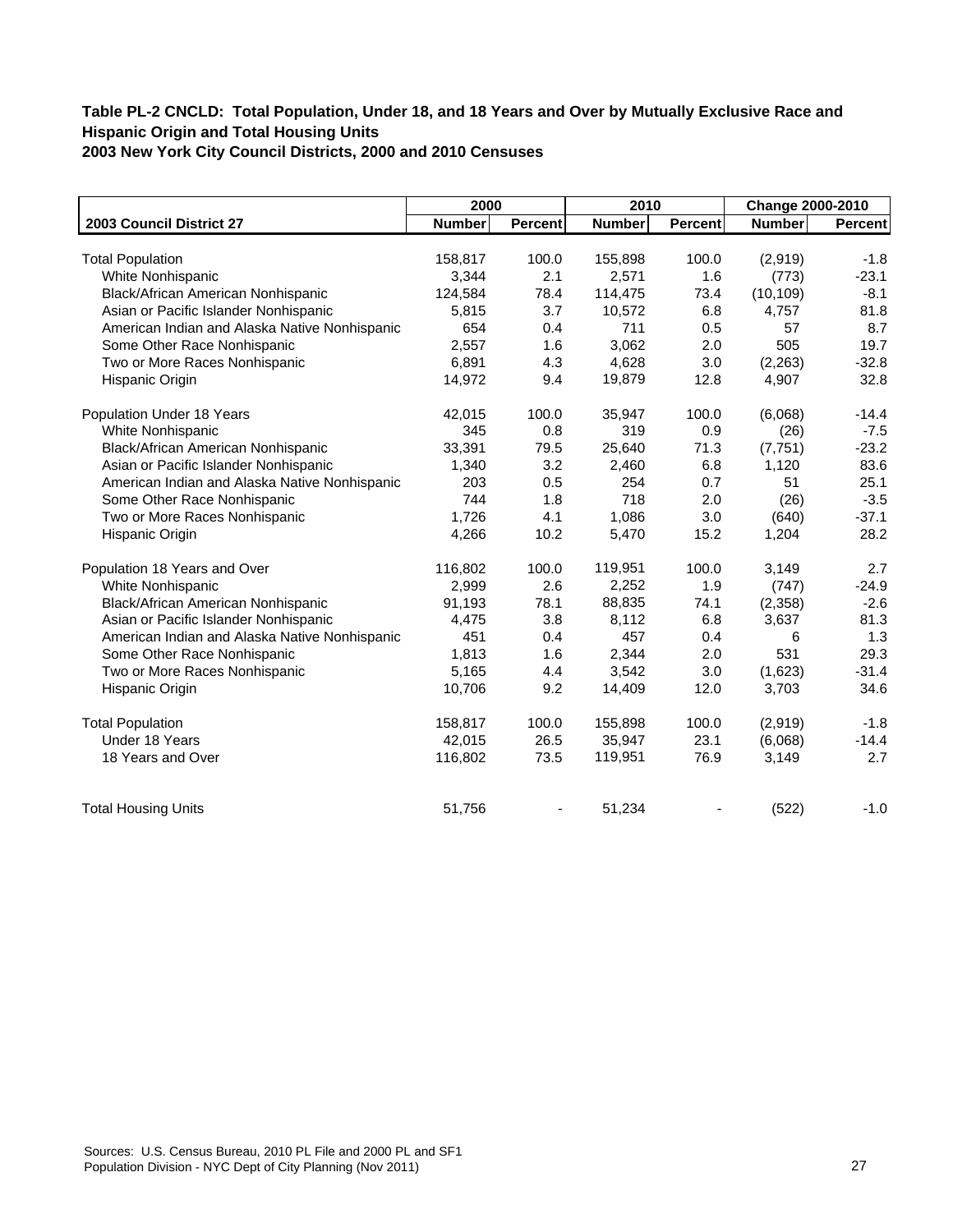|                                               | 2000          |                | 2010          |                | Change 2000-2010 |         |
|-----------------------------------------------|---------------|----------------|---------------|----------------|------------------|---------|
| 2003 Council District 28                      | <b>Number</b> | <b>Percent</b> | <b>Number</b> | <b>Percent</b> | <b>Number</b>    | Percent |
|                                               |               |                |               |                |                  |         |
| <b>Total Population</b>                       | 149,155       | 100.0          | 147,327       | 100.0          | (1,828)          | $-1.2$  |
| White Nonhispanic                             | 8,128         | 5.4            | 4,928         | 3.3            | (3,200)          | $-39.4$ |
| Black/African American Nonhispanic            | 81,409        | 54.6           | 71,233        | 48.4           | (10, 176)        | $-12.5$ |
| Asian or Pacific Islander Nonhispanic         | 14,272        | 9.6            | 23,016        | 15.6           | 8,744            | 61.3    |
| American Indian and Alaska Native Nonhispanic | 1.220         | 0.8            | 1,577         | 1.1            | 357              | 29.3    |
| Some Other Race Nonhispanic                   | 5,336         | 3.6            | 8,934         | 6.1            | 3,598            | 67.4    |
| Two or More Races Nonhispanic                 | 12,852        | 8.6            | 9,423         | 6.4            | (3, 429)         | $-26.7$ |
| Hispanic Origin                               | 25,938        | 17.4           | 28,216        | 19.2           | 2,278            | 8.8     |
| Population Under 18 Years                     | 42,253        | 100.0          | 36,718        | 100.0          | (5,535)          | $-13.1$ |
| White Nonhispanic                             | 1,292         | 3.1            | 820           | 2.2            | (472)            | $-36.5$ |
| Black/African American Nonhispanic            | 23,328        | 55.2           | 16,938        | 46.1           | (6,390)          | $-27.4$ |
| Asian or Pacific Islander Nonhispanic         | 4,009         | 9.5            | 5,684         | 15.5           | 1,675            | 41.8    |
| American Indian and Alaska Native Nonhispanic | 434           | 1.0            | 633           | 1.7            | 199              | 45.9    |
| Some Other Race Nonhispanic                   | 1,624         | 3.8            | 2,374         | 6.5            | 750              | 46.2    |
| Two or More Races Nonhispanic                 | 3,628         | 8.6            | 2,166         | 5.9            | (1, 462)         | $-40.3$ |
| Hispanic Origin                               | 7,938         | 18.8           | 8,103         | 22.1           | 165              | 2.1     |
| Population 18 Years and Over                  | 106.902       | 100.0          | 110,609       | 100.0          | 3,707            | 3.5     |
| White Nonhispanic                             | 6,836         | 6.4            | 4,108         | 3.7            | (2,728)          | $-39.9$ |
| Black/African American Nonhispanic            | 58,081        | 54.3           | 54,295        | 49.1           | (3,786)          | $-6.5$  |
| Asian or Pacific Islander Nonhispanic         | 10,263        | 9.6            | 17,332        | 15.7           | 7,069            | 68.9    |
| American Indian and Alaska Native Nonhispanic | 786           | 0.7            | 944           | 0.9            | 158              | 20.1    |
| Some Other Race Nonhispanic                   | 3,712         | 3.5            | 6,560         | 5.9            | 2,848            | 76.7    |
| Two or More Races Nonhispanic                 | 9,224         | 8.6            | 7,257         | 6.6            | (1,967)          | $-21.3$ |
| Hispanic Origin                               | 18,000        | 16.8           | 20,113        | 18.2           | 2,113            | 11.7    |
| <b>Total Population</b>                       | 149,155       | 100.0          | 147,327       | 100.0          | (1,828)          | $-1.2$  |
| Under 18 Years                                | 42,253        | 28.3           | 36,718        | 24.9           | (5,535)          | $-13.1$ |
| 18 Years and Over                             | 106,902       | 71.7           | 110,609       | 75.1           | 3,707            | 3.5     |
| <b>Total Housing Units</b>                    | 48,270        |                | 48,181        |                | (89)             | $-0.2$  |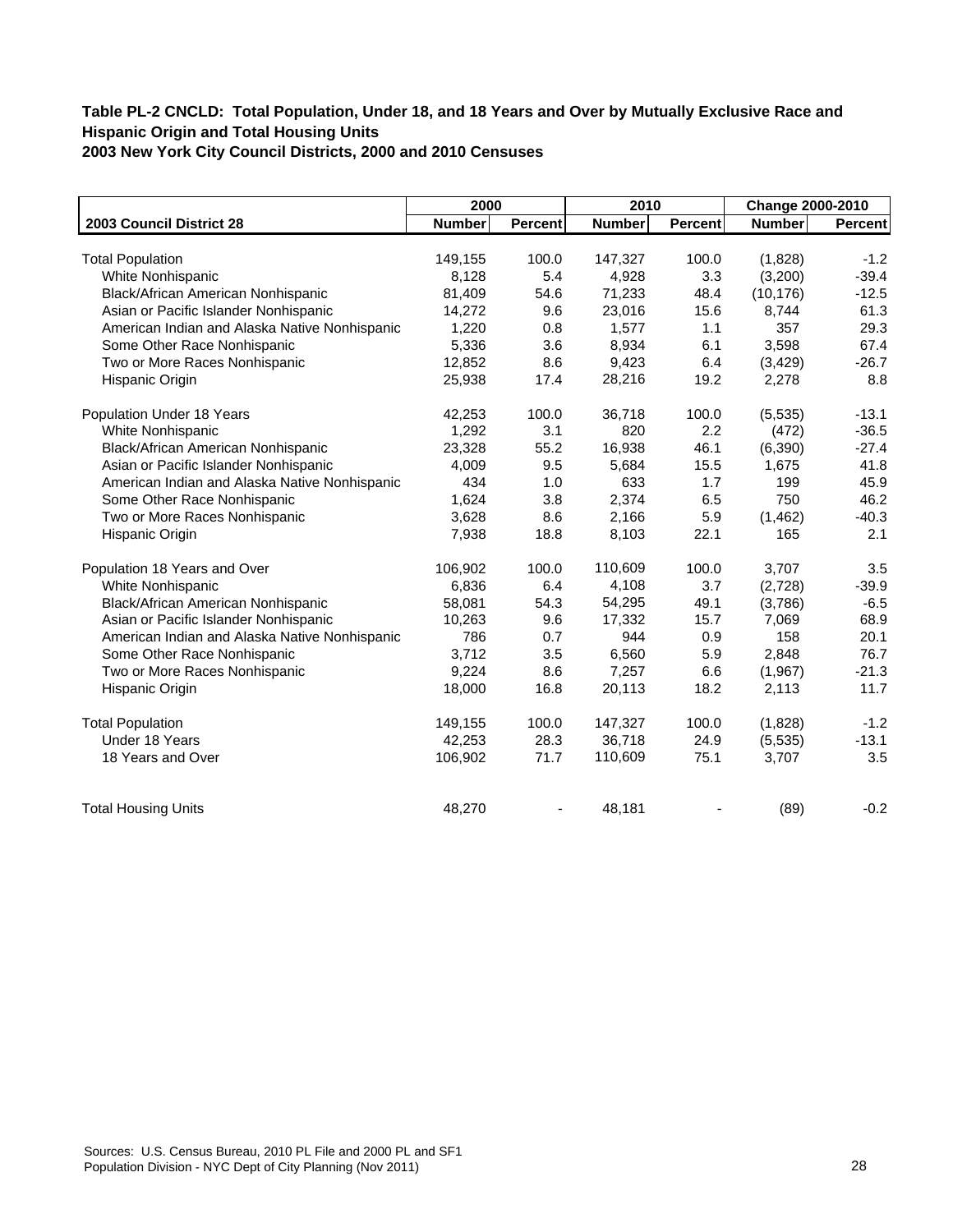|                                               | 2000          |                | 2010          |                | Change 2000-2010 |         |
|-----------------------------------------------|---------------|----------------|---------------|----------------|------------------|---------|
| 2003 Council District 29                      | <b>Number</b> | <b>Percent</b> | <b>Number</b> | <b>Percent</b> | <b>Number</b>    | Percent |
|                                               |               |                |               |                |                  |         |
| <b>Total Population</b>                       | 149,654       | 100.0          | 147,922       | 100.0          | (1,732)          | $-1.2$  |
| White Nonhispanic                             | 81,122        | 54.2           | 69,637        | 47.1           | (11, 485)        | $-14.2$ |
| Black/African American Nonhispanic            | 4,791         | 3.2            | 5,193         | 3.5            | 402              | 8.4     |
| Asian or Pacific Islander Nonhispanic         | 32,402        | 21.7           | 40,905        | 27.7           | 8,503            | 26.2    |
| American Indian and Alaska Native Nonhispanic | 271           | 0.2            | 218           | 0.1            | (53)             | $-19.6$ |
| Some Other Race Nonhispanic                   | 1,405         | 0.9            | 1,402         | 0.9            | (3)              | $-0.2$  |
| Two or More Races Nonhispanic                 | 5,643         | 3.8            | 3,688         | 2.5            | (1,955)          | $-34.6$ |
| Hispanic Origin                               | 24,020        | 16.1           | 26,879        | 18.2           | 2,859            | 11.9    |
| Population Under 18 Years                     | 26,478        | 100.0          | 25,214        | 100.0          | (1, 264)         | $-4.8$  |
| White Nonhispanic                             | 11,486        | 43.4           | 9,821         | 39.0           | (1,665)          | $-14.5$ |
| Black/African American Nonhispanic            | 872           | 3.3            | 774           | 3.1            | (98)             | $-11.2$ |
| Asian or Pacific Islander Nonhispanic         | 6,767         | 25.6           | 7,505         | 29.8           | 738              | 10.9    |
| American Indian and Alaska Native Nonhispanic | 99            | 0.4            | 92            | 0.4            | (7)              | $-7.1$  |
| Some Other Race Nonhispanic                   | 442           | 1.7            | 383           | 1.5            | (59)             | $-13.3$ |
| Two or More Races Nonhispanic                 | 1,409         | 5.3            | 1,154         | 4.6            | (255)            | $-18.1$ |
| Hispanic Origin                               | 5,403         | 20.4           | 5,485         | 21.8           | 82               | 1.5     |
| Population 18 Years and Over                  | 123,176       | 100.0          | 122,708       | 100.0          | (468)            | $-0.4$  |
| White Nonhispanic                             | 69,636        | 56.5           | 59,816        | 48.7           | (9,820)          | $-14.1$ |
| Black/African American Nonhispanic            | 3,919         | 3.2            | 4,419         | 3.6            | 500              | 12.8    |
| Asian or Pacific Islander Nonhispanic         | 25,635        | 20.8           | 33,400        | 27.2           | 7,765            | 30.3    |
| American Indian and Alaska Native Nonhispanic | 172           | 0.1            | 126           | 0.1            | (46)             | $-26.7$ |
| Some Other Race Nonhispanic                   | 963           | 0.8            | 1,019         | 0.8            | 56               | 5.8     |
| Two or More Races Nonhispanic                 | 4,234         | 3.4            | 2,534         | 2.1            | (1,700)          | $-40.2$ |
| Hispanic Origin                               | 18,617        | 15.1           | 21,394        | 17.4           | 2,777            | 14.9    |
| <b>Total Population</b>                       | 149,654       | 100.0          | 147,922       | 100.0          | (1,732)          | $-1.2$  |
| Under 18 Years                                | 26,478        | 17.7           | 25,214        | 17.0           | (1,264)          | $-4.8$  |
| 18 Years and Over                             | 123,176       | 82.3           | 122,708       | 83.0           | (468)            | $-0.4$  |
| <b>Total Housing Units</b>                    | 67,150        |                | 67,645        |                | 495              | 0.7     |
|                                               |               |                |               |                |                  |         |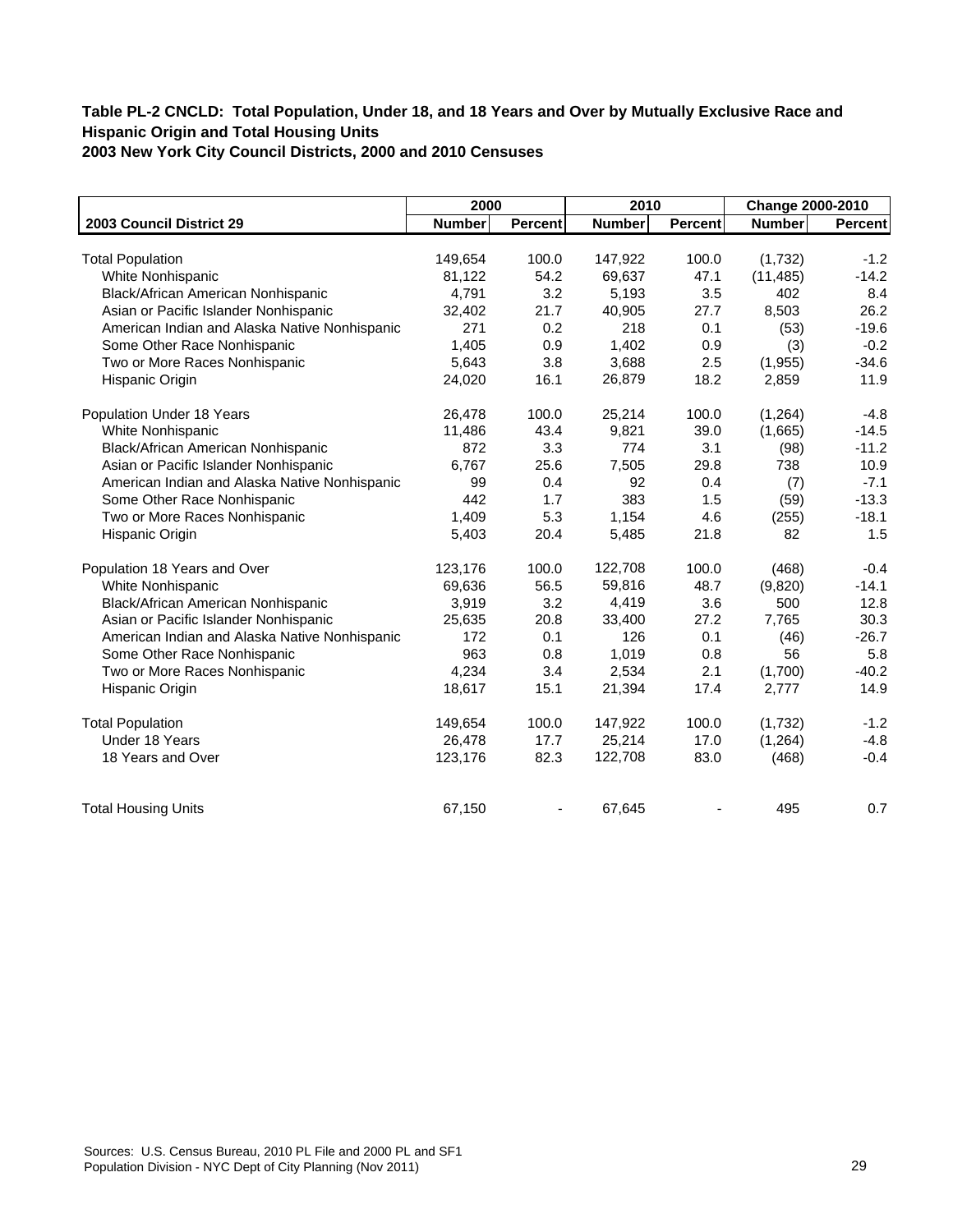|                                               | 2000          |         | 2010          |                | Change 2000-2010 |         |
|-----------------------------------------------|---------------|---------|---------------|----------------|------------------|---------|
| 2003 Council District 30                      | <b>Number</b> | Percent | <b>Number</b> | <b>Percent</b> | <b>Number</b>    | Percent |
|                                               |               |         |               |                |                  |         |
| <b>Total Population</b>                       | 149,910       | 100.0   | 154,608       | 100.0          | 4,698            | 3.1     |
| White Nonhispanic                             | 101,097       | 67.4    | 88,569        | 57.3           | (12, 528)        | $-12.4$ |
| Black/African American Nonhispanic            | 1,863         | 1.2     | 2,675         | 1.7            | 812              | 43.6    |
| Asian or Pacific Islander Nonhispanic         | 9,343         | 6.2     | 12,895        | 8.3            | 3,552            | 38.0    |
| American Indian and Alaska Native Nonhispanic | 219           | 0.1     | 233           | 0.2            | 14               | 6.4     |
| Some Other Race Nonhispanic                   | 848           | 0.6     | 851           | 0.6            | 3                | 0.4     |
| Two or More Races Nonhispanic                 | 3,526         | 2.4     | 1,881         | 1.2            | (1,645)          | $-46.7$ |
| Hispanic Origin                               | 33,014        | 22.0    | 47,504        | 30.7           | 14,490           | 43.9    |
| Population Under 18 Years                     | 32,981        | 100.0   | 32,761        | 100.0          | (220)            | $-0.7$  |
| White Nonhispanic                             | 18,064        | 54.8    | 14,658        | 44.7           | (3,406)          | $-18.9$ |
| Black/African American Nonhispanic            | 582           | 1.8     | 616           | 1.9            | 34               | 5.8     |
| Asian or Pacific Islander Nonhispanic         | 2,251         | 6.8     | 2,782         | 8.5            | 531              | 23.6    |
| American Indian and Alaska Native Nonhispanic | 77            | 0.2     | 79            | 0.2            | 2                | 2.6     |
| Some Other Race Nonhispanic                   | 257           | 0.8     | 287           | 0.9            | 30               | 11.7    |
| Two or More Races Nonhispanic                 | 957           | 2.9     | 638           | 1.9            | (319)            | $-33.3$ |
| Hispanic Origin                               | 10,793        | 32.7    | 13,701        | 41.8           | 2,908            | 26.9    |
| Population 18 Years and Over                  | 116,929       | 100.0   | 121,847       | 100.0          | 4,918            | 4.2     |
| White Nonhispanic                             | 83,033        | 71.0    | 73,911        | 60.7           | (9, 122)         | $-11.0$ |
| Black/African American Nonhispanic            | 1,281         | 1.1     | 2,059         | 1.7            | 778              | 60.7    |
| Asian or Pacific Islander Nonhispanic         | 7,092         | 6.1     | 10,113        | 8.3            | 3,021            | 42.6    |
| American Indian and Alaska Native Nonhispanic | 142           | 0.1     | 154           | 0.1            | 12               | 8.5     |
| Some Other Race Nonhispanic                   | 591           | 0.5     | 564           | 0.5            | (27)             | $-4.6$  |
| Two or More Races Nonhispanic                 | 2,569         | 2.2     | 1,243         | 1.0            | (1,326)          | $-51.6$ |
| Hispanic Origin                               | 22,221        | 19.0    | 33,803        | 27.7           | 11,582           | 52.1    |
| <b>Total Population</b>                       | 149,910       | 100.0   | 154,608       | 100.0          | 4,698            | 3.1     |
| Under 18 Years                                | 32,981        | 22.0    | 32,761        | 21.2           | (220)            | $-0.7$  |
| 18 Years and Over                             | 116,929       | 78.0    | 121,847       | 78.8           | 4,918            | 4.2     |
| <b>Total Housing Units</b>                    | 59,494        |         | 60,334        |                | 840              | 1.4     |
|                                               |               |         |               |                |                  |         |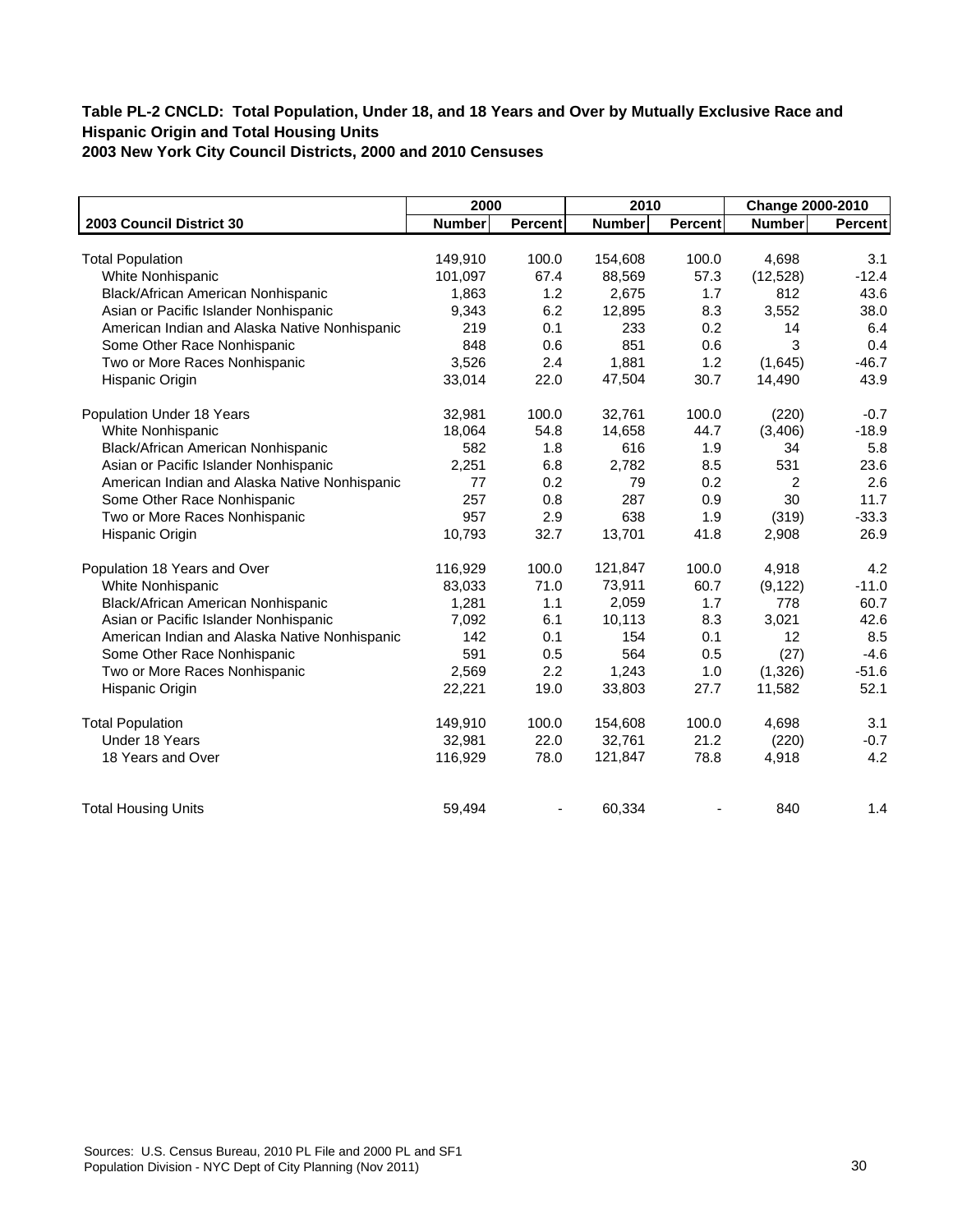|                                               | 2000          |                | 2010          |                | Change 2000-2010 |         |
|-----------------------------------------------|---------------|----------------|---------------|----------------|------------------|---------|
| 2003 Council District 31                      | <b>Number</b> | <b>Percent</b> | <b>Number</b> | <b>Percent</b> | <b>Number</b>    | Percent |
|                                               |               |                |               |                |                  |         |
| <b>Total Population</b>                       | 154,425       | 100.0          | 160,123       | 100.0          | 5,698            | 3.7     |
| White Nonhispanic                             | 17,596        | 11.4           | 17,097        | 10.7           | (499)            | $-2.8$  |
| Black/African American Nonhispanic            | 106,788       | 69.2           | 109,116       | 68.1           | 2,328            | 2.2     |
| Asian or Pacific Islander Nonhispanic         | 2,180         | 1.4            | 2,987         | 1.9            | 807              | 37.0    |
| American Indian and Alaska Native Nonhispanic | 406           | 0.3            | 491           | 0.3            | 85               | 20.9    |
| Some Other Race Nonhispanic                   | 1,193         | 0.8            | 1,245         | 0.8            | 52               | 4.4     |
| Two or More Races Nonhispanic                 | 4,948         | 3.2            | 3,054         | 1.9            | (1,894)          | $-38.3$ |
| Hispanic Origin                               | 21,314        | 13.8           | 26,133        | 16.3           | 4,819            | 22.6    |
| Population Under 18 Years                     | 45,184        | 100.0          | 42,885        | 100.0          | (2, 299)         | $-5.1$  |
| White Nonhispanic                             | 3,431         | 7.6            | 4,541         | 10.6           | 1,110            | 32.4    |
| Black/African American Nonhispanic            | 32,449        | 71.8           | 28,494        | 66.4           | (3,955)          | $-12.2$ |
| Asian or Pacific Islander Nonhispanic         | 478           | 1.1            | 547           | 1.3            | 69               | 14.4    |
| American Indian and Alaska Native Nonhispanic | 163           | 0.4            | 137           | 0.3            | (26)             | $-16.0$ |
| Some Other Race Nonhispanic                   | 382           | 0.8            | 340           | 0.8            | (42)             | $-11.0$ |
| Two or More Races Nonhispanic                 | 1,368         | 3.0            | 893           | 2.1            | (475)            | $-34.7$ |
| Hispanic Origin                               | 6,913         | 15.3           | 7,933         | 18.5           | 1,020            | 14.8    |
| Population 18 Years and Over                  | 109,241       | 100.0          | 117,238       | 100.0          | 7,997            | 7.3     |
| White Nonhispanic                             | 14,165        | 13.0           | 12,556        | 10.7           | (1,609)          | $-11.4$ |
| Black/African American Nonhispanic            | 74,339        | 68.1           | 80,622        | 68.8           | 6,283            | 8.5     |
| Asian or Pacific Islander Nonhispanic         | 1,702         | 1.6            | 2,440         | 2.1            | 738              | 43.4    |
| American Indian and Alaska Native Nonhispanic | 243           | 0.2            | 354           | 0.3            | 111              | 45.7    |
| Some Other Race Nonhispanic                   | 811           | 0.7            | 905           | 0.8            | 94               | 11.6    |
| Two or More Races Nonhispanic                 | 3,580         | 3.3            | 2,161         | 1.8            | (1, 419)         | $-39.6$ |
| Hispanic Origin                               | 14,401        | 13.2           | 18,200        | 15.5           | 3,799            | 26.4    |
| <b>Total Population</b>                       | 154,425       | 100.0          | 160,123       | 100.0          | 5,698            | 3.7     |
| Under 18 Years                                | 45,184        | 29.3           | 42,885        | 26.8           | (2, 299)         | $-5.1$  |
| 18 Years and Over                             | 109,241       | 70.7           | 117,238       | 73.2           | 7,997            | 7.3     |
| <b>Total Housing Units</b>                    | 51,228        |                | 54,537        |                | 3,309            | 6.5     |
|                                               |               |                |               |                |                  |         |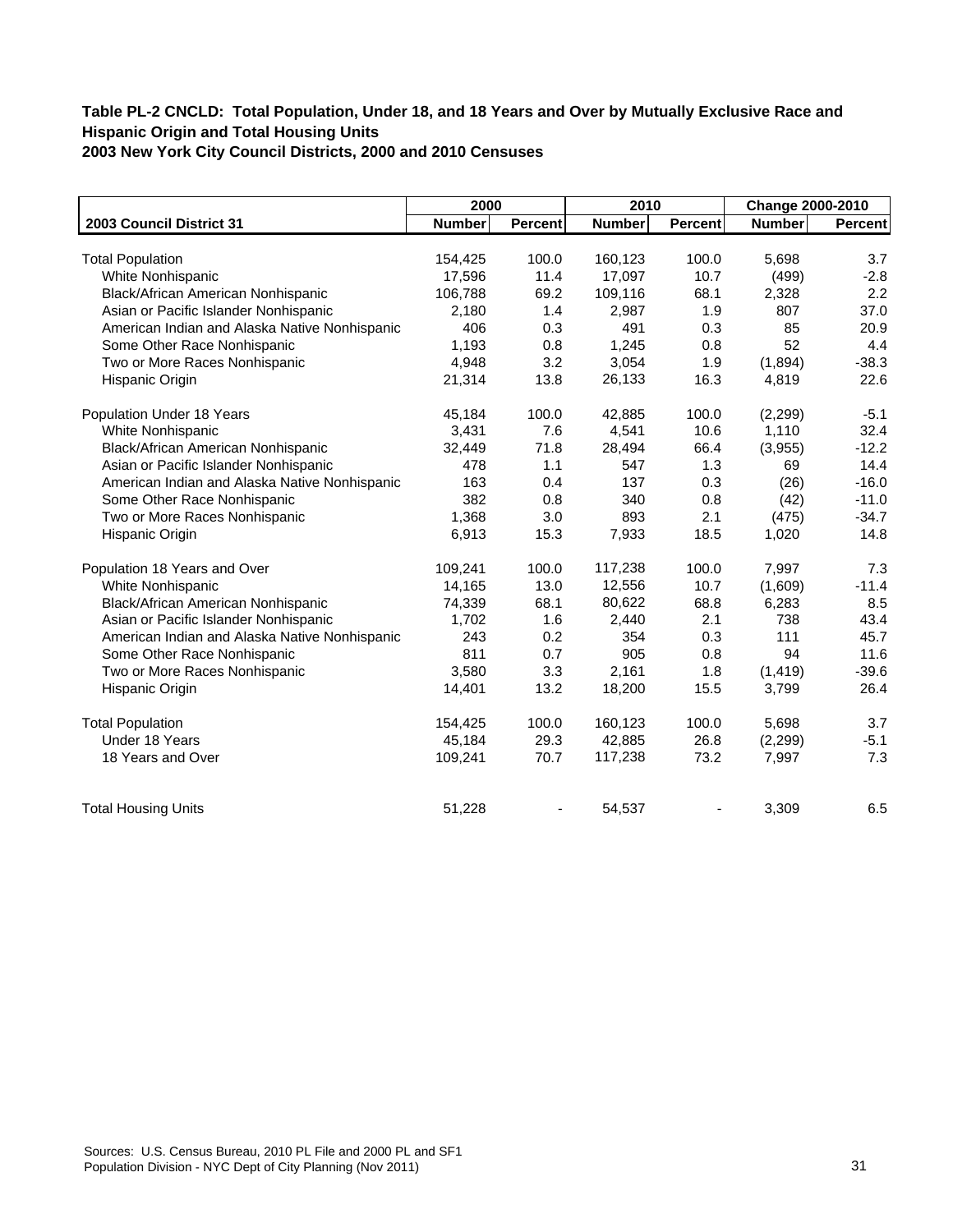|                                               | 2000          |                | 2010          |                | Change 2000-2010 |         |
|-----------------------------------------------|---------------|----------------|---------------|----------------|------------------|---------|
| 2003 Council District 32                      | <b>Number</b> | <b>Percent</b> | <b>Number</b> | <b>Percent</b> | <b>Number</b>    | Percent |
|                                               |               |                |               |                |                  |         |
| <b>Total Population</b>                       | 163,088       | 100.0          | 163,306       | 100.0          | 218              | 0.1     |
| White Nonhispanic                             | 78,865        | 48.4           | 62,289        | 38.1           | (16, 576)        | $-21.0$ |
| Black/African American Nonhispanic            | 8,555         | 5.2            | 13,502        | 8.3            | 4,947            | 57.8    |
| Asian or Pacific Islander Nonhispanic         | 17,962        | 11.0           | 24,131        | 14.8           | 6,169            | 34.3    |
| American Indian and Alaska Native Nonhispanic | 819           | 0.5            | 937           | 0.6            | 118              | 14.4    |
| Some Other Race Nonhispanic                   | 5,510         | 3.4            | 5,932         | 3.6            | 422              | 7.7     |
| Two or More Races Nonhispanic                 | 10,397        | 6.4            | 6,917         | 4.2            | (3,480)          | $-33.5$ |
| Hispanic Origin                               | 40,980        | 25.1           | 49,598        | 30.4           | 8,618            | 21.0    |
| Population Under 18 Years                     | 39,410        | 100.0          | 36,549        | 100.0          | (2,861)          | $-7.3$  |
| White Nonhispanic                             | 13,903        | 35.3           | 9,753         | 26.7           | (4, 150)         | $-29.8$ |
| Black/African American Nonhispanic            | 2,568         | 6.5            | 3,388         | 9.3            | 820              | 31.9    |
| Asian or Pacific Islander Nonhispanic         | 4,735         | 12.0           | 5,675         | 15.5           | 940              | 19.9    |
| American Indian and Alaska Native Nonhispanic | 321           | 0.8            | 381           | 1.0            | 60               | 18.7    |
| Some Other Race Nonhispanic                   | 1,591         | 4.0            | 1,544         | 4.2            | (47)             | $-3.0$  |
| Two or More Races Nonhispanic                 | 2,801         | 7.1            | 1,826         | 5.0            | (975)            | $-34.8$ |
| Hispanic Origin                               | 13,491        | 34.2           | 13,982        | 38.3           | 491              | 3.6     |
| Population 18 Years and Over                  | 123,678       | 100.0          | 126,757       | 100.0          | 3,079            | 2.5     |
| White Nonhispanic                             | 64,962        | 52.5           | 52,536        | 41.4           | (12, 426)        | $-19.1$ |
| Black/African American Nonhispanic            | 5,987         | 4.8            | 10,114        | 8.0            | 4,127            | 68.9    |
| Asian or Pacific Islander Nonhispanic         | 13,227        | 10.7           | 18,456        | 14.6           | 5,229            | 39.5    |
| American Indian and Alaska Native Nonhispanic | 498           | 0.4            | 556           | 0.4            | 58               | 11.6    |
| Some Other Race Nonhispanic                   | 3,919         | 3.2            | 4,388         | 3.5            | 469              | 12.0    |
| Two or More Races Nonhispanic                 | 7,596         | 6.1            | 5,091         | 4.0            | (2,505)          | $-33.0$ |
| Hispanic Origin                               | 27,489        | 22.2           | 35,616        | 28.1           | 8,127            | 29.6    |
| <b>Total Population</b>                       | 163,088       | 100.0          | 163,306       | 100.0          | 218              | 0.1     |
| Under 18 Years                                | 39,410        | 24.2           | 36,549        | 22.4           | (2,861)          | $-7.3$  |
| 18 Years and Over                             | 123,678       | 75.8           | 126,757       | 77.6           | 3,079            | 2.5     |
| <b>Total Housing Units</b>                    | 60,901        |                | 60,519        |                | (382)            | $-0.6$  |
|                                               |               |                |               |                |                  |         |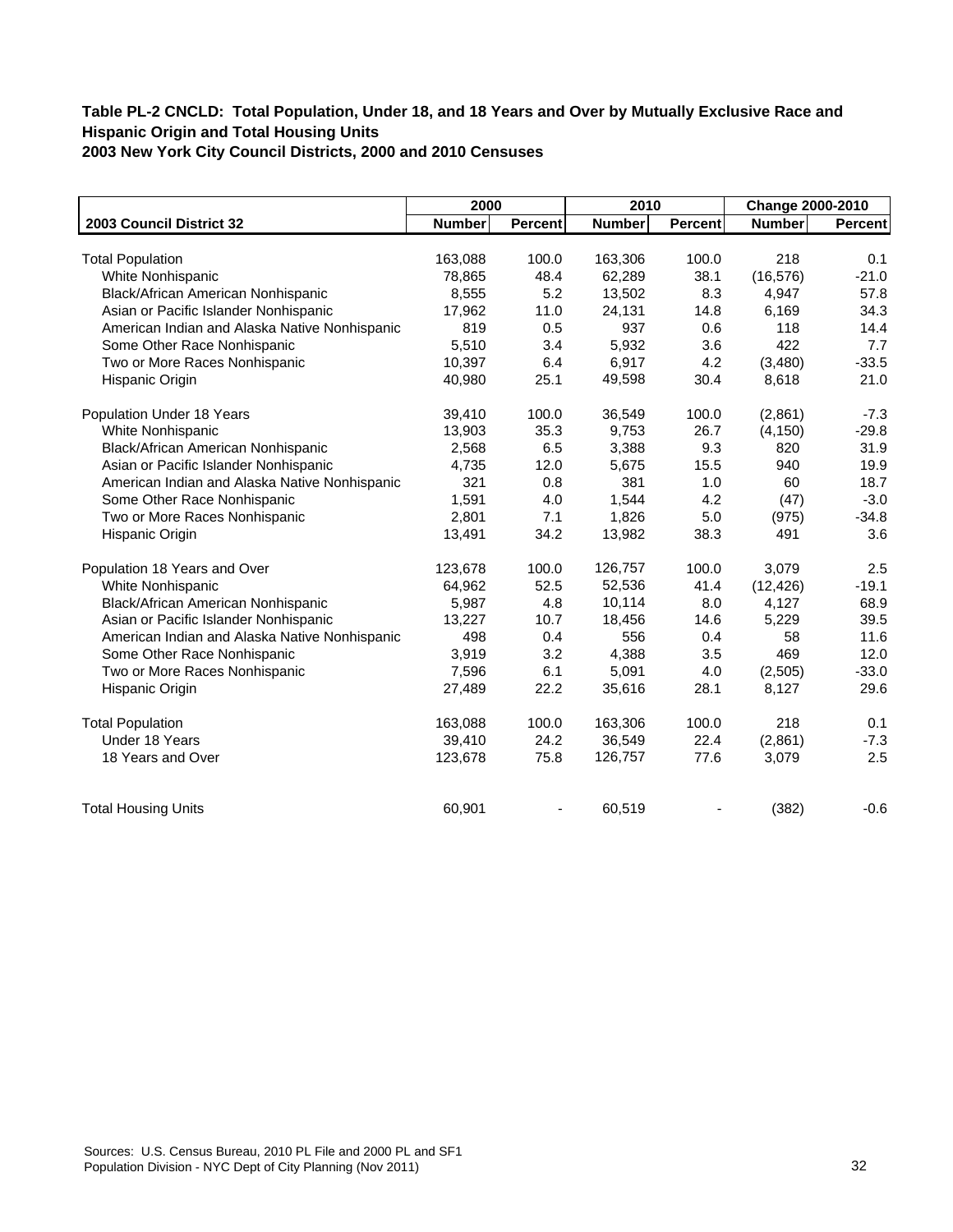|                                               | 2000          |                | 2010          |                | Change 2000-2010 |         |
|-----------------------------------------------|---------------|----------------|---------------|----------------|------------------|---------|
| 2003 Council District 33                      | <b>Number</b> | <b>Percent</b> | <b>Number</b> | <b>Percent</b> | <b>Number</b>    | Percent |
|                                               |               |                |               |                |                  |         |
| <b>Total Population</b>                       | 158,683       | 100.0          | 170,735       | 100.0          | 12,052           | 7.6     |
| White Nonhispanic                             | 104,049       | 65.6           | 125,714       | 73.6           | 21,665           | 20.8    |
| Black/African American Nonhispanic            | 11,990        | 7.6            | 9,710         | 5.7            | (2,280)          | $-19.0$ |
| Asian or Pacific Islander Nonhispanic         | 5,285         | 3.3            | 8,247         | 4.8            | 2,962            | 56.0    |
| American Indian and Alaska Native Nonhispanic | 195           | 0.1            | 217           | 0.1            | 22               | 11.3    |
| Some Other Race Nonhispanic                   | 3,738         | 2.4            | 603           | 0.4            | (3, 135)         | $-83.9$ |
| Two or More Races Nonhispanic                 | 5,253         | 3.3            | 3,236         | 1.9            | (2,017)          | $-38.4$ |
| Hispanic Origin                               | 28,173        | 17.8           | 23,008        | 13.5           | (5, 165)         | $-18.3$ |
| Population Under 18 Years                     | 38,458        | 100.0          | 40,141        | 100.0          | 1,683            | 4.4     |
| White Nonhispanic                             | 24,768        | 64.4           | 31,434        | 78.3           | 6,666            | 26.9    |
| Black/African American Nonhispanic            | 2,352         | 6.1            | 1,689         | 4.2            | (663)            | $-28.2$ |
| Asian or Pacific Islander Nonhispanic         | 725           | 1.9            | 902           | 2.2            | 177              | 24.4    |
| American Indian and Alaska Native Nonhispanic | 42            | 0.1            | 41            | 0.1            | (1)              | $-2.4$  |
| Some Other Race Nonhispanic                   | 1,902         | 4.9            | 217           | 0.5            | (1,685)          | $-88.6$ |
| Two or More Races Nonhispanic                 | 1,562         | 4.1            | 1,113         | 2.8            | (449)            | $-28.7$ |
| Hispanic Origin                               | 7,107         | 18.5           | 4,745         | 11.8           | (2, 362)         | $-33.2$ |
| Population 18 Years and Over                  | 120,225       | 100.0          | 130,594       | 100.0          | 10,369           | 8.6     |
| White Nonhispanic                             | 79,281        | 65.9           | 94,280        | 72.2           | 14,999           | 18.9    |
| Black/African American Nonhispanic            | 9,638         | 8.0            | 8,021         | 6.1            | (1,617)          | $-16.8$ |
| Asian or Pacific Islander Nonhispanic         | 4,560         | 3.8            | 7,345         | 5.6            | 2,785            | 61.1    |
| American Indian and Alaska Native Nonhispanic | 153           | 0.1            | 176           | 0.1            | 23               | 15.0    |
| Some Other Race Nonhispanic                   | 1,836         | 1.5            | 386           | 0.3            | (1,450)          | $-79.0$ |
| Two or More Races Nonhispanic                 | 3,691         | 3.1            | 2,123         | 1.6            | (1, 568)         | $-42.5$ |
| Hispanic Origin                               | 21,066        | 17.5           | 18,263        | 14.0           | (2,803)          | $-13.3$ |
| <b>Total Population</b>                       | 158,683       | 100.0          | 170,735       | 100.0          | 12,052           | 7.6     |
| Under 18 Years                                | 38,458        | 24.2           | 40,141        | 23.5           | 1,683            | 4.4     |
| 18 Years and Over                             | 120,225       | 75.8           | 130,594       | 76.5           | 10,369           | 8.6     |
| <b>Total Housing Units</b>                    | 65,744        |                | 76,112        |                | 10,368           | 15.8    |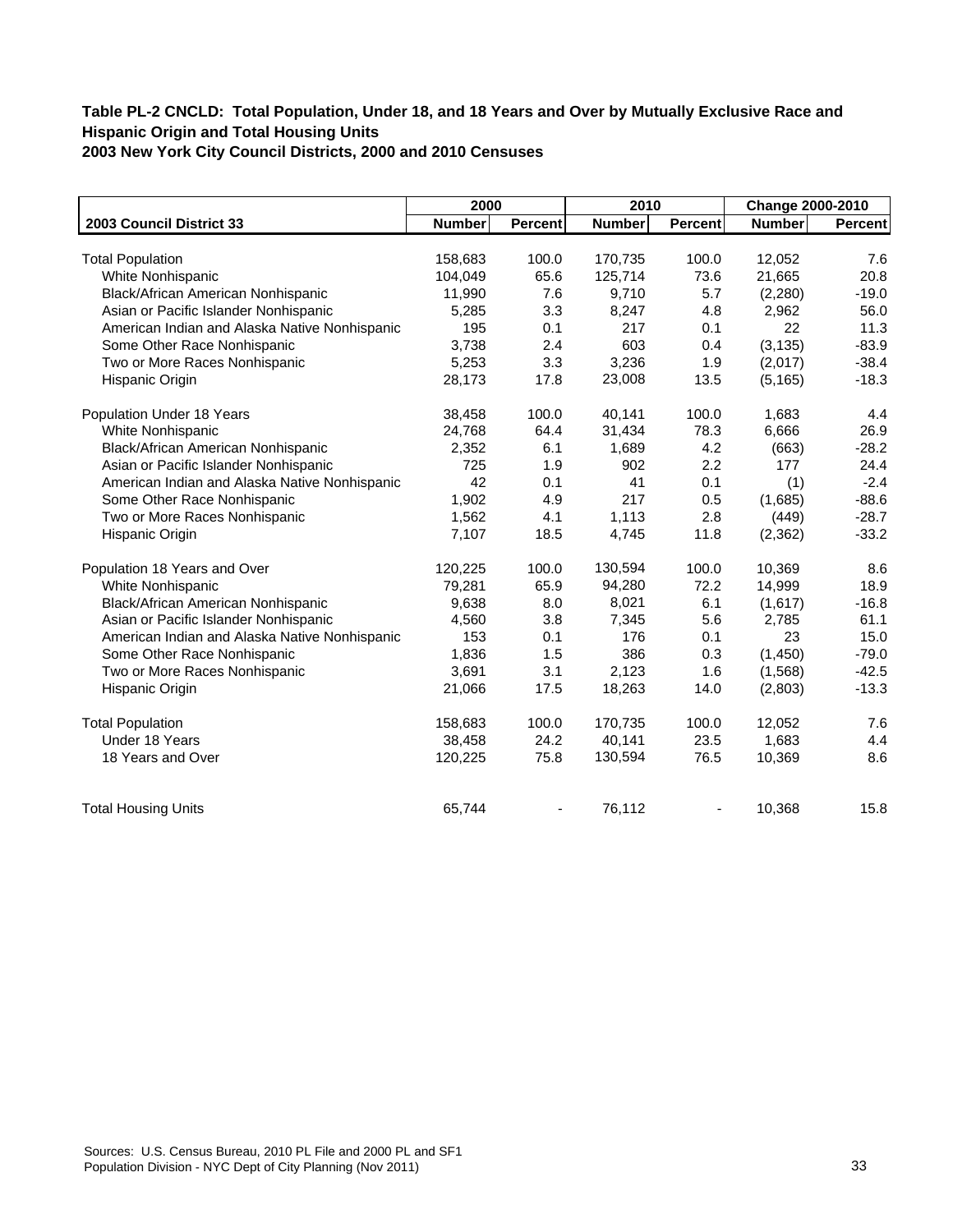|                                               | 2000          |                | 2010          |                | Change 2000-2010 |         |
|-----------------------------------------------|---------------|----------------|---------------|----------------|------------------|---------|
| 2003 Council District 34                      | <b>Number</b> | <b>Percent</b> | <b>Number</b> | <b>Percent</b> | <b>Number</b>    | Percent |
|                                               |               |                |               |                |                  |         |
| <b>Total Population</b>                       | 150,076       | 100.0          | 158,141       | 100.0          | 8,065            | 5.4     |
| White Nonhispanic                             | 24,734        | 16.5           | 41,423        | 26.2           | 16,689           | 67.5    |
| Black/African American Nonhispanic            | 16,842        | 11.2           | 15,623        | 9.9            | (1,219)          | $-7.2$  |
| Asian or Pacific Islander Nonhispanic         | 8,336         | 5.6            | 11,271        | 7.1            | 2,935            | 35.2    |
| American Indian and Alaska Native Nonhispanic | 280           | 0.2            | 270           | 0.2            | (10)             | $-3.6$  |
| Some Other Race Nonhispanic                   | 710           | 0.5            | 609           | 0.4            | (101)            | $-14.2$ |
| Two or More Races Nonhispanic                 | 3,019         | 2.0            | 2,022         | 1.3            | (997)            | $-33.0$ |
| Hispanic Origin                               | 96,155        | 64.1           | 86,923        | 55.0           | (9, 232)         | $-9.6$  |
| Population Under 18 Years                     | 43,114        | 100.0          | 32,723        | 100.0          | (10, 391)        | $-24.1$ |
| White Nonhispanic                             | 3,403         | 7.9            | 3,759         | 11.5           | 356              | 10.5    |
| Black/African American Nonhispanic            | 5,322         | 12.3           | 3,656         | 11.2           | (1,666)          | $-31.3$ |
| Asian or Pacific Islander Nonhispanic         | 1,911         | 4.4            | 1,731         | 5.3            | (180)            | $-9.4$  |
| American Indian and Alaska Native Nonhispanic | 121           | 0.3            | 75            | 0.2            | (46)             | $-38.0$ |
| Some Other Race Nonhispanic                   | 235           | 0.5            | 170           | 0.5            | (65)             | $-27.7$ |
| Two or More Races Nonhispanic                 | 703           | 1.6            | 409           | 1.2            | (294)            | $-41.8$ |
| Hispanic Origin                               | 31,419        | 72.9           | 22,923        | 70.1           | (8, 496)         | $-27.0$ |
| Population 18 Years and Over                  | 106,962       | 100.0          | 125,418       | 100.0          | 18,456           | 17.3    |
| White Nonhispanic                             | 21,331        | 19.9           | 37,664        | 30.0           | 16,333           | 76.6    |
| Black/African American Nonhispanic            | 11,520        | 10.8           | 11,967        | 9.5            | 447              | 3.9     |
| Asian or Pacific Islander Nonhispanic         | 6,425         | 6.0            | 9,540         | 7.6            | 3,115            | 48.5    |
| American Indian and Alaska Native Nonhispanic | 159           | 0.1            | 195           | 0.2            | 36               | 22.6    |
| Some Other Race Nonhispanic                   | 475           | 0.4            | 439           | 0.4            | (36)             | $-7.6$  |
| Two or More Races Nonhispanic                 | 2,316         | 2.2            | 1,613         | 1.3            | (703)            | $-30.4$ |
| Hispanic Origin                               | 64,736        | 60.5           | 64,000        | 51.0           | (736)            | $-1.1$  |
| <b>Total Population</b>                       | 150,076       | 100.0          | 158,141       | 100.0          | 8,065            | 5.4     |
| Under 18 Years                                | 43,114        | 28.7           | 32,723        | 20.7           | (10, 391)        | $-24.1$ |
| 18 Years and Over                             | 106,962       | 71.3           | 125,418       | 79.3           | 18,456           | 17.3    |
| <b>Total Housing Units</b>                    | 53,429        |                | 62,046        |                | 8,617            | 16.1    |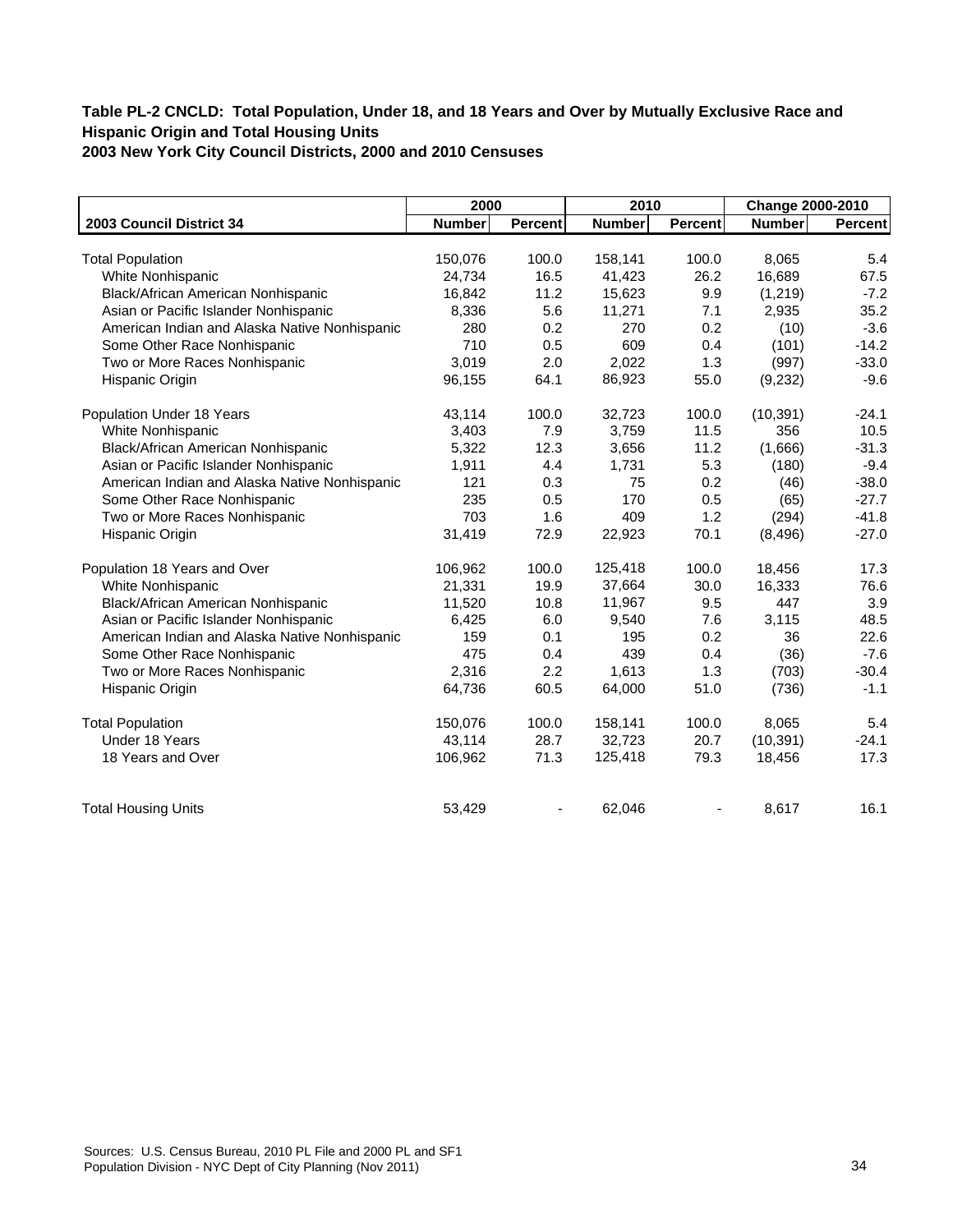|                                               | 2000          |                | 2010          |                | Change 2000-2010 |         |
|-----------------------------------------------|---------------|----------------|---------------|----------------|------------------|---------|
| 2003 Council District 35                      | <b>Number</b> | <b>Percent</b> | <b>Number</b> | <b>Percent</b> | <b>Number</b>    | Percent |
|                                               |               |                |               |                |                  |         |
| <b>Total Population</b>                       | 151,030       | 100.0          | 151,793       | 100.0          | 763              | 0.5     |
| White Nonhispanic                             | 24,115        | 16.0           | 50,241        | 33.1           | 26,126           | 108.3   |
| Black/African American Nonhispanic            | 93,876        | 62.2           | 69,050        | 45.5           | (24, 826)        | $-26.4$ |
| Asian or Pacific Islander Nonhispanic         | 4,117         | 2.7            | 6,997         | 4.6            | 2,880            | 70.0    |
| American Indian and Alaska Native Nonhispanic | 326           | 0.2            | 305           | 0.2            | (21)             | $-6.4$  |
| Some Other Race Nonhispanic                   | 1,144         | 0.8            | 642           | 0.4            | (502)            | $-43.9$ |
| Two or More Races Nonhispanic                 | 3,963         | 2.6            | 3,879         | 2.6            | (84)             | $-2.1$  |
| Hispanic Origin                               | 23,489        | 15.6           | 20,679        | 13.6           | (2,810)          | $-12.0$ |
| Population Under 18 Years                     | 38,502        | 100.0          | 32,098        | 100.0          | (6, 404)         | $-16.6$ |
| White Nonhispanic                             | 5,314         | 13.8           | 11,505        | 35.8           | 6,191            | 116.5   |
| Black/African American Nonhispanic            | 24,293        | 63.1           | 13,433        | 41.8           | (10, 860)        | $-44.7$ |
| Asian or Pacific Islander Nonhispanic         | 504           | 1.3            | 825           | 2.6            | 321              | 63.7    |
| American Indian and Alaska Native Nonhispanic | 102           | 0.3            | 49            | 0.2            | (53)             | $-52.0$ |
| Some Other Race Nonhispanic                   | 389           | 1.0            | 186           | 0.6            | (203)            | $-52.2$ |
| Two or More Races Nonhispanic                 | 956           | 2.5            | 1,142         | 3.6            | 186              | 19.5    |
| Hispanic Origin                               | 6,944         | 18.0           | 4,958         | 15.4           | (1,986)          | $-28.6$ |
| Population 18 Years and Over                  | 112,528       | 100.0          | 119,695       | 100.0          | 7,167            | 6.4     |
| White Nonhispanic                             | 18,801        | 16.7           | 38,736        | 32.4           | 19,935           | 106.0   |
| Black/African American Nonhispanic            | 69,583        | 61.8           | 55,617        | 46.5           | (13,966)         | $-20.1$ |
| Asian or Pacific Islander Nonhispanic         | 3,613         | 3.2            | 6,172         | 5.2            | 2,559            | 70.8    |
| American Indian and Alaska Native Nonhispanic | 224           | 0.2            | 256           | 0.2            | 32               | 14.3    |
| Some Other Race Nonhispanic                   | 755           | 0.7            | 456           | 0.4            | (299)            | $-39.6$ |
| Two or More Races Nonhispanic                 | 3,007         | 2.7            | 2,737         | 2.3            | (270)            | $-9.0$  |
| Hispanic Origin                               | 16,545        | 14.7           | 15,721        | 13.1           | (824)            | $-5.0$  |
| <b>Total Population</b>                       | 151,030       | 100.0          | 151,793       | 100.0          | 763              | 0.5     |
| Under 18 Years                                | 38,502        | 25.5           | 32,098        | 21.1           | (6, 404)         | $-16.6$ |
| 18 Years and Over                             | 112,528       | 74.5           | 119,695       | 78.9           | 7,167            | 6.4     |
| <b>Total Housing Units</b>                    | 61,147        |                | 67,188        |                | 6,041            | 9.9     |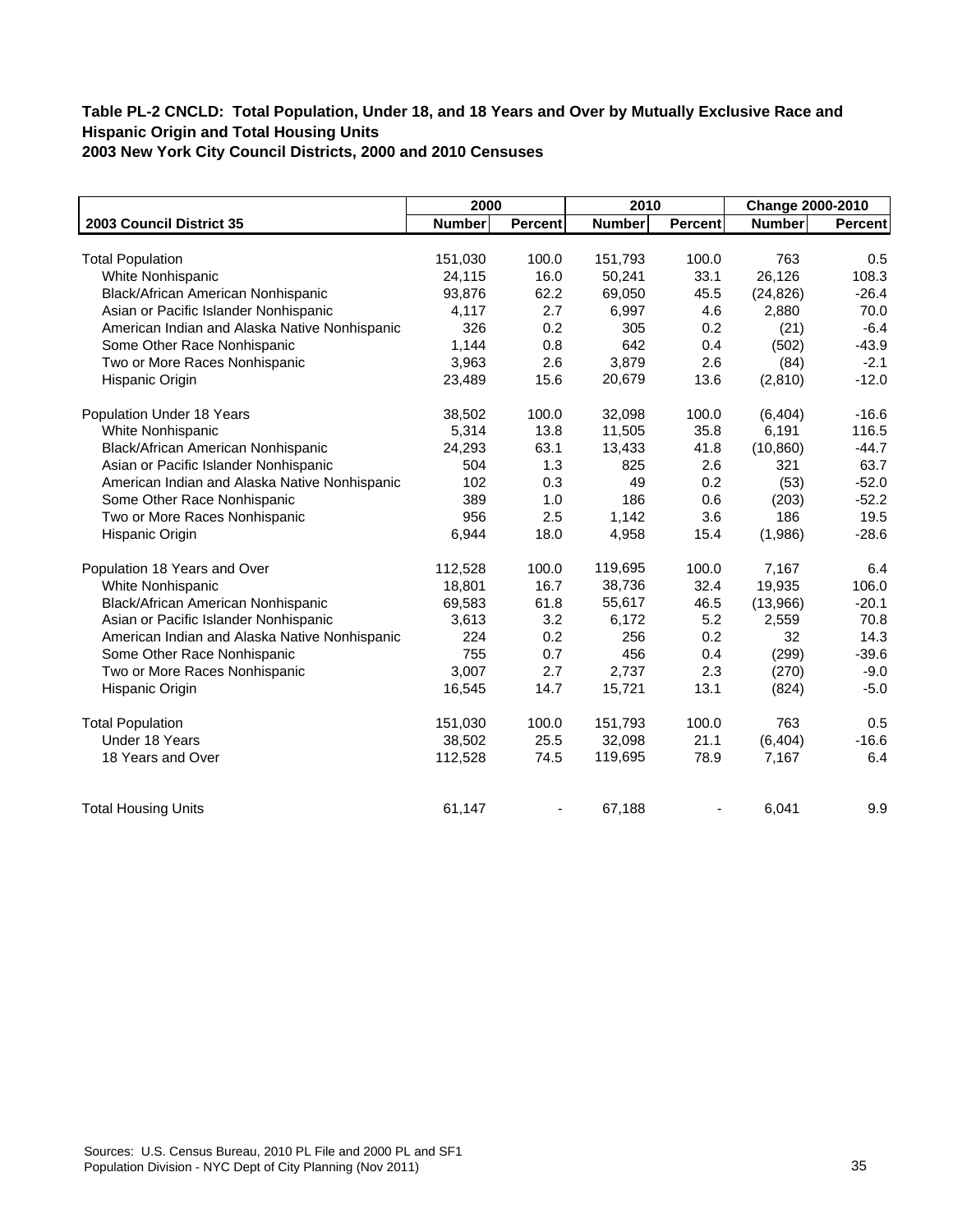|                                               | 2000          |         | 2010          |                | Change 2000-2010 |                |
|-----------------------------------------------|---------------|---------|---------------|----------------|------------------|----------------|
| 2003 Council District 36                      | <b>Number</b> | Percent | <b>Number</b> | <b>Percent</b> | Number           | <b>Percent</b> |
|                                               |               |         |               |                |                  |                |
| <b>Total Population</b>                       | 149,226       | 100.0   | 148,936       | 100.0          | (290)            | $-0.2$         |
| White Nonhispanic                             | 1,367         | 0.9     | 10,201        | 6.8            | 8,834            | 646.2          |
| Black/African American Nonhispanic            | 119,900       | 80.3    | 104,569       | 70.2           | (15, 331)        | $-12.8$        |
| Asian or Pacific Islander Nonhispanic         | 1,493         | 1.0     | 3,207         | 2.2            | 1,714            | 114.8          |
| American Indian and Alaska Native Nonhispanic | 402           | 0.3     | 413           | 0.3            | 11               | 2.7            |
| Some Other Race Nonhispanic                   | 413           | 0.3     | 476           | 0.3            | 63               | 15.3           |
| Two or More Races Nonhispanic                 | 3.333         | 2.2     | 2,740         | 1.8            | (593)            | $-17.8$        |
| Hispanic Origin                               | 22,318        | 15.0    | 27,330        | 18.4           | 5,012            | 22.5           |
| Population Under 18 Years                     | 45,615        | 100.0   | 34,913        | 100.0          | (10, 702)        | $-23.5$        |
| White Nonhispanic                             | 251           | 0.6     | 1,013         | 2.9            | 762              | 303.6          |
| Black/African American Nonhispanic            | 36,088        | 79.1    | 24,199        | 69.3           | (11, 889)        | $-32.9$        |
| Asian or Pacific Islander Nonhispanic         | 421           | 0.9     | 608           | 1.7            | 187              | 44.4           |
| American Indian and Alaska Native Nonhispanic | 119           | 0.3     | 90            | 0.3            | (29)             | $-24.4$        |
| Some Other Race Nonhispanic                   | 96            | 0.2     | 134           | 0.4            | 38               | 39.6           |
| Two or More Races Nonhispanic                 | 856           | 1.9     | 758           | 2.2            | (98)             | $-11.4$        |
| Hispanic Origin                               | 7,784         | 17.1    | 8,111         | 23.2           | 327              | 4.2            |
| Population 18 Years and Over                  | 103,611       | 100.0   | 114,023       | 100.0          | 10,412           | 10.0           |
| White Nonhispanic                             | 1,116         | 1.1     | 9,188         | 8.1            | 8,072            | 723.3          |
| Black/African American Nonhispanic            | 83,812        | 80.9    | 80,370        | 70.5           | (3, 442)         | $-4.1$         |
| Asian or Pacific Islander Nonhispanic         | 1,072         | 1.0     | 2,599         | 2.3            | 1,527            | 142.4          |
| American Indian and Alaska Native Nonhispanic | 283           | 0.3     | 323           | 0.3            | 40               | 14.1           |
| Some Other Race Nonhispanic                   | 317           | 0.3     | 342           | 0.3            | 25               | 7.9            |
| Two or More Races Nonhispanic                 | 2,477         | 2.4     | 1,982         | 1.7            | (495)            | $-20.0$        |
| Hispanic Origin                               | 14,534        | 14.0    | 19,219        | 16.9           | 4,685            | 32.2           |
| <b>Total Population</b>                       | 149,226       | 100.0   | 148,936       | 100.0          | (290)            | $-0.2$         |
| Under 18 Years                                | 45,615        | 30.6    | 34,913        | 23.4           | (10, 702)        | $-23.5$        |
| 18 Years and Over                             | 103,611       | 69.4    | 114,023       | 76.6           | 10,412           | 10.0           |
| <b>Total Housing Units</b>                    | 61,362        |         | 66,171        |                | 4,809            | 7.8            |
|                                               |               |         |               |                |                  |                |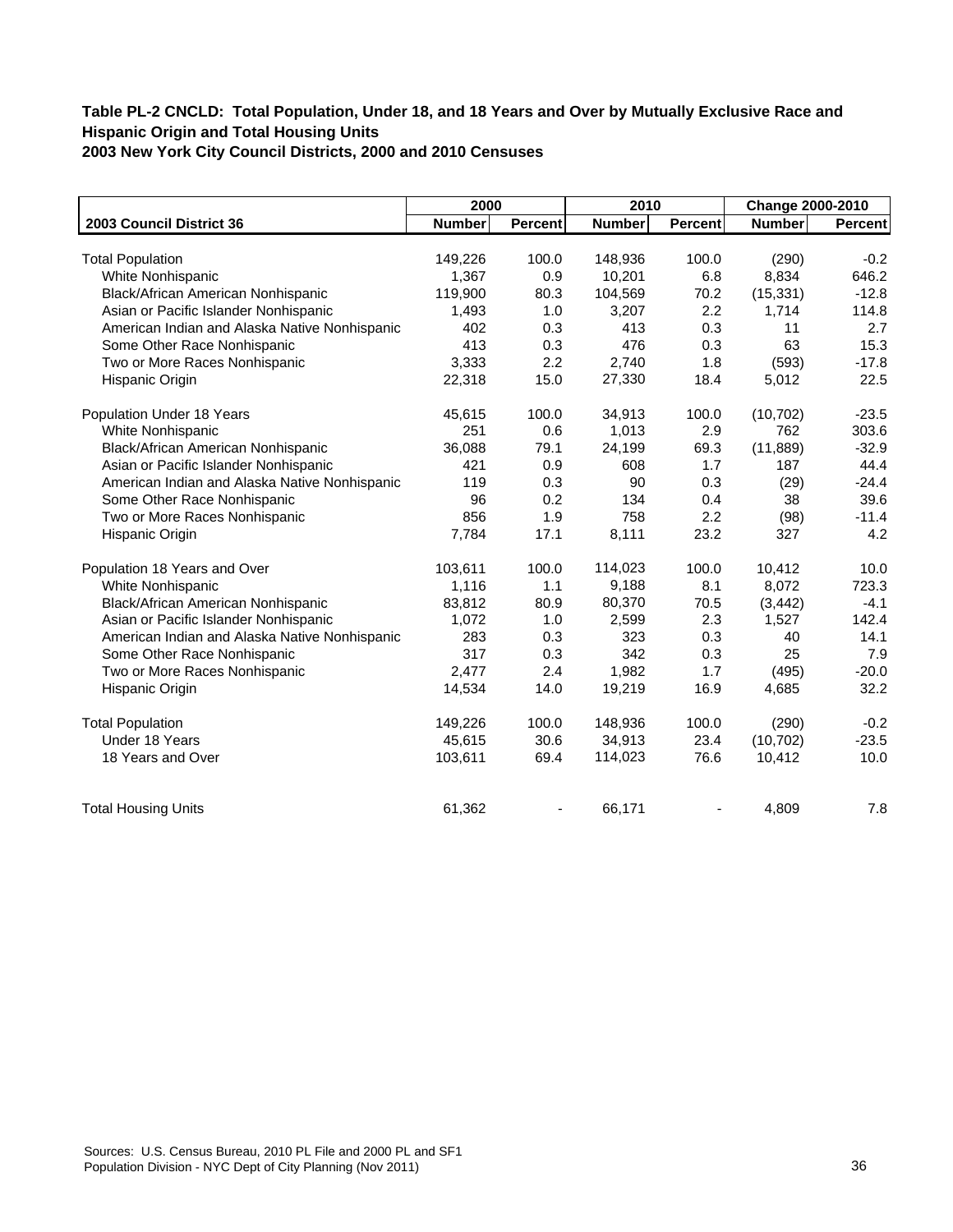|                                               | 2000          |                | 2010          |                | Change 2000-2010 |         |
|-----------------------------------------------|---------------|----------------|---------------|----------------|------------------|---------|
| 2003 Council District 37                      | <b>Number</b> | <b>Percent</b> | <b>Number</b> | <b>Percent</b> | <b>Number</b>    | Percent |
|                                               |               |                |               |                |                  |         |
| <b>Total Population</b>                       | 149,203       | 100.0          | 158,438       | 100.0          | 9,235            | 6.2     |
| White Nonhispanic                             | 5,114         | 3.4            | 6,511         | 4.1            | 1,397            | 27.3    |
| Black/African American Nonhispanic            | 43,567        | 29.2           | 46,968        | 29.6           | 3,401            | 7.8     |
| Asian or Pacific Islander Nonhispanic         | 7,188         | 4.8            | 9,977         | 6.3            | 2,789            | 38.8    |
| American Indian and Alaska Native Nonhispanic | 657           | 0.4            | 564           | 0.4            | (93)             | $-14.2$ |
| Some Other Race Nonhispanic                   | 2,371         | 1.6            | 2,470         | 1.6            | 99               | 4.2     |
| Two or More Races Nonhispanic                 | 4,570         | 3.1            | 2,511         | 1.6            | (2,059)          | $-45.1$ |
| Hispanic Origin                               | 85,736        | 57.5           | 89,437        | 56.4           | 3,701            | 4.3     |
| Population Under 18 Years                     | 50,240        | 100.0          | 44,154        | 100.0          | (6,086)          | $-12.1$ |
| White Nonhispanic                             | 992           | 2.0            | 792           | 1.8            | (200)            | $-20.2$ |
| Black/African American Nonhispanic            | 15,262        | 30.4           | 13,234        | 30.0           | (2,028)          | $-13.3$ |
| Asian or Pacific Islander Nonhispanic         | 1,861         | 3.7            | 2,355         | 5.3            | 494              | 26.5    |
| American Indian and Alaska Native Nonhispanic | 274           | 0.5            | 189           | 0.4            | (85)             | $-31.0$ |
| Some Other Race Nonhispanic                   | 728           | 1.4            | 750           | 1.7            | 22               | 3.0     |
| Two or More Races Nonhispanic                 | 1,309         | 2.6            | 667           | 1.5            | (642)            | $-49.0$ |
| Hispanic Origin                               | 29,814        | 59.3           | 26,167        | 59.3           | (3,647)          | $-12.2$ |
| Population 18 Years and Over                  | 98,963        | 100.0          | 114,284       | 100.0          | 15,321           | 15.5    |
| White Nonhispanic                             | 4,122         | 4.2            | 5,719         | 5.0            | 1,597            | 38.7    |
| Black/African American Nonhispanic            | 28,305        | 28.6           | 33,734        | 29.5           | 5,429            | 19.2    |
| Asian or Pacific Islander Nonhispanic         | 5,327         | 5.4            | 7,622         | 6.7            | 2,295            | 43.1    |
| American Indian and Alaska Native Nonhispanic | 383           | 0.4            | 375           | 0.3            | (8)              | $-2.1$  |
| Some Other Race Nonhispanic                   | 1,643         | 1.7            | 1,720         | 1.5            | 77               | 4.7     |
| Two or More Races Nonhispanic                 | 3,261         | 3.3            | 1,844         | 1.6            | (1, 417)         | $-43.5$ |
| Hispanic Origin                               | 55,922        | 56.5           | 63,270        | 55.4           | 7,348            | 13.1    |
| <b>Total Population</b>                       | 149,203       | 100.0          | 158,438       | 100.0          | 9,235            | 6.2     |
| Under 18 Years                                | 50,240        | 33.7           | 44,154        | 27.9           | (6,086)          | $-12.1$ |
| 18 Years and Over                             | 98,963        | 66.3           | 114,284       | 72.1           | 15,321           | 15.5    |
| <b>Total Housing Units</b>                    | 47,906        |                | 53,885        |                | 5,979            | 12.5    |
|                                               |               |                |               |                |                  |         |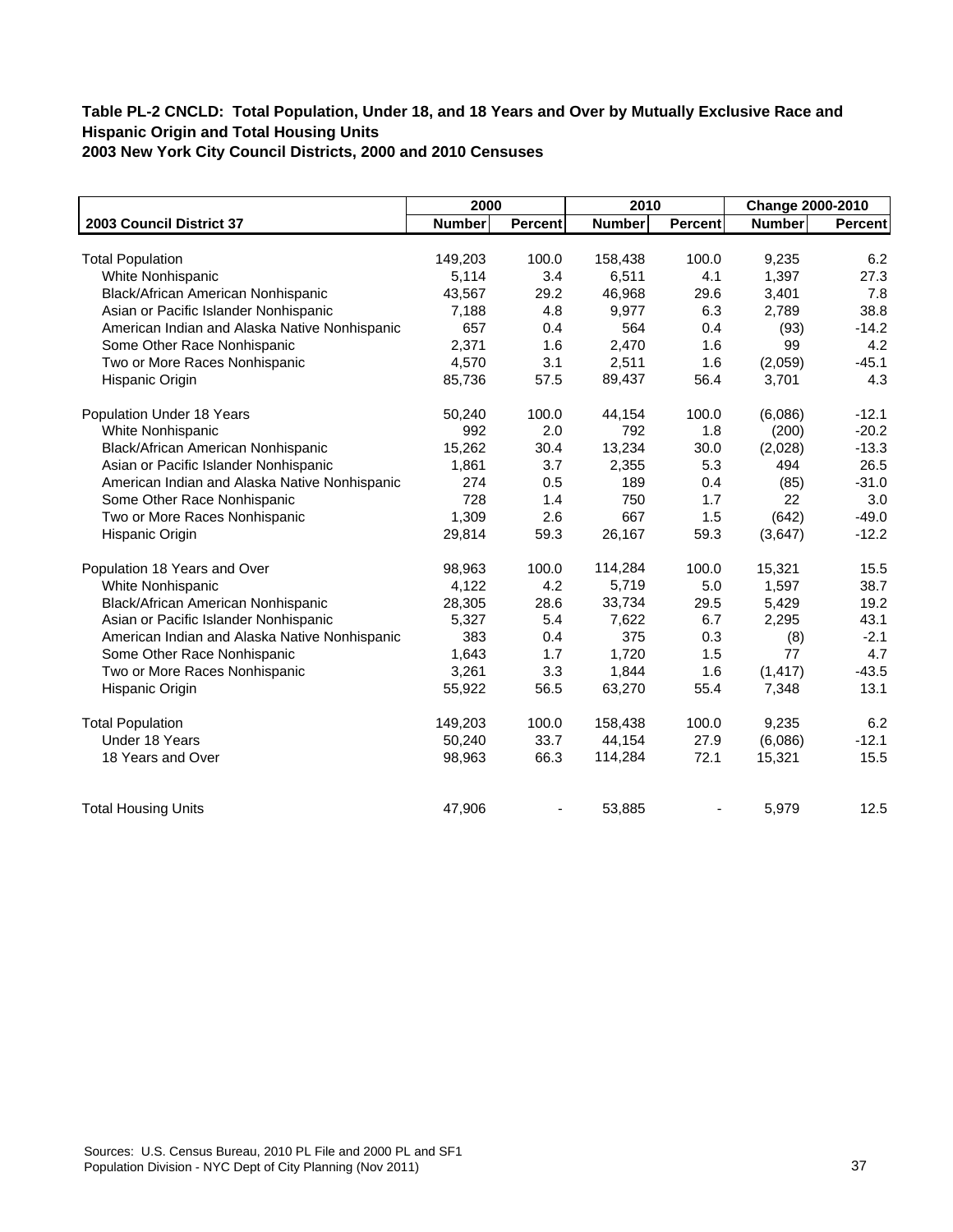|                                               | 2000          |                | 2010          |                | Change 2000-2010 |         |
|-----------------------------------------------|---------------|----------------|---------------|----------------|------------------|---------|
| 2003 Council District 38                      | <b>Number</b> | <b>Percent</b> | <b>Number</b> | <b>Percent</b> | <b>Number</b>    | Percent |
|                                               |               |                |               |                |                  |         |
| <b>Total Population</b>                       | 149,345       | 100.0          | 157,282       | 100.0          | 7,937            | 5.3     |
| White Nonhispanic                             | 25,779        | 17.3           | 26,996        | 17.2           | 1,217            | 4.7     |
| Black/African American Nonhispanic            | 8,317         | 5.6            | 7,162         | 4.6            | (1, 155)         | $-13.9$ |
| Asian or Pacific Islander Nonhispanic         | 33,907        | 22.7           | 51,509        | 32.7           | 17,602           | 51.9    |
| American Indian and Alaska Native Nonhispanic | 314           | 0.2            | 254           | 0.2            | (60)             | $-19.1$ |
| Some Other Race Nonhispanic                   | 762           | 0.5            | 446           | 0.3            | (316)            | $-41.5$ |
| Two or More Races Nonhispanic                 | 4,268         | 2.9            | 1,906         | 1.2            | (2, 362)         | $-55.3$ |
| Hispanic Origin                               | 75,998        | 50.9           | 69,009        | 43.9           | (6,989)          | $-9.2$  |
| Population Under 18 Years                     | 40,734        | 100.0          | 37,468        | 100.0          | (3,266)          | $-8.0$  |
| White Nonhispanic                             | 4,212         | 10.3           | 4,073         | 10.9           | (139)            | $-3.3$  |
| Black/African American Nonhispanic            | 2,578         | 6.3            | 1,592         | 4.2            | (986)            | $-38.2$ |
| Asian or Pacific Islander Nonhispanic         | 8,592         | 21.1           | 12,125        | 32.4           | 3,533            | 41.1    |
| American Indian and Alaska Native Nonhispanic | 119           | 0.3            | 76            | 0.2            | (43)             | $-36.1$ |
| Some Other Race Nonhispanic                   | 269           | 0.7            | 151           | 0.4            | (118)            | $-43.9$ |
| Two or More Races Nonhispanic                 | 1,213         | 3.0            | 574           | 1.5            | (639)            | $-52.7$ |
| Hispanic Origin                               | 23,751        | 58.3           | 18,877        | 50.4           | (4, 874)         | $-20.5$ |
| Population 18 Years and Over                  | 108,611       | 100.0          | 119,814       | 100.0          | 11,203           | 10.3    |
| White Nonhispanic                             | 21,567        | 19.9           | 22,923        | 19.1           | 1,356            | 6.3     |
| Black/African American Nonhispanic            | 5,739         | 5.3            | 5,570         | 4.6            | (169)            | $-2.9$  |
| Asian or Pacific Islander Nonhispanic         | 25,315        | 23.3           | 39,384        | 32.9           | 14,069           | 55.6    |
| American Indian and Alaska Native Nonhispanic | 195           | 0.2            | 178           | 0.1            | (17)             | $-8.7$  |
| Some Other Race Nonhispanic                   | 493           | 0.5            | 295           | 0.2            | (198)            | $-40.2$ |
| Two or More Races Nonhispanic                 | 3,055         | 2.8            | 1,332         | 1.1            | (1,723)          | $-56.4$ |
| Hispanic Origin                               | 52,247        | 48.1           | 50,132        | 41.8           | (2, 115)         | $-4.0$  |
| <b>Total Population</b>                       | 149,345       | 100.0          | 157,282       | 100.0          | 7,937            | 5.3     |
| Under 18 Years                                | 40,734        | 27.3           | 37,468        | 23.8           | (3,266)          | $-8.0$  |
| 18 Years and Over                             | 108,611       | 72.7           | 119,814       | 76.2           | 11,203           | 10.3    |
| <b>Total Housing Units</b>                    | 49,089        |                | 51,320        |                | 2,231            | 4.5     |
|                                               |               |                |               |                |                  |         |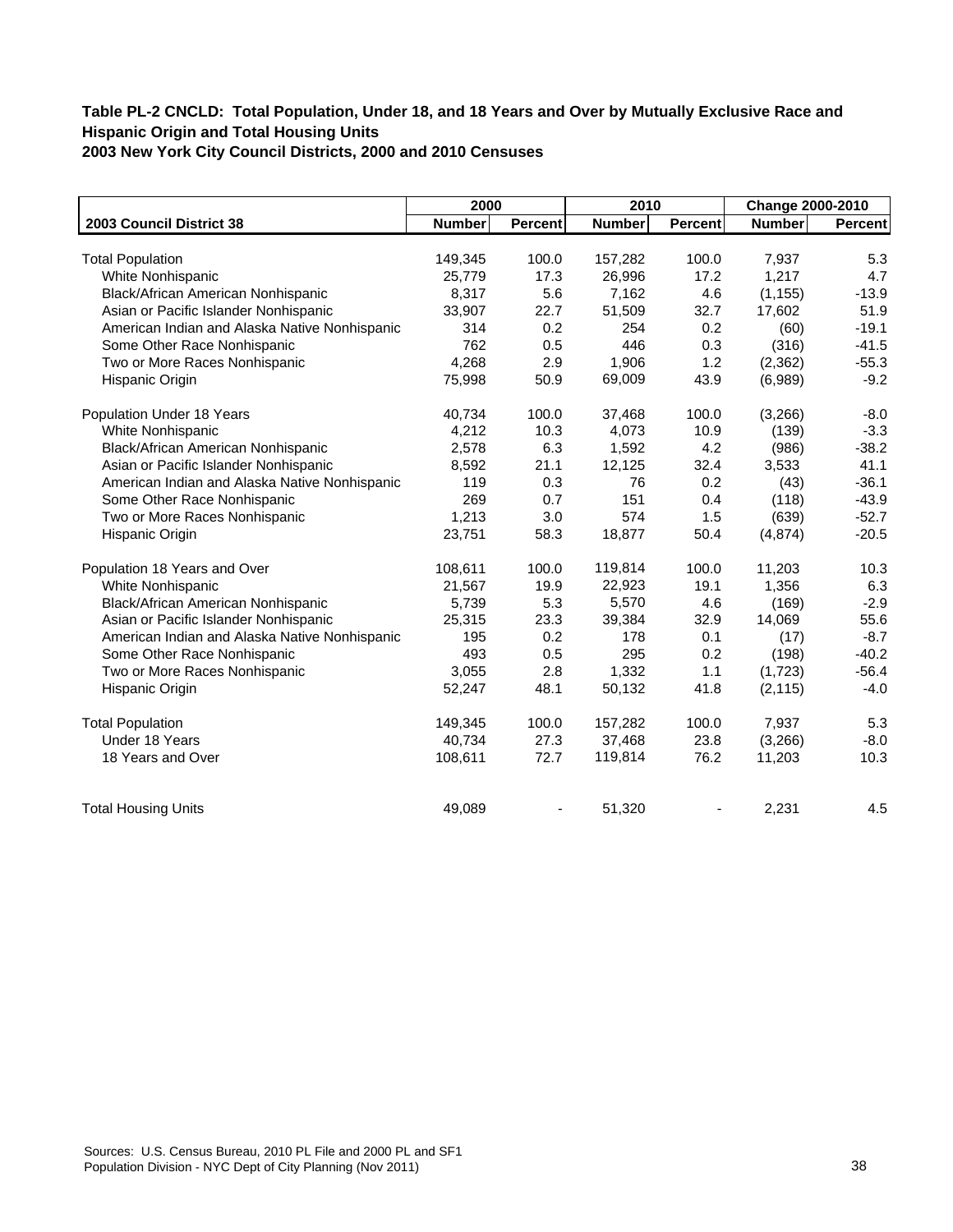|                                               | 2000          |         | 2010          |                | Change 2000-2010 |                |
|-----------------------------------------------|---------------|---------|---------------|----------------|------------------|----------------|
| 2003 Council District 39                      | <b>Number</b> | Percent | <b>Number</b> | <b>Percent</b> | Number           | <b>Percent</b> |
|                                               |               |         |               |                |                  |                |
| <b>Total Population</b>                       | 150,907       | 100.0   | 154,341       | 100.0          | 3,434            | 2.3            |
| White Nonhispanic                             | 93,508        | 62.0    | 101,680       | 65.9           | 8,172            | 8.7            |
| Black/African American Nonhispanic            | 8,818         | 5.8     | 6,850         | 4.4            | (1,968)          | $-22.3$        |
| Asian or Pacific Islander Nonhispanic         | 14,973        | 9.9     | 19,318        | 12.5           | 4,345            | 29.0           |
| American Indian and Alaska Native Nonhispanic | 226           | 0.1     | 172           | 0.1            | (54)             | $-23.9$        |
| Some Other Race Nonhispanic                   | 1,634         | 1.1     | 767           | 0.5            | (867)            | $-53.1$        |
| Two or More Races Nonhispanic                 | 6,442         | 4.3     | 3,594         | 2.3            | (2,848)          | $-44.2$        |
| Hispanic Origin                               | 25,306        | 16.8    | 21,960        | 14.2           | (3,346)          | $-13.2$        |
| Population Under 18 Years                     | 36,239        | 100.0   | 38,433        | 100.0          | 2,194            | 6.1            |
| White Nonhispanic                             | 21,113        | 58.3    | 25,922        | 67.4           | 4,809            | 22.8           |
| Black/African American Nonhispanic            | 1,911         | 5.3     | 1,018         | 2.6            | (893)            | $-46.7$        |
| Asian or Pacific Islander Nonhispanic         | 3,671         | 10.1    | 4,356         | 11.3           | 685              | 18.7           |
| American Indian and Alaska Native Nonhispanic | 77            | 0.2     | 67            | 0.2            | (10)             | $-13.0$        |
| Some Other Race Nonhispanic                   | 599           | 1.7     | 258           | 0.7            | (341)            | $-56.9$        |
| Two or More Races Nonhispanic                 | 1,877         | 5.2     | 1,509         | 3.9            | (368)            | $-19.6$        |
| Hispanic Origin                               | 6,991         | 19.3    | 5,303         | 13.8           | (1,688)          | $-24.1$        |
| Population 18 Years and Over                  | 114,668       | 100.0   | 115,908       | 100.0          | 1,240            | 1.1            |
| White Nonhispanic                             | 72,395        | 63.1    | 75,758        | 65.4           | 3,363            | 4.6            |
| Black/African American Nonhispanic            | 6,907         | 6.0     | 5,832         | 5.0            | (1,075)          | $-15.6$        |
| Asian or Pacific Islander Nonhispanic         | 11,302        | 9.9     | 14,962        | 12.9           | 3,660            | 32.4           |
| American Indian and Alaska Native Nonhispanic | 149           | 0.1     | 105           | 0.1            | (44)             | $-29.5$        |
| Some Other Race Nonhispanic                   | 1,035         | 0.9     | 509           | 0.4            | (526)            | $-50.8$        |
| Two or More Races Nonhispanic                 | 4,565         | 4.0     | 2,085         | 1.8            | (2,480)          | $-54.3$        |
| Hispanic Origin                               | 18,315        | 16.0    | 16,657        | 14.4           | (1,658)          | $-9.1$         |
| <b>Total Population</b>                       | 150,907       | 100.0   | 154,341       | 100.0          | 3,434            | 2.3            |
| Under 18 Years                                | 36,239        | 24.0    | 38,433        | 24.9           | 2,194            | 6.1            |
| 18 Years and Over                             | 114,668       | 76.0    | 115,908       | 75.1           | 1,240            | 1.1            |
| <b>Total Housing Units</b>                    | 60,626        |         | 61,582        |                | 956              | 1.6            |
|                                               |               |         |               |                |                  |                |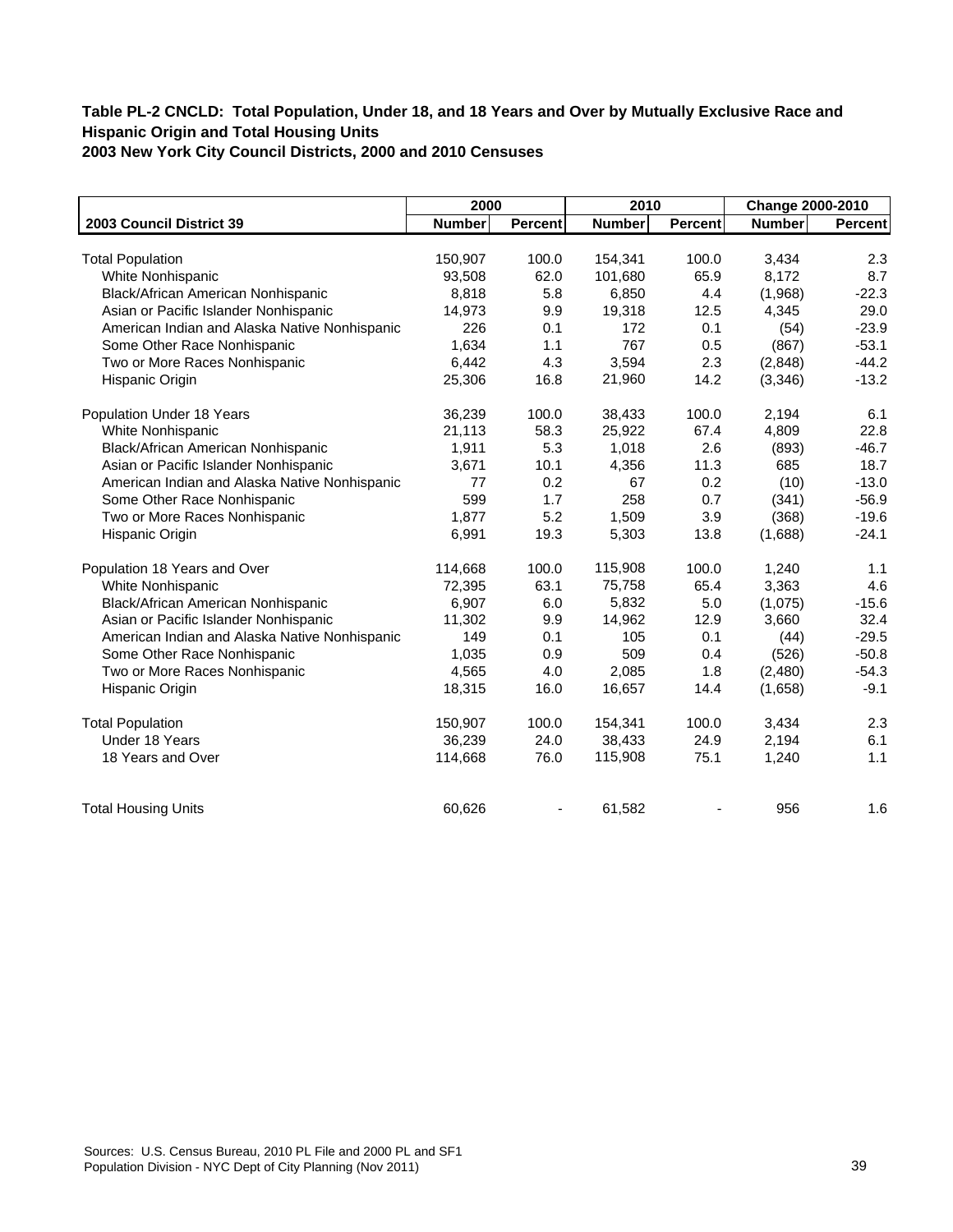|                                               | 2000          |         | 2010          |                | Change 2000-2010 |                |
|-----------------------------------------------|---------------|---------|---------------|----------------|------------------|----------------|
| 2003 Council District 40                      | <b>Number</b> | Percent | <b>Number</b> | <b>Percent</b> | Number           | <b>Percent</b> |
|                                               |               |         |               |                |                  |                |
| <b>Total Population</b>                       | 153,650       | 100.0   | 146,522       | 100.0          | (7, 128)         | $-4.6$         |
| White Nonhispanic                             | 9,171         | 6.0     | 15,122        | 10.3           | 5,951            | 64.9           |
| Black/African American Nonhispanic            | 110,669       | 72.0    | 95,211        | 65.0           | (15, 458)        | $-14.0$        |
| Asian or Pacific Islander Nonhispanic         | 5,859         | 3.8     | 7,799         | 5.3            | 1,940            | 33.1           |
| American Indian and Alaska Native Nonhispanic | 327           | 0.2     | 369           | 0.3            | 42               | 12.8           |
| Some Other Race Nonhispanic                   | 899           | 0.6     | 731           | 0.5            | (168)            | $-18.7$        |
| Two or More Races Nonhispanic                 | 5,591         | 3.6     | 2,926         | 2.0            | (2,665)          | $-47.7$        |
| Hispanic Origin                               | 21,134        | 13.8    | 24,364        | 16.6           | 3,230            | 15.3           |
| Population Under 18 Years                     | 43,601        | 100.0   | 33,664        | 100.0          | (9,937)          | $-22.8$        |
| White Nonhispanic                             | 1,766         | 4.1     | 2,558         | 7.6            | 792              | 44.8           |
| Black/African American Nonhispanic            | 31,846        | 73.0    | 21,254        | 63.1           | (10, 592)        | $-33.3$        |
| Asian or Pacific Islander Nonhispanic         | 1,426         | 3.3     | 1,825         | 5.4            | 399              | 28.0           |
| American Indian and Alaska Native Nonhispanic | 119           | 0.3     | 134           | 0.4            | 15               | 12.6           |
| Some Other Race Nonhispanic                   | 270           | 0.6     | 235           | 0.7            | (35)             | $-13.0$        |
| Two or More Races Nonhispanic                 | 1,548         | 3.6     | 795           | 2.4            | (753)            | $-48.6$        |
| Hispanic Origin                               | 6,626         | 15.2    | 6,863         | 20.4           | 237              | 3.6            |
| Population 18 Years and Over                  | 110,049       | 100.0   | 112,858       | 100.0          | 2,809            | 2.6            |
| White Nonhispanic                             | 7,405         | 6.7     | 12,564        | 11.1           | 5,159            | 69.7           |
| Black/African American Nonhispanic            | 78,823        | 71.6    | 73,957        | 65.5           | (4,866)          | $-6.2$         |
| Asian or Pacific Islander Nonhispanic         | 4,433         | 4.0     | 5,974         | 5.3            | 1,541            | 34.8           |
| American Indian and Alaska Native Nonhispanic | 208           | 0.2     | 235           | 0.2            | 27               | 13.0           |
| Some Other Race Nonhispanic                   | 629           | 0.6     | 496           | 0.4            | (133)            | $-21.1$        |
| Two or More Races Nonhispanic                 | 4,043         | 3.7     | 2,131         | 1.9            | (1, 912)         | $-47.3$        |
| Hispanic Origin                               | 14,508        | 13.2    | 17,501        | 15.5           | 2,993            | 20.6           |
| <b>Total Population</b>                       | 153,650       | 100.0   | 146,522       | 100.0          | (7, 128)         | $-4.6$         |
| Under 18 Years                                | 43,601        | 28.4    | 33,664        | 23.0           | (9,937)          | $-22.8$        |
| 18 Years and Over                             | 110,049       | 71.6    | 112,858       | 77.0           | 2,809            | 2.6            |
| <b>Total Housing Units</b>                    | 54,958        |         | 55,545        |                | 587              | 1.1            |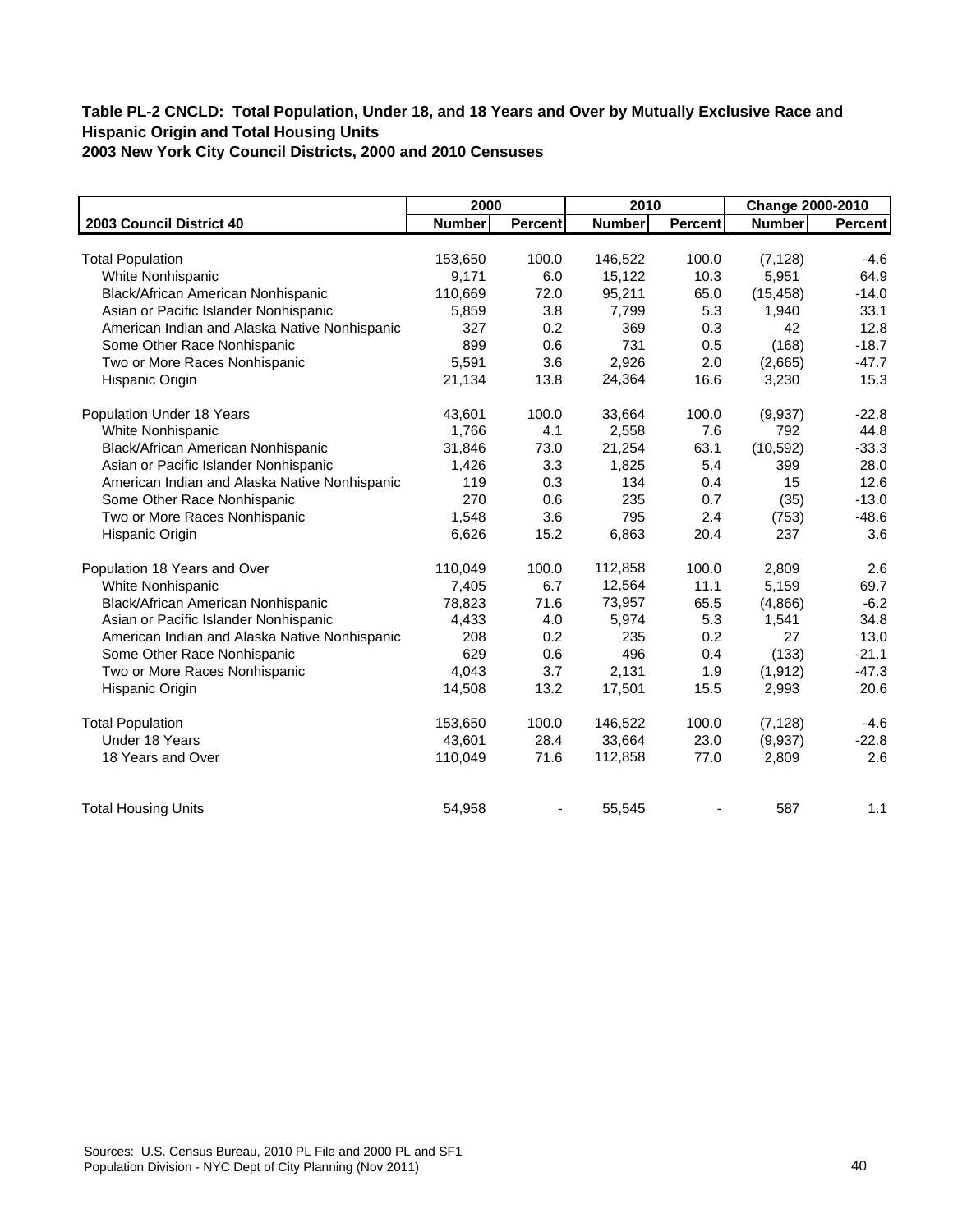|                                               | 2000          |                | 2010          |                | Change 2000-2010 |         |
|-----------------------------------------------|---------------|----------------|---------------|----------------|------------------|---------|
| 2003 Council District 41                      | <b>Number</b> | <b>Percent</b> | <b>Number</b> | <b>Percent</b> | <b>Number</b>    | Percent |
|                                               |               |                |               |                |                  |         |
| <b>Total Population</b>                       | 151,471       | 100.0          | 153,328       | 100.0          | 1,857            | 1.2     |
| White Nonhispanic                             | 2,317         | 1.5            | 3,249         | 2.1            | 932              | 40.2    |
| Black/African American Nonhispanic            | 127,681       | 84.3           | 124,361       | 81.1           | (3, 320)         | $-2.6$  |
| Asian or Pacific Islander Nonhispanic         | 725           | 0.5            | 1,132         | 0.7            | 407              | 56.1    |
| American Indian and Alaska Native Nonhispanic | 336           | 0.2            | 473           | 0.3            | 137              | 40.8    |
| Some Other Race Nonhispanic                   | 383           | 0.3            | 465           | 0.3            | 82               | 21.4    |
| Two or More Races Nonhispanic                 | 2,796         | 1.8            | 2,181         | 1.4            | (615)            | $-22.0$ |
| Hispanic Origin                               | 17,233        | 11.4           | 21,467        | 14.0           | 4,234            | 24.6    |
|                                               |               |                |               |                |                  |         |
| Population Under 18 Years                     | 49,845        | 100.0          | 41,505        | 100.0          | (8, 340)         | $-16.7$ |
| White Nonhispanic                             | 743           | 1.5            | 763           | 1.8            | 20               | 2.7     |
| Black/African American Nonhispanic            | 41,535        | 83.3           | 32,649        | 78.7           | (8,886)          | $-21.4$ |
| Asian or Pacific Islander Nonhispanic         | 167           | 0.3            | 234           | 0.6            | 67               | 40.1    |
| American Indian and Alaska Native Nonhispanic | 115           | 0.2            | 153           | 0.4            | 38               | 33.0    |
| Some Other Race Nonhispanic                   | 126           | 0.3            | 121           | 0.3            | (5)              | $-4.0$  |
| Two or More Races Nonhispanic                 | 712           | 1.4            | 626           | 1.5            | (86)             | $-12.1$ |
| Hispanic Origin                               | 6,447         | 12.9           | 6,959         | 16.8           | 512              | 7.9     |
| Population 18 Years and Over                  | 101,626       | 100.0          | 111,823       | 100.0          | 10,197           | 10.0    |
| White Nonhispanic                             | 1,574         | 1.5            | 2,486         | 2.2            | 912              | 57.9    |
| Black/African American Nonhispanic            | 86,146        | 84.8           | 91,712        | 82.0           | 5,566            | 6.5     |
| Asian or Pacific Islander Nonhispanic         | 558           | 0.5            | 898           | 0.8            | 340              | 60.9    |
| American Indian and Alaska Native Nonhispanic | 221           | 0.2            | 320           | 0.3            | 99               | 44.8    |
| Some Other Race Nonhispanic                   | 257           | 0.3            | 344           | 0.3            | 87               | 33.9    |
| Two or More Races Nonhispanic                 | 2,084         | 2.1            | 1,555         | 1.4            | (529)            | $-25.4$ |
| Hispanic Origin                               | 10,786        | 10.6           | 14,508        | 13.0           | 3,722            | 34.5    |
|                                               |               |                |               |                |                  |         |
| <b>Total Population</b>                       | 151,471       | 100.0          | 153,328       | 100.0          | 1,857            | 1.2     |
| Under 18 Years                                | 49,845        | 32.9           | 41,505        | 27.1           | (8,340)          | $-16.7$ |
| 18 Years and Over                             | 101,626       | 67.1           | 111,823       | 72.9           | 10,197           | 10.0    |
| <b>Total Housing Units</b>                    | 56,607        |                | 61,003        |                | 4,396            | 7.8     |
|                                               |               |                |               |                |                  |         |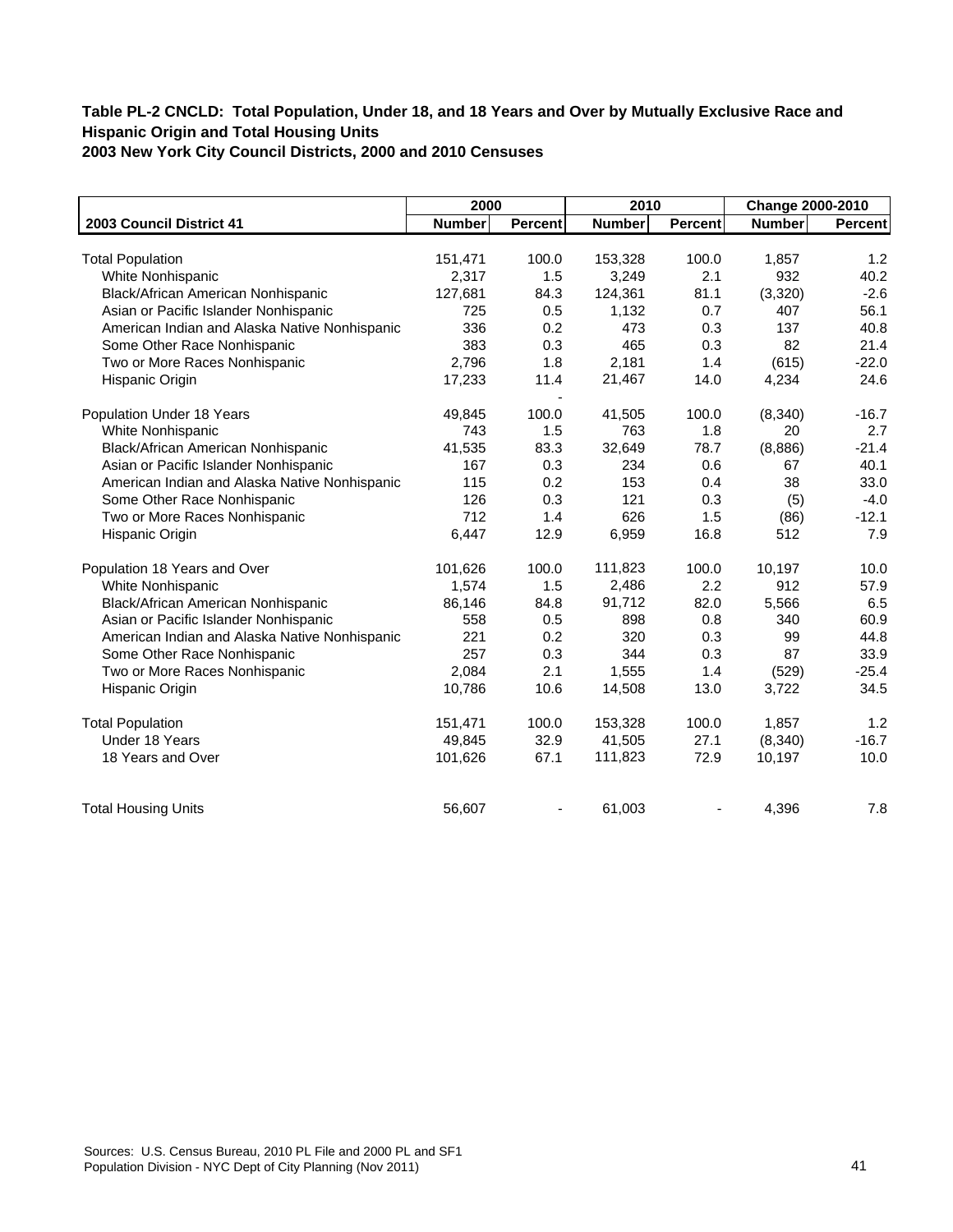|                                               | 2000          |                | 2010          |                | Change 2000-2010 |         |
|-----------------------------------------------|---------------|----------------|---------------|----------------|------------------|---------|
| 2003 Council District 42                      | <b>Number</b> | <b>Percent</b> | <b>Number</b> | <b>Percent</b> | <b>Number</b>    | Percent |
|                                               |               |                |               |                |                  |         |
| <b>Total Population</b>                       | 161,003       | 100.0          | 165,150       | 100.0          | 4,147            | 2.6     |
| White Nonhispanic                             | 10,033        | 6.2            | 6,407         | 3.9            | (3,626)          | $-36.1$ |
| Black/African American Nonhispanic            | 112,029       | 69.6           | 120,361       | 72.9           | 8,332            | 7.4     |
| Asian or Pacific Islander Nonhispanic         | 2,784         | 1.7            | 3,221         | 2.0            | 437              | 15.7    |
| American Indian and Alaska Native Nonhispanic | 409           | 0.3            | 475           | 0.3            | 66               | 16.1    |
| Some Other Race Nonhispanic                   | 680           | 0.4            | 717           | 0.4            | 37               | 5.4     |
| Two or More Races Nonhispanic                 | 4,451         | 2.8            | 2,185         | 1.3            | (2, 266)         | $-50.9$ |
| Hispanic Origin                               | 30,617        | 19.0           | 31,784        | 19.2           | 1,167            | 3.8     |
| Population Under 18 Years                     | 50,182        | 100.0          | 44,468        | 100.0          | (5,714)          | $-11.4$ |
| White Nonhispanic                             | 1,309         | 2.6            | 674           | 1.5            | (635)            | $-48.5$ |
| Black/African American Nonhispanic            | 36,215        | 72.2           | 32,610        | 73.3           | (3,605)          | $-10.0$ |
| Asian or Pacific Islander Nonhispanic         | 709           | 1.4            | 772           | 1.7            | 63               | 8.9     |
| American Indian and Alaska Native Nonhispanic | 128           | 0.3            | 128           | 0.3            | $\Omega$         | 0.0     |
| Some Other Race Nonhispanic                   | 215           | 0.4            | 214           | 0.5            | (1)              | $-0.5$  |
| Two or More Races Nonhispanic                 | 1,173         | 2.3            | 620           | 1.4            | (553)            | $-47.1$ |
| Hispanic Origin                               | 10,433        | 20.8           | 9,450         | 21.3           | (983)            | $-9.4$  |
| Population 18 Years and Over                  | 110,821       | 100.0          | 120,682       | 100.0          | 9.861            | 8.9     |
| White Nonhispanic                             | 8,724         | 7.9            | 5,733         | 4.8            | (2,991)          | $-34.3$ |
| Black/African American Nonhispanic            | 75,814        | 68.4           | 87,751        | 72.7           | 11,937           | 15.7    |
| Asian or Pacific Islander Nonhispanic         | 2,075         | 1.9            | 2,449         | 2.0            | 374              | 18.0    |
| American Indian and Alaska Native Nonhispanic | 281           | 0.3            | 347           | 0.3            | 66               | 23.5    |
| Some Other Race Nonhispanic                   | 465           | 0.4            | 503           | 0.4            | 38               | 8.2     |
| Two or More Races Nonhispanic                 | 3,278         | 3.0            | 1,565         | 1.3            | (1,713)          | $-52.3$ |
| Hispanic Origin                               | 20,184        | 18.2           | 22,334        | 18.5           | 2,150            | 10.7    |
| <b>Total Population</b>                       | 161,003       | 100.0          | 165,150       | 100.0          | 4,147            | 2.6     |
| Under 18 Years                                | 50,182        | 31.2           | 44,468        | 26.9           | (5,714)          | $-11.4$ |
| 18 Years and Over                             | 110,821       | 68.8           | 120,682       | 73.1           | 9,861            | 8.9     |
| <b>Total Housing Units</b>                    | 58,807        |                | 63,323        |                | 4,516            | 7.7     |
|                                               |               |                |               |                |                  |         |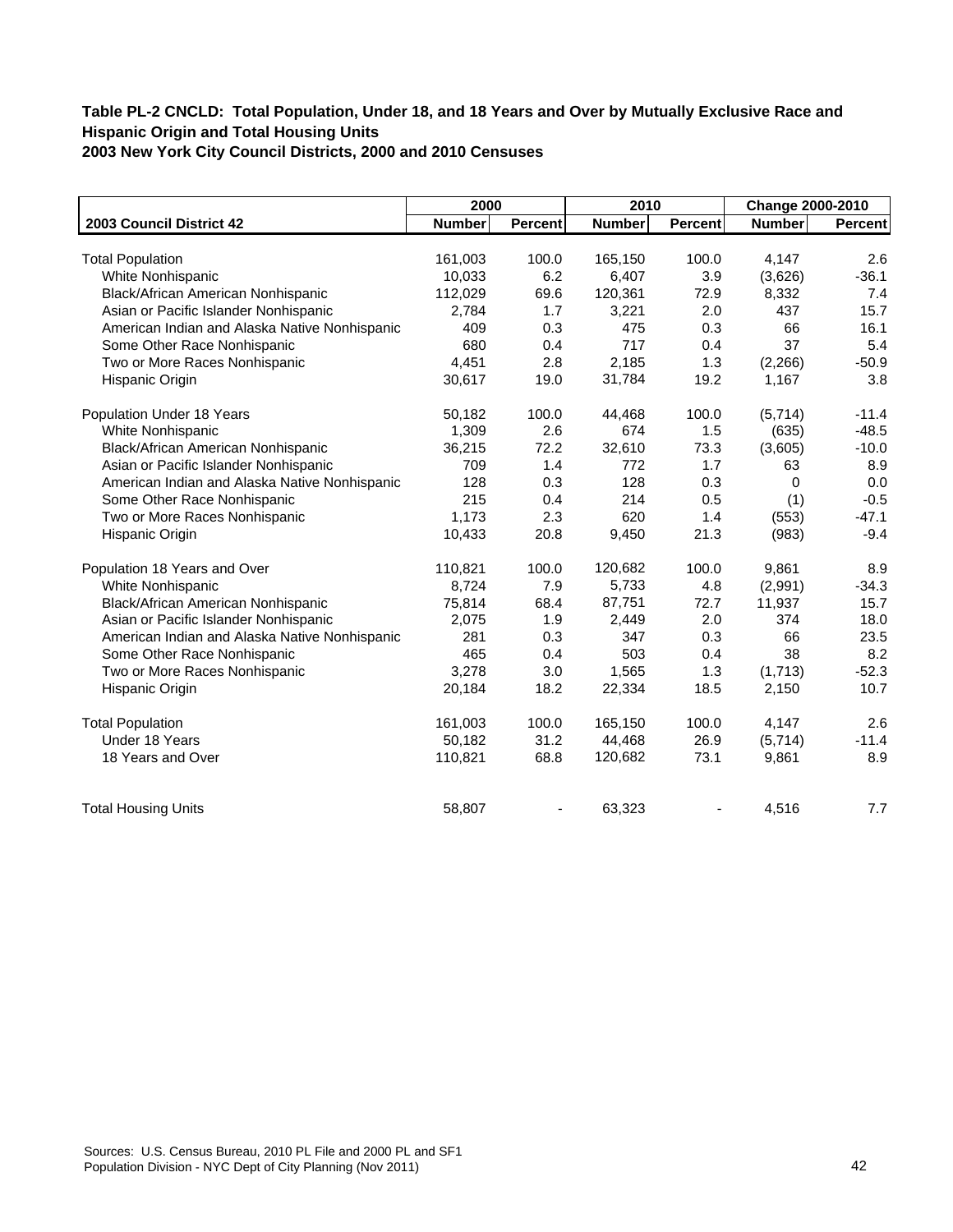|                                               | 2000          |                | 2010          |                | Change 2000-2010 |         |
|-----------------------------------------------|---------------|----------------|---------------|----------------|------------------|---------|
| 2003 Council District 43                      | <b>Number</b> | <b>Percent</b> | <b>Number</b> | <b>Percent</b> | <b>Number</b>    | Percent |
|                                               |               |                |               |                |                  |         |
| <b>Total Population</b>                       | 164,450       | 100.0          | 169,098       | 100.0          | 4,648            | 2.8     |
| White Nonhispanic                             | 113,502       | 69.0           | 99,339        | 58.7           | (14, 163)        | $-12.5$ |
| Black/African American Nonhispanic            | 852           | 0.5            | 1,687         | 1.0            | 835              | 98.0    |
| Asian or Pacific Islander Nonhispanic         | 26,548        | 16.1           | 40,910        | 24.2           | 14,362           | 54.1    |
| American Indian and Alaska Native Nonhispanic | 148           | 0.1            | 131           | 0.1            | (17)             | $-11.5$ |
| Some Other Race Nonhispanic                   | 421           | 0.3            | 407           | 0.2            | (14)             | $-3.3$  |
| Two or More Races Nonhispanic                 | 6,751         | 4.1            | 2,666         | 1.6            | (4,085)          | $-60.5$ |
| Hispanic Origin                               | 16,228        | 9.9            | 23,958        | 14.2           | 7,730            | 47.6    |
| Population Under 18 Years                     | 32,414        | 100.0          | 33,336        | 100.0          | 922              | 2.8     |
| White Nonhispanic                             | 18,949        | 58.5           | 16,333        | 49.0           | (2,616)          | $-13.8$ |
| Black/African American Nonhispanic            | 175           | 0.5            | 302           | 0.9            | 127              | 72.6    |
| Asian or Pacific Islander Nonhispanic         | 6,528         | 20.1           | 9,276         | 27.8           | 2,748            | 42.1    |
| American Indian and Alaska Native Nonhispanic | 36            | 0.1            | 34            | 0.1            | (2)              | $-5.6$  |
| Some Other Race Nonhispanic                   | 125           | 0.4            | 118           | 0.4            | (7)              | $-5.6$  |
| Two or More Races Nonhispanic                 | 2.004         | 6.2            | 956           | 2.9            | (1,048)          | $-52.3$ |
| Hispanic Origin                               | 4,597         | 14.2           | 6,317         | 18.9           | 1,720            | 37.4    |
| Population 18 Years and Over                  | 132,036       | 100.0          | 135,762       | 100.0          | 3,726            | 2.8     |
| White Nonhispanic                             | 94,553        | 71.6           | 83,006        | 61.1           | (11, 547)        | $-12.2$ |
| Black/African American Nonhispanic            | 677           | 0.5            | 1,385         | 1.0            | 708              | 104.6   |
| Asian or Pacific Islander Nonhispanic         | 20,020        | 15.2           | 31,634        | 23.3           | 11,614           | 58.0    |
| American Indian and Alaska Native Nonhispanic | 112           | 0.1            | 97            | 0.1            | (15)             | $-13.4$ |
| Some Other Race Nonhispanic                   | 296           | 0.2            | 289           | 0.2            | (7)              | $-2.4$  |
| Two or More Races Nonhispanic                 | 4,747         | 3.6            | 1,710         | 1.3            | (3,037)          | $-64.0$ |
| Hispanic Origin                               | 11,631        | 8.8            | 17,641        | 13.0           | 6,010            | 51.7    |
| <b>Total Population</b>                       | 164,450       | 100.0          | 169,098       | 100.0          | 4,648            | 2.8     |
| Under 18 Years                                | 32,414        | 19.7           | 33,336        | 19.7           | 922              | 2.8     |
| 18 Years and Over                             | 132,036       | 80.3           | 135,762       | 80.3           | 3,726            | 2.8     |
| <b>Total Housing Units</b>                    | 69,714        |                | 75,599        |                | 5,885            | 8.4     |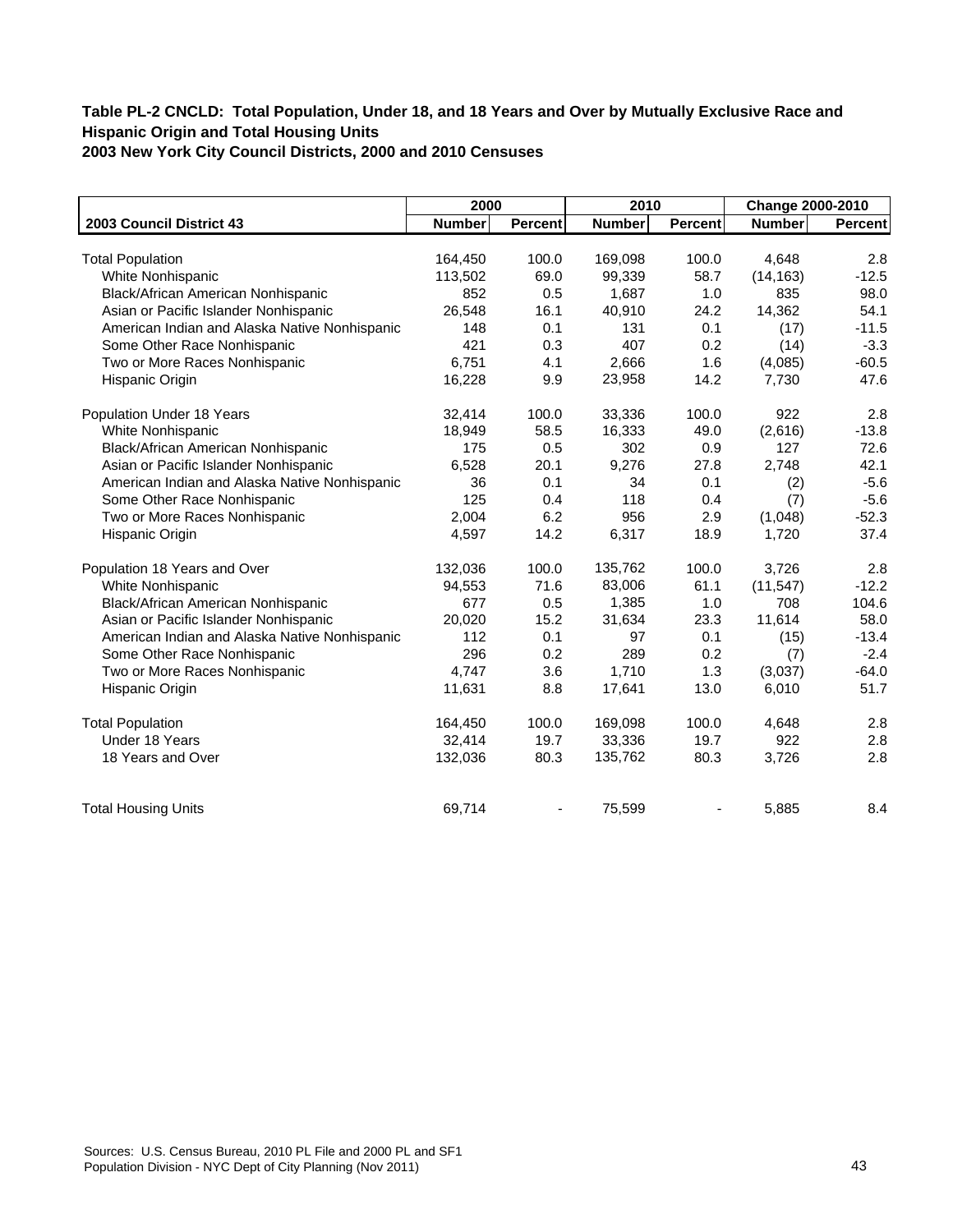|                                               | 2000          |                | 2010          |                | Change 2000-2010 |         |
|-----------------------------------------------|---------------|----------------|---------------|----------------|------------------|---------|
| 2003 Council District 44                      | <b>Number</b> | <b>Percent</b> | <b>Number</b> | <b>Percent</b> | <b>Number</b>    | Percent |
|                                               |               |                |               |                |                  |         |
| <b>Total Population</b>                       | 160,190       | 100.0          | 164,339       | 100.0          | 4,149            | 2.6     |
| White Nonhispanic                             | 121,211       | 75.7           | 117,364       | 71.4           | (3, 847)         | $-3.2$  |
| Black/African American Nonhispanic            | 1,316         | 0.8            | 1,685         | 1.0            | 369              | 28.0    |
| Asian or Pacific Islander Nonhispanic         | 21,228        | 13.3           | 27,526        | 16.7           | 6,298            | 29.7    |
| American Indian and Alaska Native Nonhispanic | 96            | 0.1            | 107           | 0.1            | 11               | 11.5    |
| Some Other Race Nonhispanic                   | 937           | 0.6            | 348           | 0.2            | (589)            | $-62.9$ |
| Two or More Races Nonhispanic                 | 3,620         | 2.3            | 1,751         | 1.1            | (1,869)          | $-51.6$ |
| Hispanic Origin                               | 11,782        | 7.4            | 15,558        | 9.5            | 3,776            | 32.0    |
| Population Under 18 Years                     | 46,897        | 100.0          | 50,287        | 100.0          | 3,390            | 7.2     |
| White Nonhispanic                             | 35,918        | 76.6           | 38,428        | 76.4           | 2,510            | 7.0     |
| Black/African American Nonhispanic            | 348           | 0.7            | 340           | 0.7            | (8)              | $-2.3$  |
| Asian or Pacific Islander Nonhispanic         | 5,681         | 12.1           | 6,550         | 13.0           | 869              | 15.3    |
| American Indian and Alaska Native Nonhispanic | 43            | 0.1            | 48            | 0.1            | 5                | 11.6    |
| Some Other Race Nonhispanic                   | 328           | 0.7            | 109           | 0.2            | (219)            | $-66.8$ |
| Two or More Races Nonhispanic                 | 1,119         | 2.4            | 557           | 1.1            | (562)            | $-50.2$ |
| Hispanic Origin                               | 3,460         | 7.4            | 4,255         | 8.5            | 795              | 23.0    |
| Population 18 Years and Over                  | 113,293       | 100.0          | 114,052       | 100.0          | 759              | 0.7     |
| White Nonhispanic                             | 85,293        | 75.3           | 78,936        | 69.2           | (6, 357)         | $-7.5$  |
| Black/African American Nonhispanic            | 968           | 0.9            | 1,345         | 1.2            | 377              | 38.9    |
| Asian or Pacific Islander Nonhispanic         | 15,547        | 13.7           | 20,976        | 18.4           | 5,429            | 34.9    |
| American Indian and Alaska Native Nonhispanic | 53            | 0.0            | 59            | 0.1            | 6                | 11.3    |
| Some Other Race Nonhispanic                   | 609           | 0.5            | 239           | 0.2            | (370)            | $-60.8$ |
| Two or More Races Nonhispanic                 | 2,501         | 2.2            | 1,194         | 1.0            | (1, 307)         | $-52.3$ |
| Hispanic Origin                               | 8,322         | 7.3            | 11,303        | 9.9            | 2,981            | 35.8    |
| <b>Total Population</b>                       | 160,190       | 100.0          | 164,339       | 100.0          | 4,149            | 2.6     |
| Under 18 Years                                | 46,897        | 29.3           | 50,287        | 30.6           | 3,390            | 7.2     |
| 18 Years and Over                             | 113,293       | 70.7           | 114,052       | 69.4           | 759              | 0.7     |
| <b>Total Housing Units</b>                    | 55,534        |                | 58,647        |                | 3,113            | 5.6     |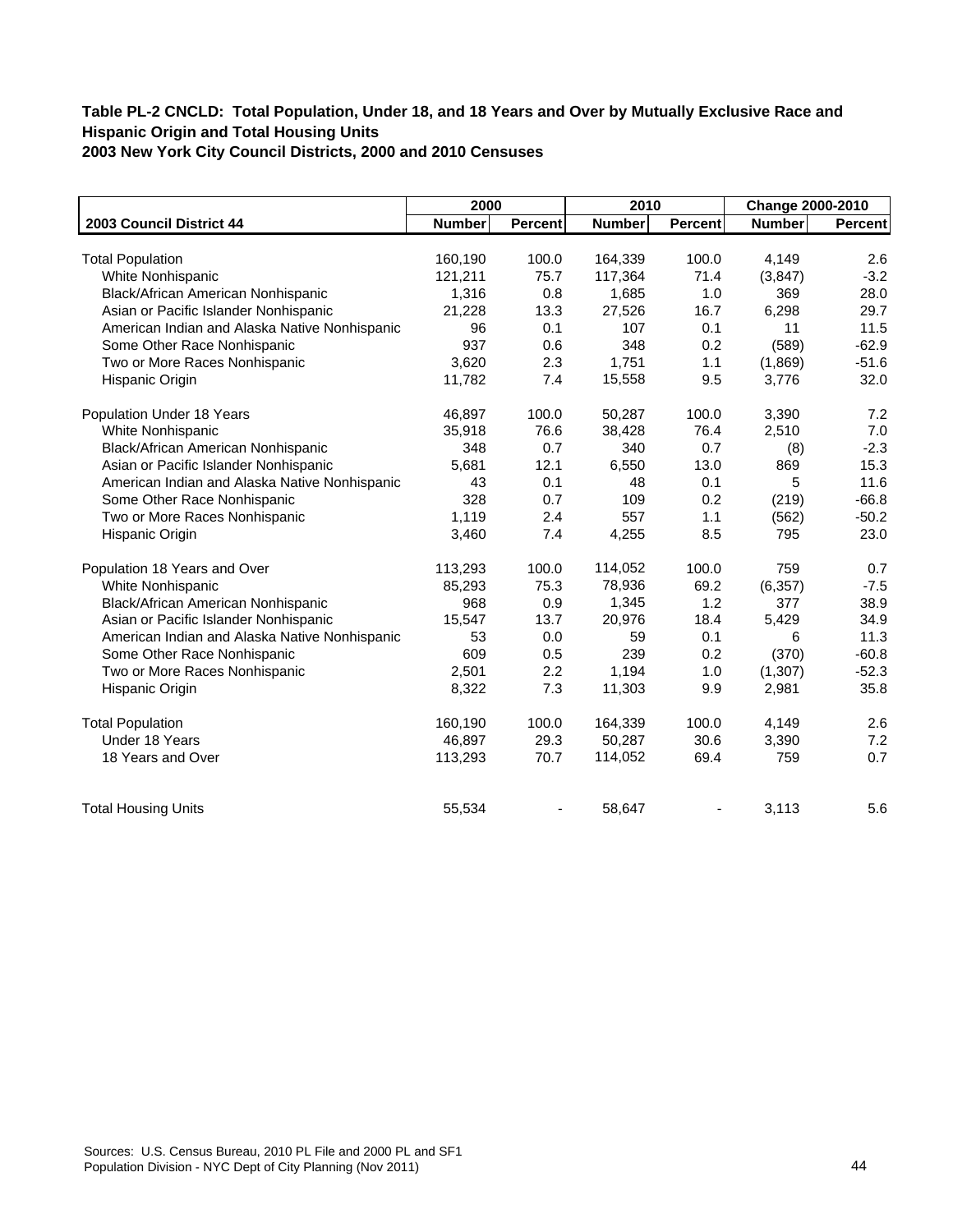|                                               | 2000          |                | 2010    |                | <b>Change 2000-2010</b> |                |
|-----------------------------------------------|---------------|----------------|---------|----------------|-------------------------|----------------|
| 2003 Council District 45                      | <b>Number</b> | <b>Percent</b> | Number  | <b>Percent</b> | Number                  | <b>Percent</b> |
|                                               |               |                |         |                |                         |                |
| <b>Total Population</b>                       | 152,526       | 100.0          | 140,433 | 100.0          | (12,093)                | $-7.9$         |
| White Nonhispanic                             | 16,776        | 11.0           | 14,777  | 10.5           | (1,999)                 | $-11.9$        |
| Black/African American Nonhispanic            | 116,388       | 76.3           | 106,847 | 76.1           | (9,541)                 | $-8.2$         |
| Asian or Pacific Islander Nonhispanic         | 3,607         | 2.4            | 4,254   | 3.0            | 647                     | 17.9           |
| American Indian and Alaska Native Nonhispanic | 283           | 0.2            | 385     | 0.3            | 102                     | 36.0           |
| Some Other Race Nonhispanic                   | 858           | 0.6            | 691     | 0.5            | (167)                   | $-19.5$        |
| Two or More Races Nonhispanic                 | 4.200         | 2.8            | 2,341   | 1.7            | (1,859)                 | $-44.3$        |
| Hispanic Origin                               | 10,414        | 6.8            | 11,138  | 7.9            | 724                     | 7.0            |
| Population Under 18 Years                     | 41,654        | 100.0          | 32,627  | 100.0          | (9,027)                 | $-21.7$        |
| White Nonhispanic                             | 3,771         | 9.1            | 3,891   | 11.9           | 120                     | 3.2            |
| Black/African American Nonhispanic            | 32,573        | 78.2           | 23,922  | 73.3           | (8,651)                 | $-26.6$        |
| Asian or Pacific Islander Nonhispanic         | 848           | 2.0            | 1,080   | 3.3            | 232                     | 27.4           |
| American Indian and Alaska Native Nonhispanic | 85            | 0.2            | 128     | 0.4            | 43                      | 50.6           |
| Some Other Race Nonhispanic                   | 264           | 0.6            | 165     | 0.5            | (99)                    | $-37.5$        |
| Two or More Races Nonhispanic                 | 1,156         | 2.8            | 534     | 1.6            | (622)                   | $-53.8$        |
| Hispanic Origin                               | 2,957         | 7.1            | 2,907   | 8.9            | (50)                    | $-1.7$         |
| Population 18 Years and Over                  | 110,872       | 100.0          | 107,806 | 100.0          | (3,066)                 | $-2.8$         |
| White Nonhispanic                             | 13,005        | 11.7           | 10,886  | 10.1           | (2, 119)                | $-16.3$        |
| Black/African American Nonhispanic            | 83,815        | 75.6           | 82,925  | 76.9           | (890)                   | $-1.1$         |
| Asian or Pacific Islander Nonhispanic         | 2,759         | 2.5            | 3,174   | 2.9            | 415                     | 15.0           |
| American Indian and Alaska Native Nonhispanic | 198           | 0.2            | 257     | 0.2            | 59                      | 29.8           |
| Some Other Race Nonhispanic                   | 594           | 0.5            | 526     | 0.5            | (68)                    | $-11.4$        |
| Two or More Races Nonhispanic                 | 3,044         | 2.7            | 1,807   | 1.7            | (1,237)                 | $-40.6$        |
| Hispanic Origin                               | 7,457         | 6.7            | 8,231   | 7.6            | 774                     | 10.4           |
| <b>Total Population</b>                       | 152,526       | 100.0          | 140,433 | 100.0          | (12,093)                | $-7.9$         |
| Under 18 Years                                | 41,654        | 27.3           | 32,627  | 23.2           | (9,027)                 | $-21.7$        |
| 18 Years and Over                             | 110,872       | 72.7           | 107,806 | 76.8           | (3,066)                 | $-2.8$         |
| <b>Total Housing Units</b>                    | 53,384        |                | 52,251  |                | (1, 133)                | $-2.1$         |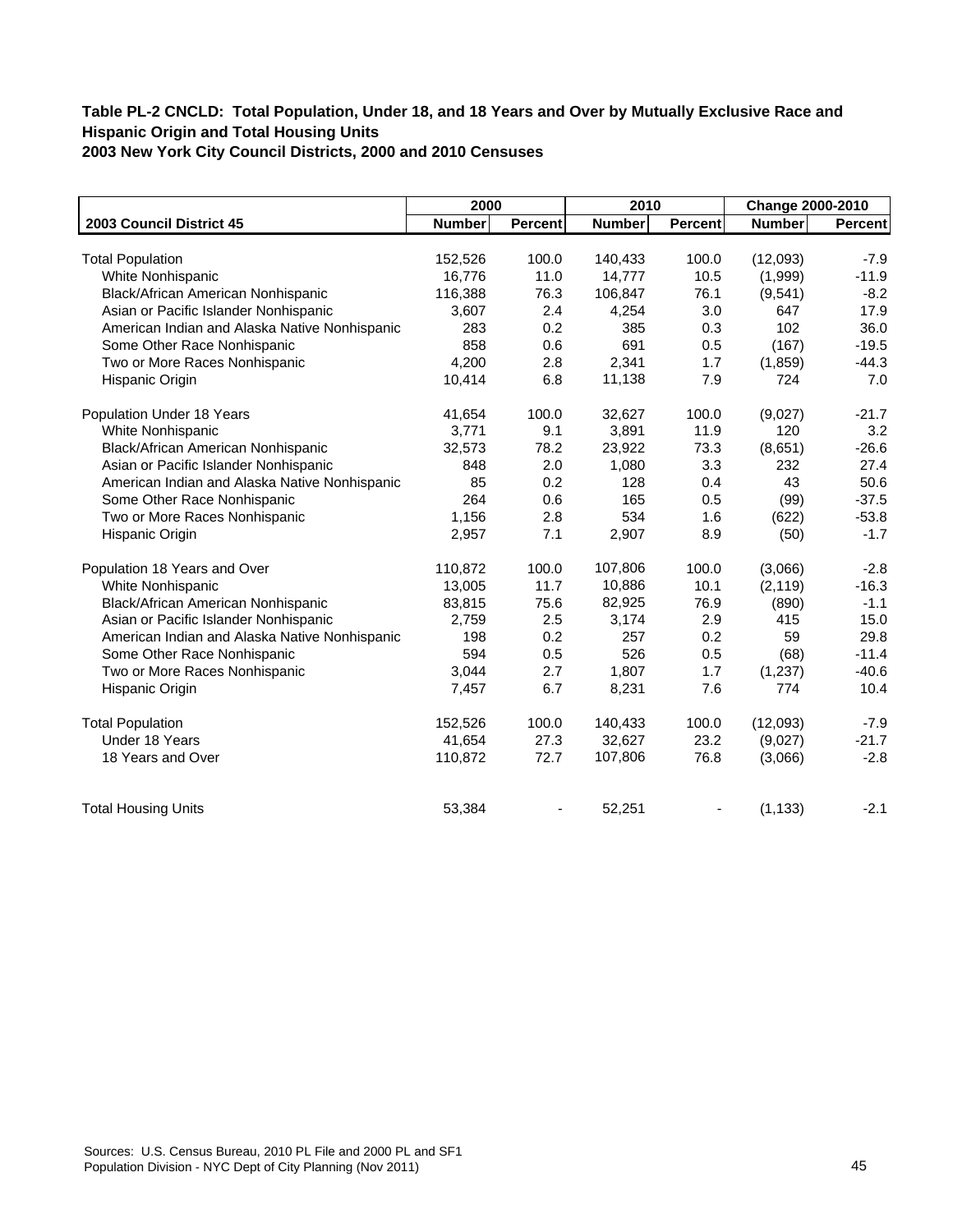|                                               | 2000          |         | 2010          |                | Change 2000-2010 |                |
|-----------------------------------------------|---------------|---------|---------------|----------------|------------------|----------------|
| 2003 Council District 46                      | <b>Number</b> | Percent | <b>Number</b> | <b>Percent</b> | <b>Number</b>    | <b>Percent</b> |
|                                               |               |         |               |                |                  |                |
| <b>Total Population</b>                       | 163,964       | 100.0   | 165,679       | 100.0          | 1,715            | 1.0            |
| White Nonhispanic                             | 86,999        | 53.1    | 70,577        | 42.6           | (16, 422)        | $-18.9$        |
| Black/African American Nonhispanic            | 54,142        | 33.0    | 69,955        | 42.2           | 15,813           | 29.2           |
| Asian or Pacific Islander Nonhispanic         | 8,563         | 5.2     | 10,319        | 6.2            | 1,756            | 20.5           |
| American Indian and Alaska Native Nonhispanic | 156           | 0.1     | 210           | 0.1            | 54               | 34.6           |
| Some Other Race Nonhispanic                   | 555           | 0.3     | 571           | 0.3            | 16               | 2.9            |
| Two or More Races Nonhispanic                 | 3.067         | 1.9     | 2,282         | 1.4            | (785)            | $-25.6$        |
| Hispanic Origin                               | 10,482        | 6.4     | 11,765        | 7.1            | 1,283            | 12.2           |
| Population Under 18 Years                     | 40,313        | 100.0   | 37,463        | 100.0          | (2,850)          | $-7.1$         |
| White Nonhispanic                             | 16,564        | 41.1    | 13,731        | 36.7           | (2,833)          | $-17.1$        |
| Black/African American Nonhispanic            | 17,196        | 42.7    | 17,205        | 45.9           | 9                | 0.1            |
| Asian or Pacific Islander Nonhispanic         | 2,114         | 5.2     | 2,219         | 5.9            | 105              | 5.0            |
| American Indian and Alaska Native Nonhispanic | 60            | 0.1     | 55            | 0.1            | (5)              | $-8.3$         |
| Some Other Race Nonhispanic                   | 158           | 0.4     | 164           | 0.4            | 6                | 3.8            |
| Two or More Races Nonhispanic                 | 907           | 2.2     | 761           | 2.0            | (146)            | $-16.1$        |
| Hispanic Origin                               | 3,314         | 8.2     | 3,328         | 8.9            | 14               | 0.4            |
| Population 18 Years and Over                  | 123,651       | 100.0   | 128,216       | 100.0          | 4,565            | 3.7            |
| White Nonhispanic                             | 70,435        | 57.0    | 56,846        | 44.3           | (13,589)         | $-19.3$        |
| Black/African American Nonhispanic            | 36,946        | 29.9    | 52,750        | 41.1           | 15,804           | 42.8           |
| Asian or Pacific Islander Nonhispanic         | 6,449         | 5.2     | 8,100         | 6.3            | 1,651            | 25.6           |
| American Indian and Alaska Native Nonhispanic | 96            | 0.1     | 155           | 0.1            | 59               | 61.5           |
| Some Other Race Nonhispanic                   | 397           | 0.3     | 407           | 0.3            | 10               | 2.5            |
| Two or More Races Nonhispanic                 | 2,160         | 1.7     | 1,521         | 1.2            | (639)            | $-29.6$        |
| Hispanic Origin                               | 7,168         | 5.8     | 8,437         | 6.6            | 1,269            | 17.7           |
| <b>Total Population</b>                       | 163,964       | 100.0   | 165,679       | 100.0          | 1,715            | 1.0            |
| Under 18 Years                                | 40,313        | 24.6    | 37,463        | 22.6           | (2,850)          | $-7.1$         |
| 18 Years and Over                             | 123,651       | 75.4    | 128,216       | 77.4           | 4,565            | 3.7            |
| <b>Total Housing Units</b>                    | 61,009        |         | 64,476        |                | 3,467            | 5.7            |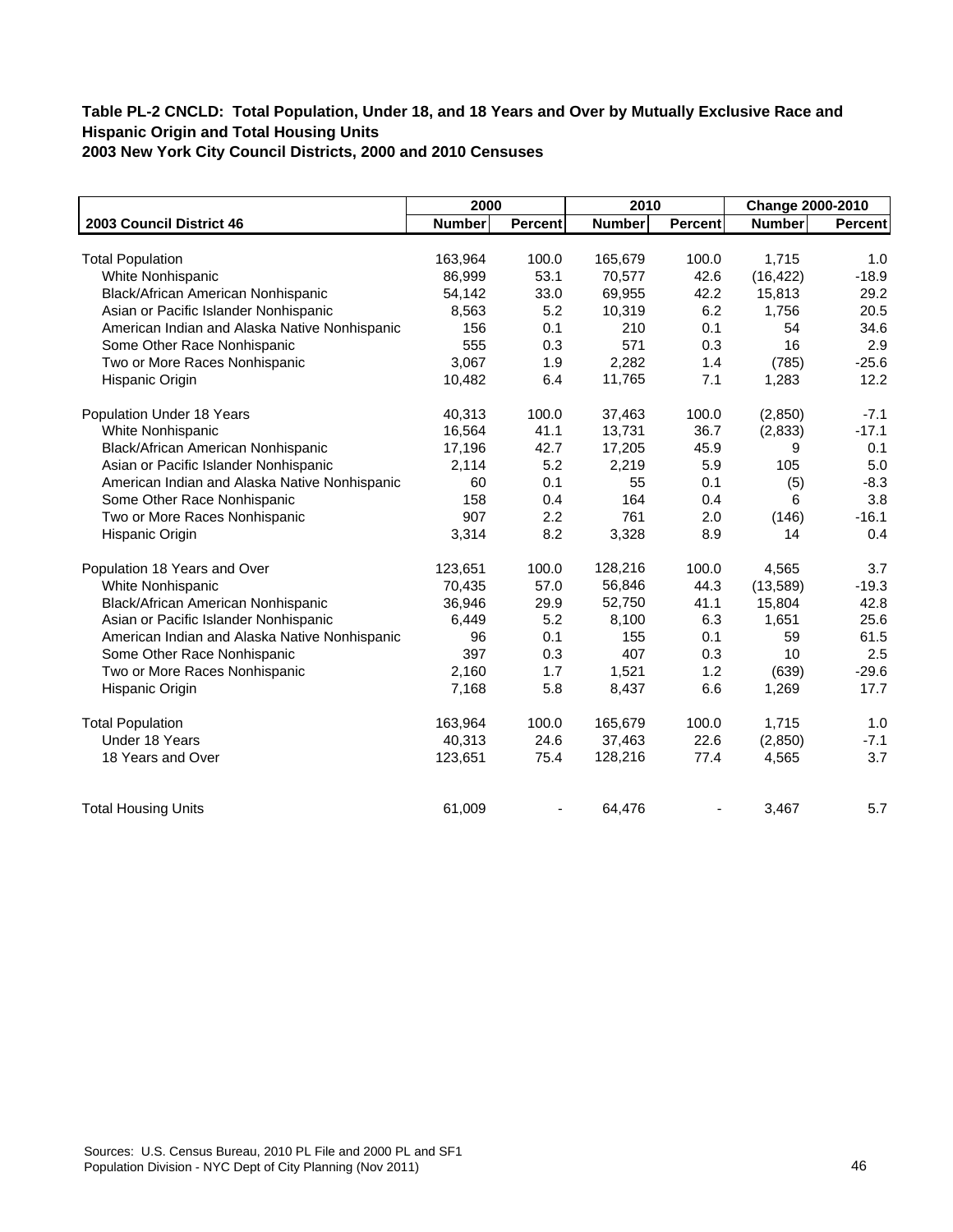|                                               | 2000          |         | 2010          |                | Change 2000-2010 |         |
|-----------------------------------------------|---------------|---------|---------------|----------------|------------------|---------|
| 2003 Council District 47                      | <b>Number</b> | Percent | <b>Number</b> | <b>Percent</b> | <b>Number</b>    | Percent |
|                                               |               |         |               |                |                  |         |
| <b>Total Population</b>                       | 160,023       | 100.0   | 161,814       | 100.0          | 1,791            | 1.1     |
| White Nonhispanic                             | 99,006        | 61.9    | 91,479        | 56.5           | (7, 527)         | $-7.6$  |
| Black/African American Nonhispanic            | 16,780        | 10.5    | 13,876        | 8.6            | (2,904)          | $-17.3$ |
| Asian or Pacific Islander Nonhispanic         | 20,771        | 13.0    | 31,383        | 19.4           | 10,612           | 51.1    |
| American Indian and Alaska Native Nonhispanic | 189           | 0.1     | 179           | 0.1            | (10)             | $-5.3$  |
| Some Other Race Nonhispanic                   | 302           | 0.2     | 294           | 0.2            | (8)              | $-2.6$  |
| Two or More Races Nonhispanic                 | 3,936         | 2.5     | 1,949         | 1.2            | (1,987)          | $-50.5$ |
| Hispanic Origin                               | 19,039        | 11.9    | 22,654        | 14.0           | 3,615            | 19.0    |
| Population Under 18 Years                     | 35,959        | 100.0   | 33,571        | 100.0          | (2,388)          | $-6.6$  |
| White Nonhispanic                             | 16,731        | 46.5    | 14,762        | 44.0           | (1,969)          | $-11.8$ |
| Black/African American Nonhispanic            | 6,265         | 17.4    | 4,025         | 12.0           | (2, 240)         | $-35.8$ |
| Asian or Pacific Islander Nonhispanic         | 5,167         | 14.4    | 7,119         | 21.2           | 1,952            | 37.8    |
| American Indian and Alaska Native Nonhispanic | 70            | 0.2     | 44            | 0.1            | (26)             | $-37.1$ |
| Some Other Race Nonhispanic                   | 94            | 0.3     | 95            | 0.3            | 1                | 1.1     |
| Two or More Races Nonhispanic                 | 1,164         | 3.2     | 597           | 1.8            | (567)            | $-48.7$ |
| Hispanic Origin                               | 6,468         | 18.0    | 6,929         | 20.6           | 461              | 7.1     |
| Population 18 Years and Over                  | 124,064       | 100.0   | 128,243       | 100.0          | 4,179            | 3.4     |
| White Nonhispanic                             | 82,275        | 66.3    | 76,717        | 59.8           | (5,558)          | $-6.8$  |
| Black/African American Nonhispanic            | 10,515        | 8.5     | 9,851         | 7.7            | (664)            | $-6.3$  |
| Asian or Pacific Islander Nonhispanic         | 15,604        | 12.6    | 24,264        | 18.9           | 8,660            | 55.5    |
| American Indian and Alaska Native Nonhispanic | 119           | 0.1     | 135           | 0.1            | 16               | 13.4    |
| Some Other Race Nonhispanic                   | 208           | 0.2     | 199           | 0.2            | (9)              | $-4.3$  |
| Two or More Races Nonhispanic                 | 2,772         | 2.2     | 1,352         | 1.1            | (1,420)          | $-51.2$ |
| Hispanic Origin                               | 12,571        | 10.1    | 15,725        | 12.3           | 3,154            | 25.1    |
| <b>Total Population</b>                       | 160,023       | 100.0   | 161,814       | 100.0          | 1,791            | 1.1     |
| Under 18 Years                                | 35,959        | 22.5    | 33,571        | 20.7           | (2,388)          | $-6.6$  |
| 18 Years and Over                             | 124,064       | 77.5    | 128,243       | 79.3           | 4,179            | 3.4     |
| <b>Total Housing Units</b>                    | 63,723        |         | 68,005        |                | 4,282            | 6.7     |
|                                               |               |         |               |                |                  |         |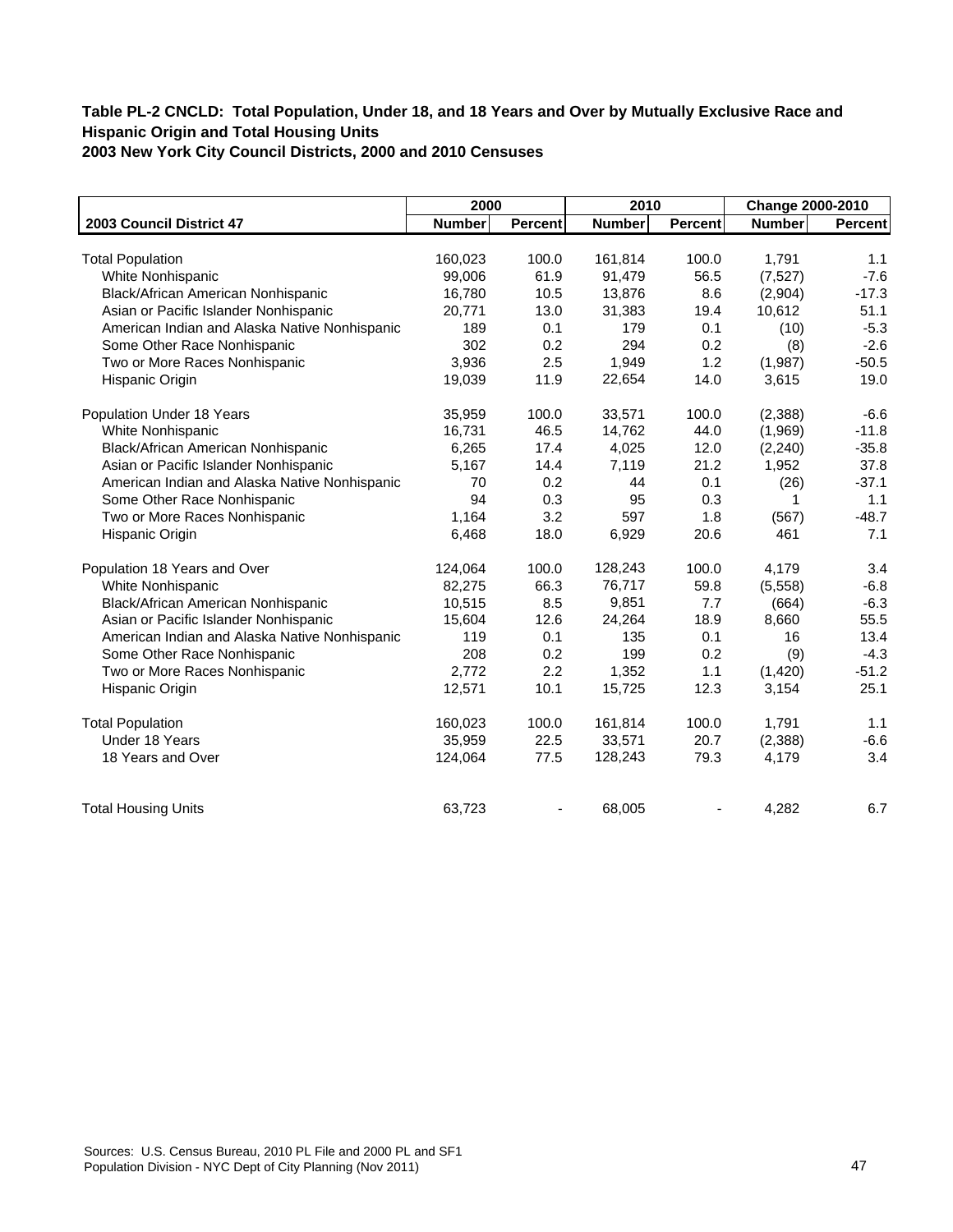|                                               | 2000          |                | 2010          |                | Change 2000-2010 |         |
|-----------------------------------------------|---------------|----------------|---------------|----------------|------------------|---------|
| 2003 Council District 48                      | <b>Number</b> | <b>Percent</b> | <b>Number</b> | <b>Percent</b> | <b>Number</b>    | Percent |
|                                               |               |                |               |                |                  |         |
| <b>Total Population</b>                       | 160,010       | 100.0          | 158,086       | 100.0          | (1,924)          | $-1.2$  |
| White Nonhispanic                             | 115,690       | 72.3           | 112,555       | 71.2           | (3, 135)         | $-2.7$  |
| Black/African American Nonhispanic            | 5,715         | 3.6            | 5,788         | 3.7            | 73               | 1.3     |
| Asian or Pacific Islander Nonhispanic         | 20,741        | 13.0           | 22,667        | 14.3           | 1,926            | 9.3     |
| American Indian and Alaska Native Nonhispanic | 164           | 0.1            | 148           | 0.1            | (16)             | $-9.8$  |
| Some Other Race Nonhispanic                   | 417           | 0.3            | 457           | 0.3            | 40               | 9.6     |
| Two or More Races Nonhispanic                 | 4,054         | 2.5            | 2,084         | 1.3            | (1,970)          | $-48.6$ |
| Hispanic Origin                               | 13,229        | 8.3            | 14,387        | 9.1            | 1,158            | 8.8     |
| Population Under 18 Years                     | 35,852        | 100.0          | 33,086        | 100.0          | (2,766)          | $-7.7$  |
| White Nonhispanic                             | 23,090        | 64.4           | 21,654        | 65.4           | (1, 436)         | $-6.2$  |
| Black/African American Nonhispanic            | 1,935         | 5.4            | 1,443         | 4.4            | (492)            | $-25.4$ |
| Asian or Pacific Islander Nonhispanic         | 5,393         | 15.0           | 5,269         | 15.9           | (124)            | $-2.3$  |
| American Indian and Alaska Native Nonhispanic | 64            | 0.2            | 60            | 0.2            | (4)              | $-6.3$  |
| Some Other Race Nonhispanic                   | 147           | 0.4            | 127           | 0.4            | (20)             | $-13.6$ |
| Two or More Races Nonhispanic                 | 1,169         | 3.3            | 606           | 1.8            | (563)            | $-48.2$ |
| Hispanic Origin                               | 4,054         | 11.3           | 3,927         | 11.9           | (127)            | $-3.1$  |
| Population 18 Years and Over                  | 124,158       | 100.0          | 125,000       | 100.0          | 842              | 0.7     |
| White Nonhispanic                             | 92,600        | 74.6           | 90,901        | 72.7           | (1,699)          | $-1.8$  |
| Black/African American Nonhispanic            | 3,780         | 3.0            | 4,345         | 3.5            | 565              | 14.9    |
| Asian or Pacific Islander Nonhispanic         | 15,348        | 12.4           | 17,398        | 13.9           | 2,050            | 13.4    |
| American Indian and Alaska Native Nonhispanic | 100           | 0.1            | 88            | 0.1            | (12)             | $-12.0$ |
| Some Other Race Nonhispanic                   | 270           | 0.2            | 330           | 0.3            | 60               | 22.2    |
| Two or More Races Nonhispanic                 | 2,885         | 2.3            | 1,478         | 1.2            | (1,407)          | $-48.8$ |
| Hispanic Origin                               | 9,175         | 7.4            | 10,460        | 8.4            | 1,285            | 14.0    |
| <b>Total Population</b>                       | 160,010       | 100.0          | 158,086       | 100.0          | (1,924)          | $-1.2$  |
| Under 18 Years                                | 35,852        | 22.4           | 33,086        | 20.9           | (2,766)          | $-7.7$  |
| 18 Years and Over                             | 124,158       | 77.6           | 125,000       | 79.1           | 842              | 0.7     |
| <b>Total Housing Units</b>                    | 63,898        |                | 68,956        |                | 5,058            | 7.9     |
|                                               |               |                |               |                |                  |         |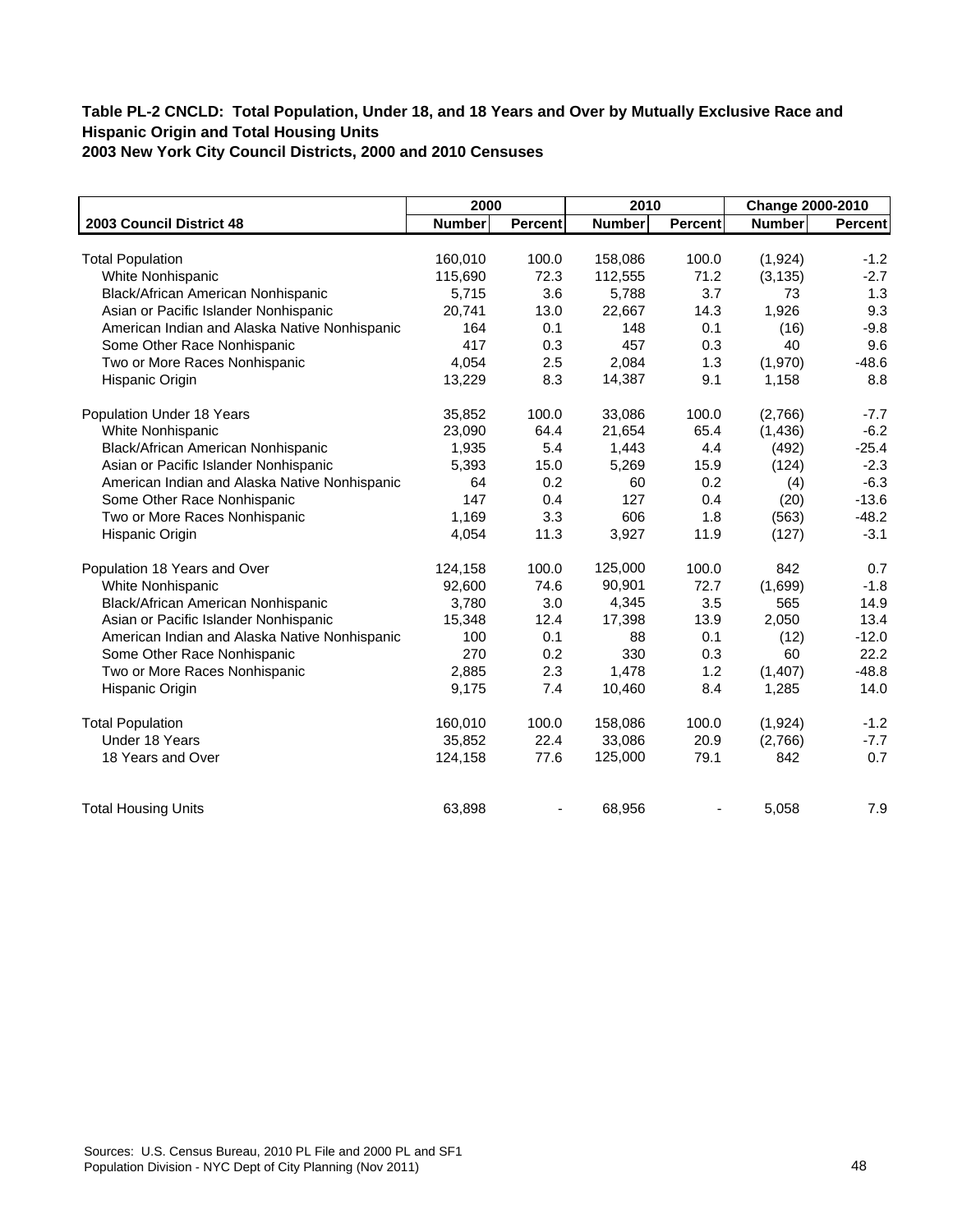|                                               | 2000          |         | 2010          |                | Change 2000-2010 |                |
|-----------------------------------------------|---------------|---------|---------------|----------------|------------------|----------------|
| 2003 Council District 49                      | <b>Number</b> | Percent | <b>Number</b> | <b>Percent</b> | Number           | <b>Percent</b> |
|                                               |               |         |               |                |                  |                |
| <b>Total Population</b>                       | 157,616       | 100.0   | 170,363       | 100.0          | 12,747           | 8.1            |
| White Nonhispanic                             | 75,531        | 47.9    | 64,074        | 37.6           | (11, 457)        | $-15.2$        |
| Black/African American Nonhispanic            | 35,692        | 22.6    | 39,171        | 23.0           | 3,479            | 9.7            |
| Asian or Pacific Islander Nonhispanic         | 8,994         | 5.7     | 13,163        | 7.7            | 4,169            | 46.4           |
| American Indian and Alaska Native Nonhispanic | 360           | 0.2     | 403           | 0.2            | 43               | 11.9           |
| Some Other Race Nonhispanic                   | 483           | 0.3     | 536           | 0.3            | 53               | 11.0           |
| Two or More Races Nonhispanic                 | 4.438         | 2.8     | 3,408         | 2.0            | (1,030)          | $-23.2$        |
| Hispanic Origin                               | 32,118        | 20.4    | 49,608        | 29.1           | 17,490           | 54.5           |
| Population Under 18 Years                     | 43,850        | 100.0   | 43,877        | 100.0          | 27               | 0.1            |
| White Nonhispanic                             | 14,799        | 33.7    | 10,649        | 24.3           | (4, 150)         | $-28.0$        |
| Black/African American Nonhispanic            | 12,974        | 29.6    | 11,736        | 26.7           | (1, 238)         | $-9.5$         |
| Asian or Pacific Islander Nonhispanic         | 2,187         | 5.0     | 2,935         | 6.7            | 748              | 34.2           |
| American Indian and Alaska Native Nonhispanic | 141           | 0.3     | 111           | 0.3            | (30)             | $-21.3$        |
| Some Other Race Nonhispanic                   | 184           | 0.4     | 207           | 0.5            | 23               | 12.5           |
| Two or More Races Nonhispanic                 | 1,657         | 3.8     | 1,387         | 3.2            | (270)            | $-16.3$        |
| Hispanic Origin                               | 11,908        | 27.2    | 16,852        | 38.4           | 4,944            | 41.5           |
| Population 18 Years and Over                  | 113,766       | 100.0   | 126,486       | 100.0          | 12,720           | 11.2           |
| White Nonhispanic                             | 60,732        | 53.4    | 53,425        | 42.2           | (7, 307)         | $-12.0$        |
| Black/African American Nonhispanic            | 22,718        | 20.0    | 27,435        | 21.7           | 4,717            | 20.8           |
| Asian or Pacific Islander Nonhispanic         | 6,807         | 6.0     | 10,228        | 8.1            | 3,421            | 50.3           |
| American Indian and Alaska Native Nonhispanic | 219           | 0.2     | 292           | 0.2            | 73               | 33.3           |
| Some Other Race Nonhispanic                   | 299           | 0.3     | 329           | 0.3            | 30               | 10.0           |
| Two or More Races Nonhispanic                 | 2,781         | 2.4     | 2,021         | 1.6            | (760)            | $-27.3$        |
| Hispanic Origin                               | 20,210        | 17.8    | 32,756        | 25.9           | 12,546           | 62.1           |
| <b>Total Population</b>                       | 157,616       | 100.0   | 170,363       | 100.0          | 12,747           | 8.1            |
| Under 18 Years                                | 43,850        | 27.8    | 43,877        | 25.8           | 27               | 0.1            |
| 18 Years and Over                             | 113,766       | 72.2    | 126,486       | 74.2           | 12,720           | 11.2           |
| <b>Total Housing Units</b>                    | 58,490        |         | 62,795        |                | 4,305            | 7.4            |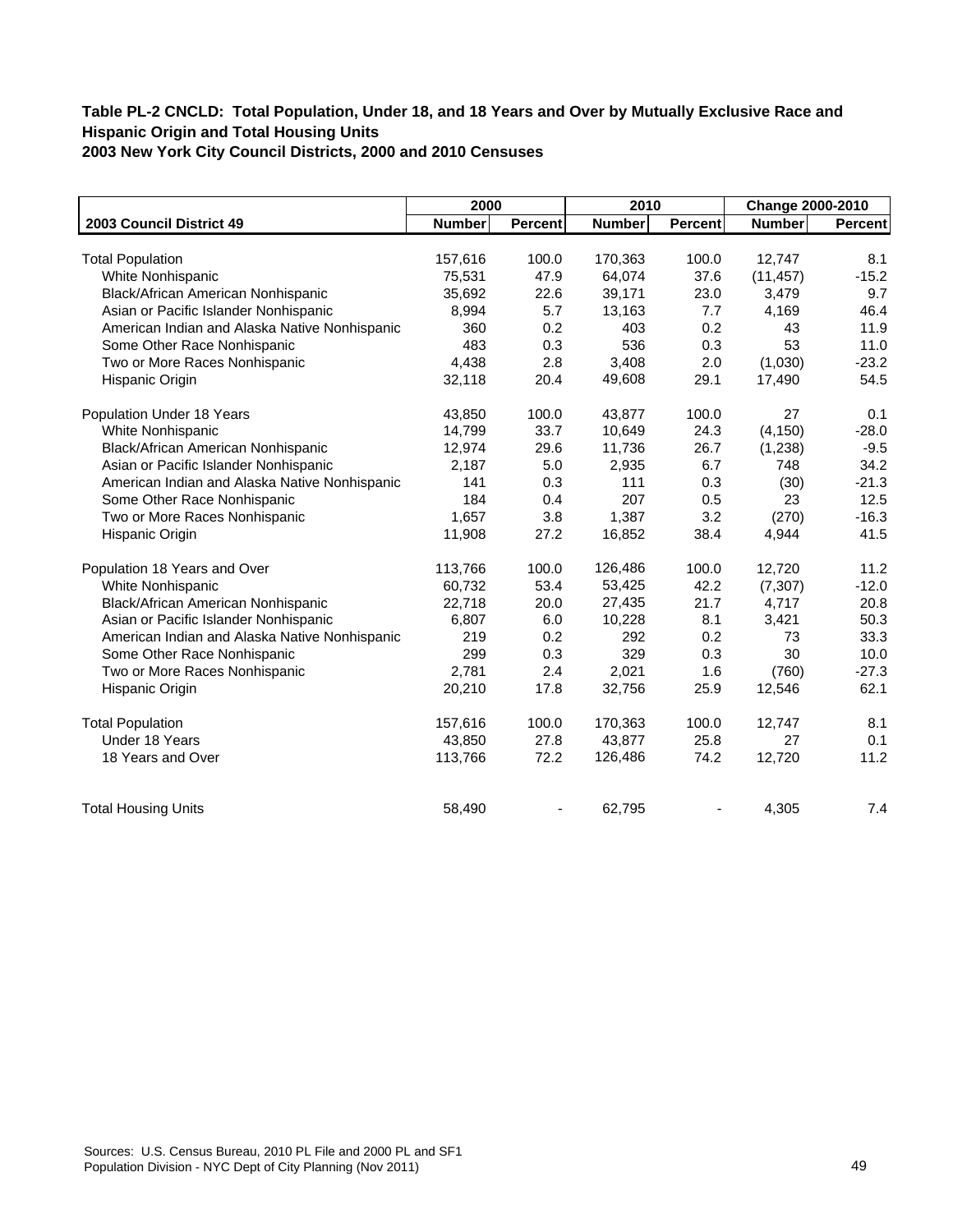| 2000          |                                                                               | 2010                                                           |                                                                        | Change 2000-2010                                                |                                                                                  |
|---------------|-------------------------------------------------------------------------------|----------------------------------------------------------------|------------------------------------------------------------------------|-----------------------------------------------------------------|----------------------------------------------------------------------------------|
| <b>Number</b> | <b>Percent</b>                                                                | <b>Number</b>                                                  | <b>Percent</b>                                                         | <b>Number</b>                                                   | Percent                                                                          |
|               |                                                                               |                                                                |                                                                        |                                                                 |                                                                                  |
|               |                                                                               |                                                                |                                                                        |                                                                 | 3.8                                                                              |
|               |                                                                               |                                                                |                                                                        |                                                                 | $-6.3$                                                                           |
|               |                                                                               |                                                                |                                                                        |                                                                 | 18.5                                                                             |
|               |                                                                               |                                                                |                                                                        |                                                                 | 53.2                                                                             |
|               |                                                                               |                                                                |                                                                        |                                                                 | 33.3                                                                             |
|               |                                                                               |                                                                |                                                                        |                                                                 | 28.4                                                                             |
| 2,570         |                                                                               |                                                                |                                                                        | (524)                                                           | $-20.4$                                                                          |
| 13,808        | 9.2                                                                           | 20,314                                                         | 13.1                                                                   | 6,506                                                           | 47.1                                                                             |
| 34,426        | 100.0                                                                         | 33,036                                                         | 100.0                                                                  | (1, 390)                                                        | $-4.0$                                                                           |
| 24,905        | 72.3                                                                          | 20,870                                                         | 63.2                                                                   | (4,035)                                                         | $-16.2$                                                                          |
| 959           | 2.8                                                                           | 876                                                            | 2.7                                                                    | (83)                                                            | $-8.7$                                                                           |
| 2,983         | 8.7                                                                           | 4,051                                                          | 12.3                                                                   | 1,068                                                           | 35.8                                                                             |
| 57            | 0.2                                                                           | 73                                                             | 0.2                                                                    | 16                                                              | 28.1                                                                             |
| 94            | 0.3                                                                           | 108                                                            | 0.3                                                                    | 14                                                              | 14.9                                                                             |
| 889           | 2.6                                                                           | 830                                                            | 2.5                                                                    | (59)                                                            | $-6.6$                                                                           |
| 4,539         | 13.2                                                                          | 6,228                                                          | 18.9                                                                   | 1,689                                                           | 37.2                                                                             |
| 115,476       | 100.0                                                                         | 122,501                                                        | 100.0                                                                  | 7,025                                                           | 6.1                                                                              |
| 93,178        | 80.7                                                                          | 89,819                                                         | 73.3                                                                   | (3,359)                                                         | $-3.6$                                                                           |
| 2,124         | 1.8                                                                           | 2,776                                                          | 2.3                                                                    | 652                                                             | 30.7                                                                             |
| 8,942         | 7.7                                                                           | 14,221                                                         | 11.6                                                                   |                                                                 | 59.0                                                                             |
|               |                                                                               | 143                                                            |                                                                        |                                                                 | 36.2                                                                             |
| 177           | 0.2                                                                           | 240                                                            | 0.2                                                                    | 63                                                              | 35.6                                                                             |
|               |                                                                               | 1,216                                                          |                                                                        |                                                                 | $-27.7$                                                                          |
| 9,269         | 8.0                                                                           | 14,086                                                         | 11.5                                                                   | 4,817                                                           | 52.0                                                                             |
| 149,902       | 100.0                                                                         | 155,537                                                        | 100.0                                                                  | 5,635                                                           | 3.8                                                                              |
|               | 23.0                                                                          |                                                                | 21.2                                                                   |                                                                 | $-4.0$                                                                           |
| 115,476       | 77.0                                                                          | 122,501                                                        | 78.8                                                                   | 7,025                                                           | 6.1                                                                              |
| 56,503        |                                                                               | 59,794                                                         |                                                                        | 3,291                                                           | 5.8                                                                              |
|               | 149,902<br>118,083<br>3,083<br>11,925<br>162<br>271<br>105<br>1,681<br>34,426 | 100.0<br>78.8<br>2.1<br>8.0<br>0.1<br>0.2<br>1.7<br>0.1<br>1.5 | 155,537<br>110,689<br>3,652<br>18,272<br>216<br>348<br>2,046<br>33,036 | 100.0<br>71.2<br>2.3<br>11.7<br>0.1<br>0.2<br>1.3<br>0.1<br>1.0 | 5,635<br>(7, 394)<br>569<br>6,347<br>54<br>77<br>5,279<br>38<br>(465)<br>(1,390) |